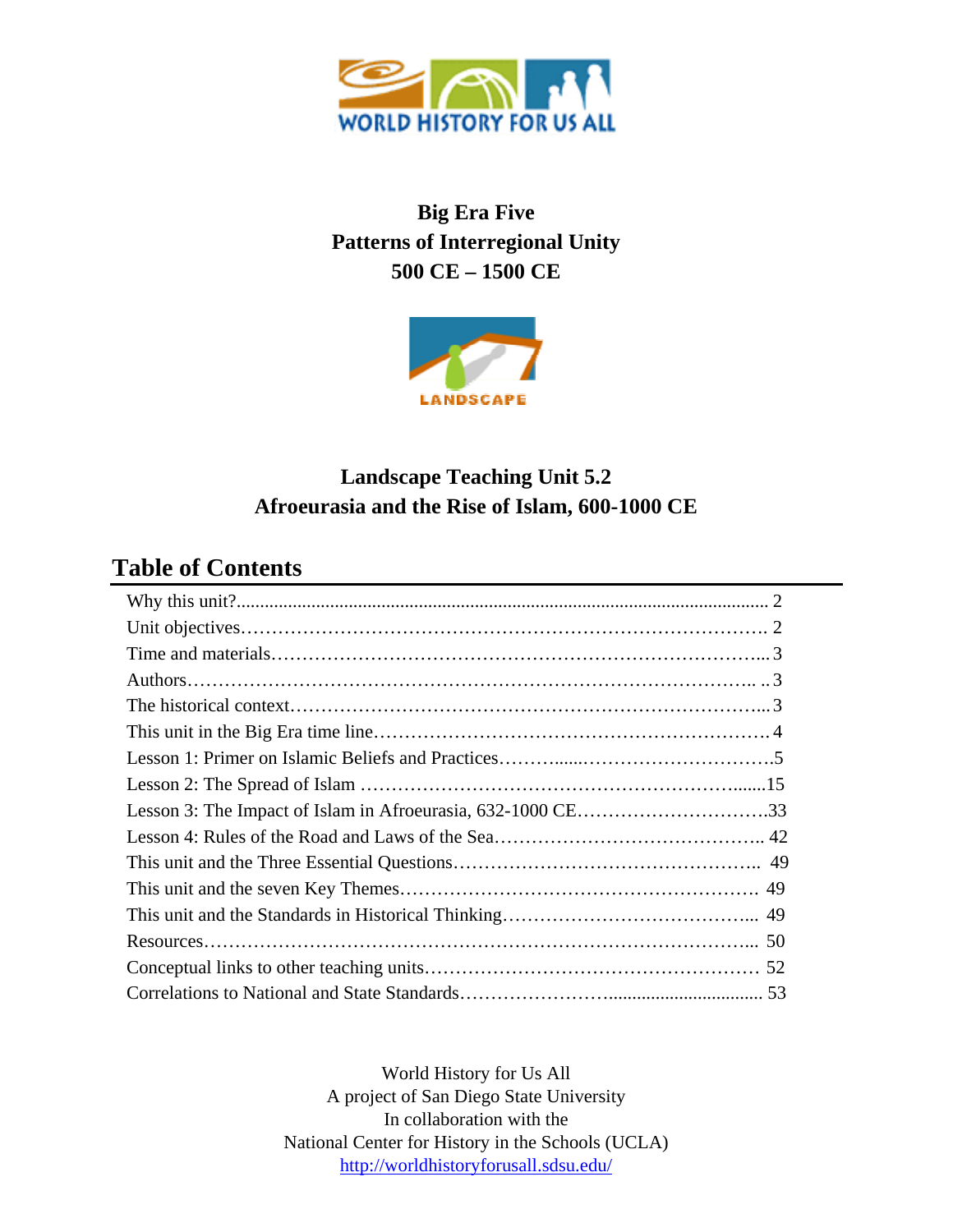# **Why this unit?**

The study of religions in world history and geography courses is a basic requirement in every state's academic standards, just as it is a major feature of the National Standards for World History. The importance of studying the origins, beliefs, practices, and spread of religion is a matter of consensus because this subject has contemporary relevance. Also, religious movements have been enormously significant in human history. Religious beliefs and practices have brought forth traditions and institutions that have shaped urban and rural life, built empires, and contributed to trade, literacy, and scientific development. Religious movements have influenced conflict and cooperation on many levels, and stimulated migration and travel.

The rise and spread of Islam in the seventh and following centuries CE profoundly affected large parts of Afroeurasia. This topic offers students an opportunity to study several interlinked historical processes. The story of the origins of Islam itself reaches as far back into the history of Southwest Asia as human settlement itself, since Muslims believe that the revelation given to Muhammad during the seventh century was only the final one in a continuous sacred exchange reaching back through all of the biblical prophets to Adam and Eve. The story also includes the rise and fall of empires from Mesopotamia to the Romans and Persians, and the rapid expansion of territory under Muslim rule under the early caliphate and the Umayyad Dynasty. The spread of Islam is a distinct phenomenon that historians relate to rapid advances in urbanization, the growth of trade networks in Afroeurasia, and a series of migrations. Islam also gradually spread as a faith and way of life among the populations of a region extending from the Iberian Peninsula to the borders of China. Not until about four centuries after the conquests of Southwest Asia, North Africa, and parts of Inner Eurasia did Islam become the majority faith of the population in those regions. Even then, religious diversity remained a hallmark of those societies matched only in modern multicultural societies like the United States.

This unit traces the rise of Islam, its spread, and the development of Muslim civilization. It also addresses its impact on Afroeurasia as a whole.

# **Unit objectives**

Upon completing this unit, students will be able to:

- 1. Locate the Arabian Peninsula and the bodies of water and landmasses adjacent to it. Identify important cities such as Jerusalem, Makkah (Mecca), Madinah (Madina), Damascus, Baghdad, Constantinople, Cairo, Cordoba, and Samarkand.
- 2. Describe the basic beliefs and practices of Islam, including the Five Pillars and explain their relationship to Muslim life, culture, and civilization.
- 3. Distinguish between the rapid expansion of territory under Muslim rule and the gradual spread of Islam among various societies.
- 4. Analyze the relationship between the spread of Islam and the use of the Arabic language in scholarship and trade.
- 5. Identify social and political institutions that emerged in Muslim society in response to religious practices, and give examples of diverse ways in which these institutions manifested themselves in different regional traditions.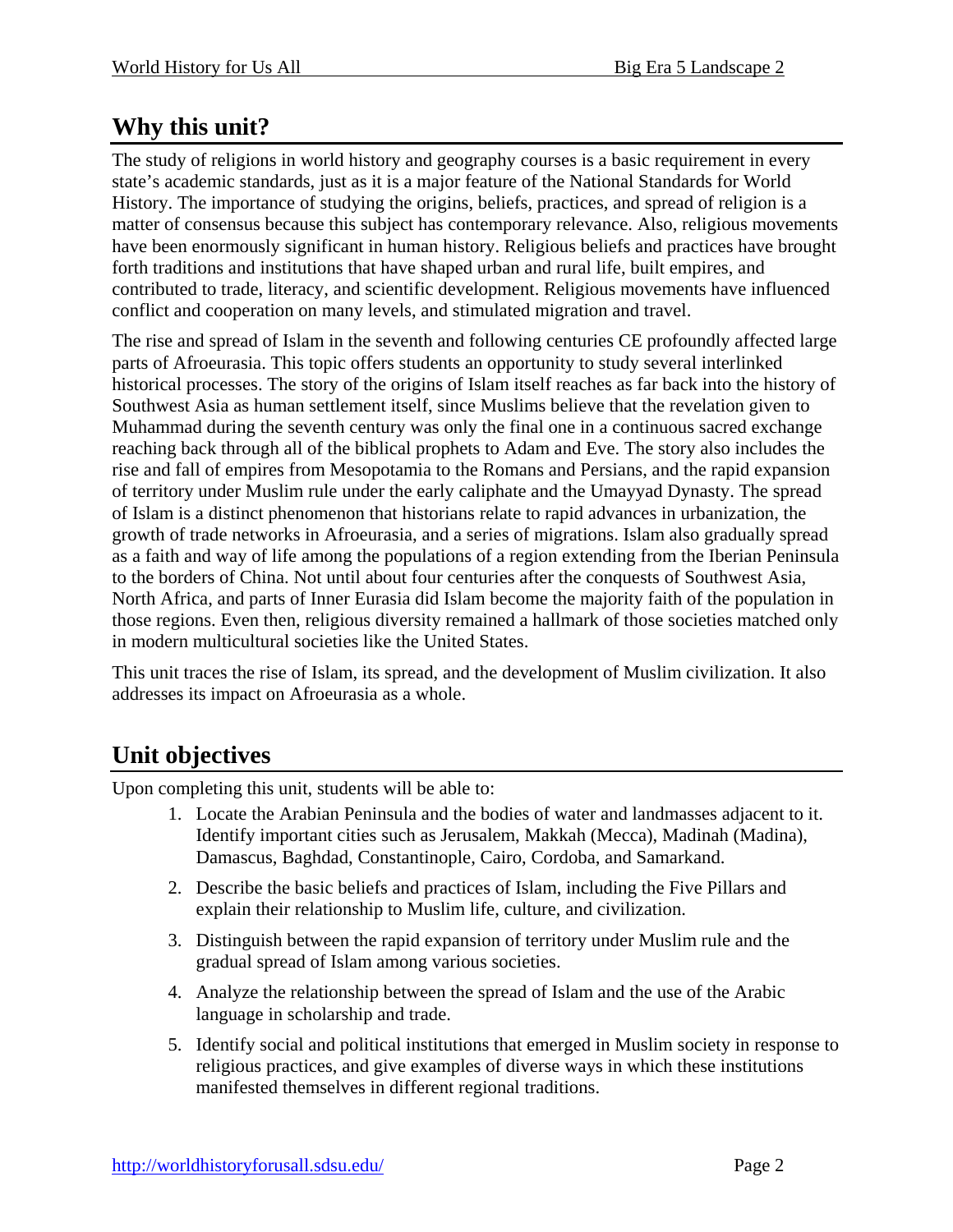- 6. Relate the spread of Islam to the expansion of trade in Afroeurasia from the seventh to the sixteenth centuries CE.
- 7. Compare primary sources and relate them to geographic information about interregional trade relations in Afroeurasia.
- 8. Relate the spread of Islam to the expansion of urbanization in Afroeurasia from the seventh to the twelfth centuries CE.

## **Time and materials**

These lessons take 3-5 class periods to complete.

## **Authors**

Sharon Cohen teaches world history at Springbrook High School in Silver Spring, Maryland. She is a member of the Advanced Placement World History Test Development Committee and a founding member of the editorial board for World History Connected.

Susan Douglass is Principal Researcher and Analyst for the Council on Islamic Education, Fountain Valley, CA, and author of numerous teaching units and books on Islam and world history.

## **The historical context**

During the millennium after 300 CE, significant changes occurred across Afroeurasia. Large states such as the Roman empire in the Mediterranean region and the Han dynasty in China collapsed. Large, multi-ethnic states, such as the Arab empire and the Mongol empire, formed and reformed. Throughout this period, invasions, migrations, and state-building activities strengthened and extended contacts among people in different parts of the Eastern Hemisphere and stimulated the exchange of goods and ideas over long distances. By the end of Big Era Five an interconnected system of commercial and cultural interchange extended across most of Afroeurasia.

This network–moving at the pace of sailing ships and pack animal caravans—enabled a wide variety of economic, intellectual, religious, and technological exchanges. Independent, profitseeking merchants traded over long distances in both bulk and luxury products, stimulated technological innovation, and enriched the treasuries of political authorities. Trade, the spread of religions, and urbanization promoted the exchange of scientific ideas and the arts. Migrations and the spread of food and fiber crops enhanced agriculture and contributed to trade. In the period of especially remarkable economic growth in Afroeurasia from about 600 to 1500 CE, China and India became the biggest manufacturing centers. The Muslim lands of Southwest Asia served as the turnstile of the hemisphere, its cities generating their own finished goods and transshipping wares in huge quantities from one part of the hemisphere to the other. After 1000, Europe also emerged as a new center of growth, urbanization, and commerce. As trade grew, peoples of many regions were drawn into a single network.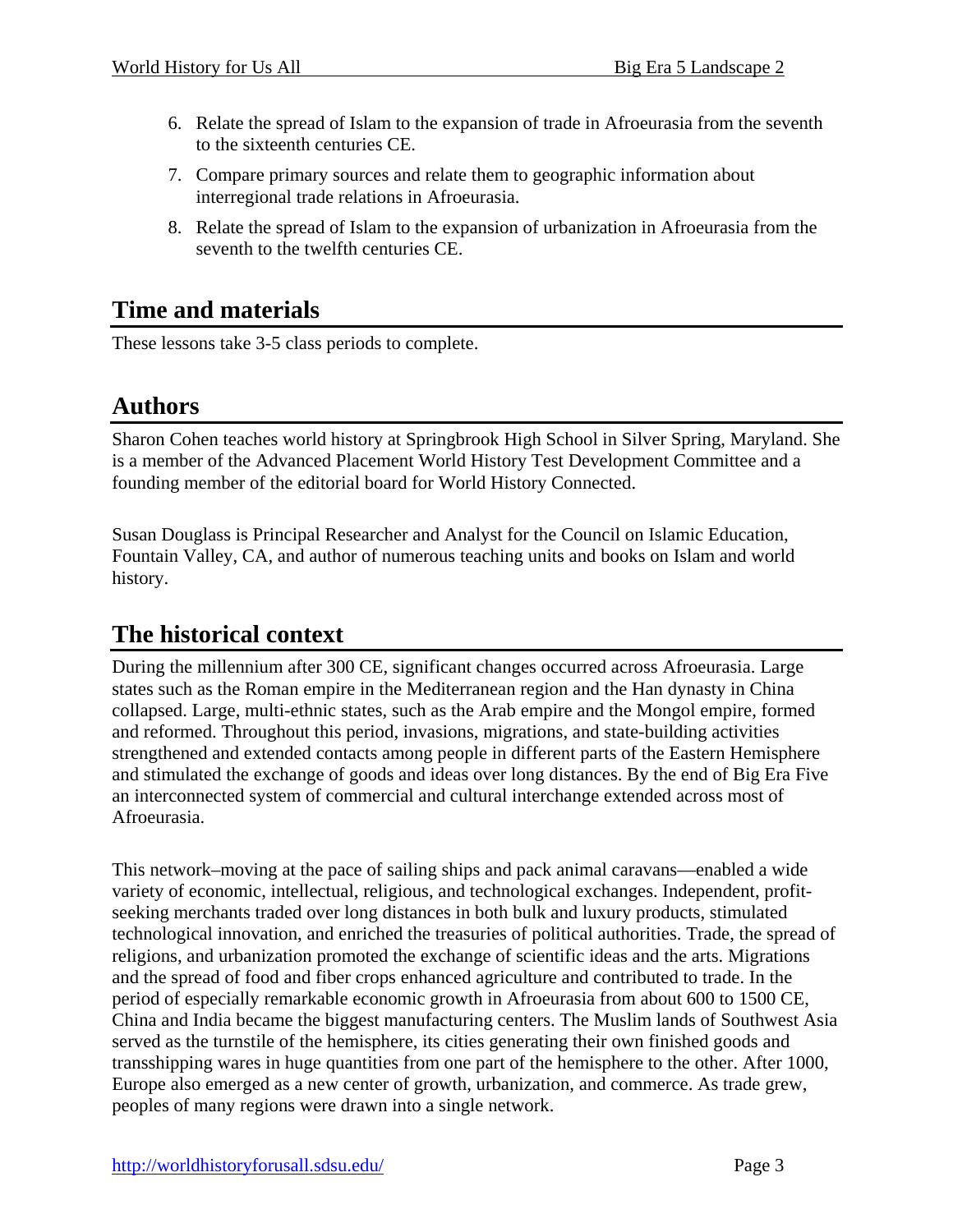# **This unit in the Big Era time line**

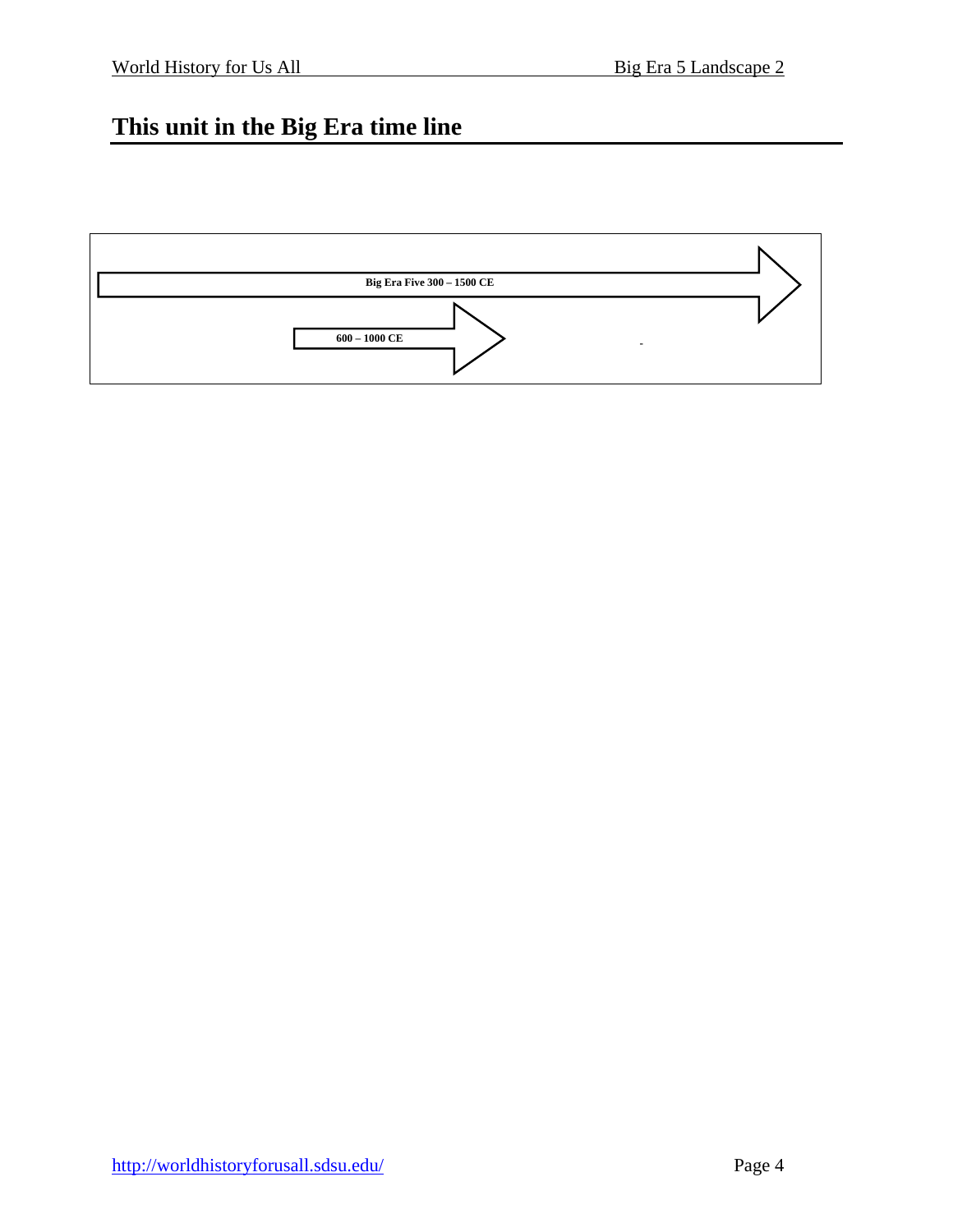# *Lesson 1 Primer on Islamic Beliefs and Practices*

#### **Materials:**

Student Handouts 1.1 and 1.2.

#### **Objectives:**

Students will be able to:

- Describe the basic beliefs of Islam and list its two major authoritative sources.
- List the Five Pillars of Islam and associate each one with its definition and basic practices.
- Explain several levels of meaning of the Five Pillars and associate each with social and cultural practices.

#### **Procedure:**

- 1. Distribute and assign Student Handout 1.1. Use study questions to review and develop understanding of the basic information on Islamic beliefs and practices.
- 2. Distribute the blank graphic organizer table on the significance of the Five Pillars of Islam (Student Handout 1.2) and have students fill it in using class brainstorming techniques. Check answers using the model graphic organizer (also Student Handout 1.2).



**Dar al-Islam Islamic Center Abiquiu, New Mexico**  Photo by R. Dunn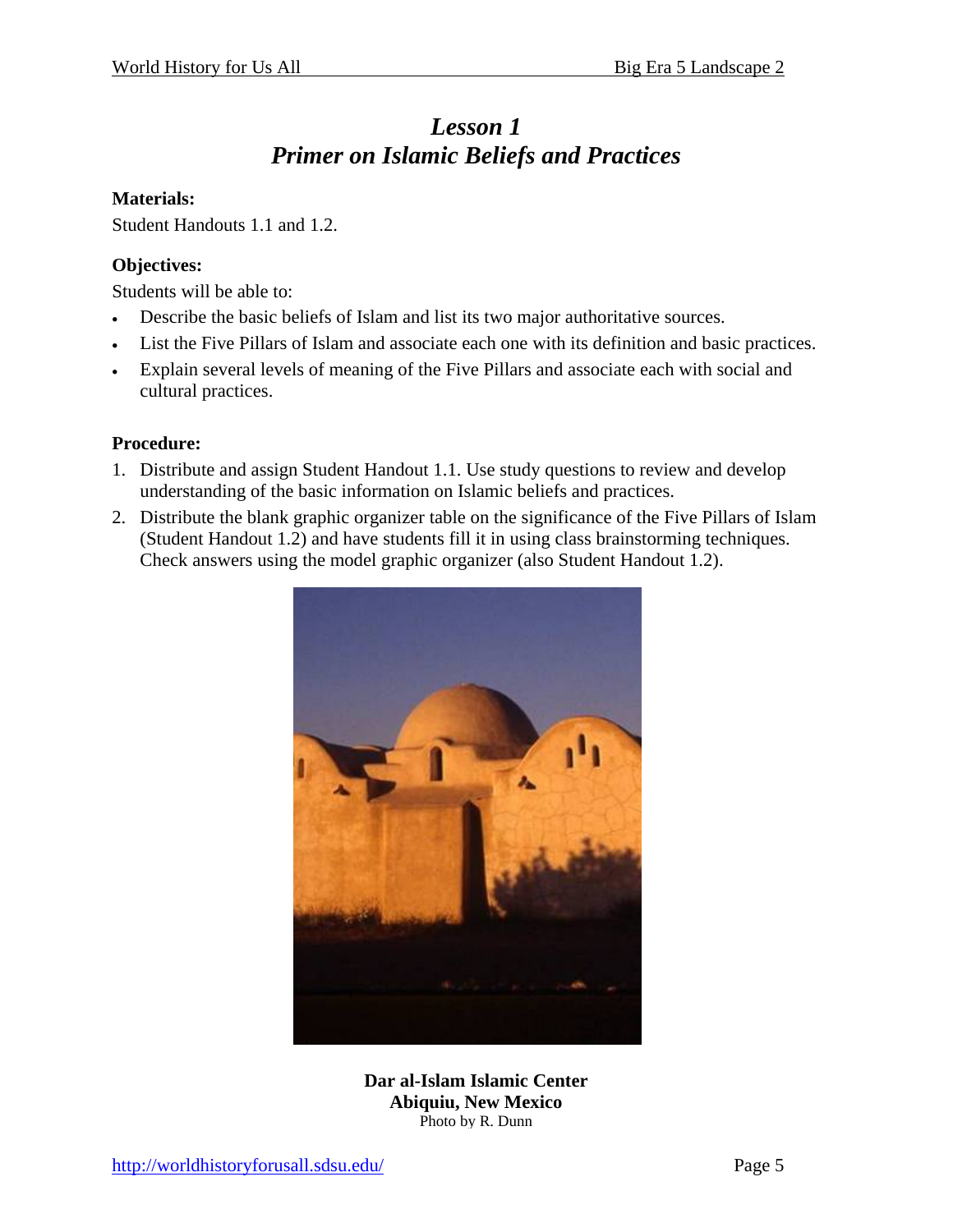### **Lesson 1**

## *Student Handout 1.1—Islamic Beliefs and Practices*

The word Islam means "peace through submission to God." Muslim practice is defined by the *Qur'an* (holy scripture) and the *Sunnah*, or example set by Prophet Muhammad and transmitted through the *Hadith* (recorded words and deeds). Islam is a universal religion, meaning that anyone may accept its beliefs and become a Muslim, or follower of Islam. A Muslim is "one who seeks peace through submission to God." This means striving to reach a goal rather than achieving a fixed identity. "Seeking the face of God" is an expression often used to describe this lifetime goal. To fulfill the identity of a Muslim, a person must carry out certain acts, and live a moral, God-fearing life.

These basic acts required of a Muslim are called the Five Pillars. Accepting Islam requires only that a person state the basic creed, "There is no god but God" and "Muhammad is the messenger of God." That is the first of the five basic acts or duties. The Five Pillars of Islam are:

- (1) *shahadah* -- to state belief in One God and the prophethood of Muhammad,
- (2) *salat* -- to pray five obligatory prayers each day,
- (3) *siyam* -- to fast from dawn to sunset during the month of Ramadan each year,

(4) *zakat* – to pay obligatory charity each year,

(5) *hajj* -- to make the pilgrimage to Makkah once in a lifetime.

The following sections describe the pillars in detail.

**1. Shahadah (the Islamic Creed)** The declaration of faith in Islam is a simple statement that begins *Ashud anna*," ("I witness that"), and continues with the statement *La illaha illa Allah* ("There is no god but God"), and ends with the affirmation *wa Muhammad rasul Allah* ("and Muhammad is the messenger of God"). The first part defines the role of the Muslim, a continuous striving throughout life. This striving reaches into all aspects of personality and activity toward the self, the family and the community, to the entire community of humankind and the natural environment. The second part affirms the existence of one God by negating the existence of any other creature that people might worship, or any partner with God. It underlines the Muslim's direct relationship with God as a witness and as a servant of God. No central authority nor privileged persons stand between God and the individual. The third part of the creed witnesses that God sent prophets to humankind, as stated in the scriptures revealed before the Qur'an. Then, it affirms that Muhammad was a prophet, or messenger who received revelation (the Qur'an) and guidance from God. Among the earlier revelations mentioned in the Qur'an are the Torah (given to Moses), the Psalms (given to David) and the Evangelium (given to Jesus). This series of prophets and revelation includes—among others—Adam, Noah, Abraham, Isaac, Ishmael, Joseph, Moses, David, Solomon, Jesus, and Muhammad, according to the universally accepted teachings of Islam. The Qur'an states that what was revealed to Muhammad confirmed the basic message of the earlier scriptures.

**2. Salah (Muslims' Daily Prayer)** is the five daily prayers that are the duty of every Muslim. Muslims perform the recitations and physical movements of *salah* as taught by their prophet Muhammad, according to Islamic sources. Each of the five prayers can be performed within a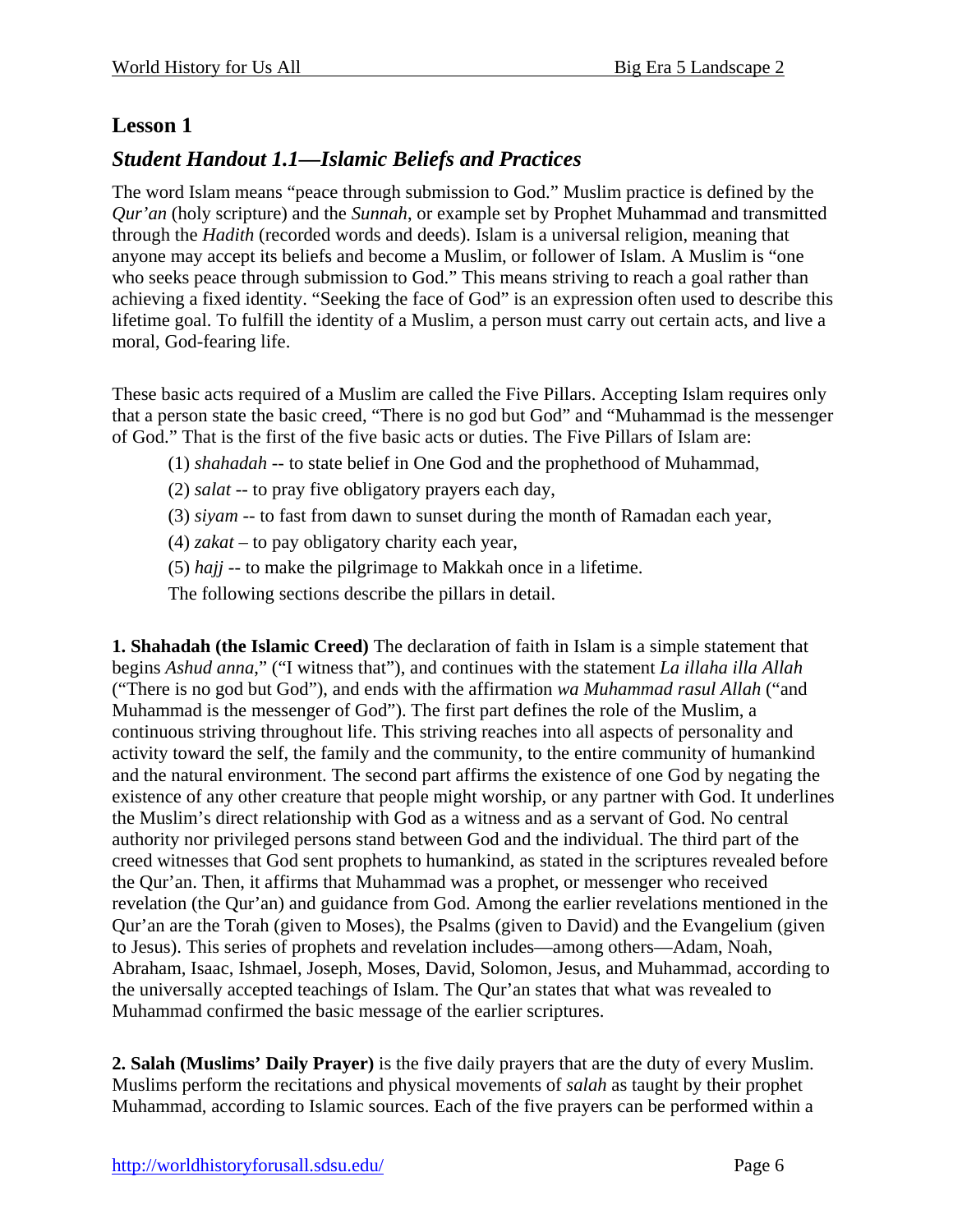window of time. (1) between dawn and sunrise, (2) noon to mid-afternoon, (3) between midafternoon and just before sunset, (4) at sunset, and (5) after twilight until nighttime. Prayer time is determined by the sun's position, which Muslims today calculate by clock time, using charts that change with the longer and shorter days of each season. Before praying, Muslims perform a brief ritual washing. This purification prepares the worshipper for entering the state of prayer, of standing before God. It is a symbol of the cleansing effect of prayer. No matter what language they speak, all Muslims pray in the Arabic language.

In the *salah*, Muslims recite specific words and selected verses from the Qur'an while standing, bowing, kneeling with the hands and forehead touching the ground, and sitting. Each cycle of movements is one *rak'at*, or unit of prayer, and each of the five prayers has between two and four units. At the end of the prayer, and throughout their lives, Muslims pray informally, asking for guidance and help in their own words. They also recite special prayers passed down as the words of the prophets. If two or more Muslims pray together, one of them will be the *imam* (prayer leader), and the others form rows behind the *imam*.

*Masjid* is the Arabic name for an Islamic house of worship. The common English term *mosque* is a French version of the Spanish word *mezquita*. The *masjid* is named after the position of prayer called *sujud*, which means kneeling with the hands and forehead touching the ground. The *masjid* is a simple, enclosed space oriented towards the city of Makkah (on the Arabian Peninsula ) where Islam's holiest place—the Ka'bah –--is located. There is no furniture except mats or rugs, and Muslims stand shoulder to shoulder in rows, following the movements of the prayer leader all together. Because of these movements and the closeness of the worshippers, women pray together in rows behind the men.

**3. Sawm (Fasting)** During one month each year, Muslims fast, meaning that they do not eat or drink anything between dawn and sunset. Fasting is a duty for adults, but many children participate voluntarily, for at least part of the day, or only a few days. The fast begins with *sahoor* (a pre-dawn meal). While fasting, Muslims perform the dawn, noon and afternoon prayers, and go about their normal duties. At sunset, Muslims break their fast with a few dates and water, then pray, then eat *iftar* (a meal that breaks the fast). *Iftar* is usually eaten with family and friends, or at the *masjid*, which hosts meals donated by community members for all. After the evening prayer, many Muslims go to the *masjid* for congregational prayers that feature a reading of one thirtieth of the Qur'an each night. They complete the whole Qur'an by the end of the month.

The Qur'an links fasting with the practice of earlier prophets and religions: "*You who believe! Fasting is prescribed to you as it was prescribed to those before you that you may learn selfrestraint.*" (Qur'an 2:183) The fast begins at dawn on the first day of Ramadan, the tenth month of the Islamic lunar calendar.

Muslims may fast individually during the year, but doing it as a community magnifies the experience. The rhythm of life changes, and people's relations soften. Daily schedules change, and some workplaces and schools can adjust their schedules. Living outside majority Muslim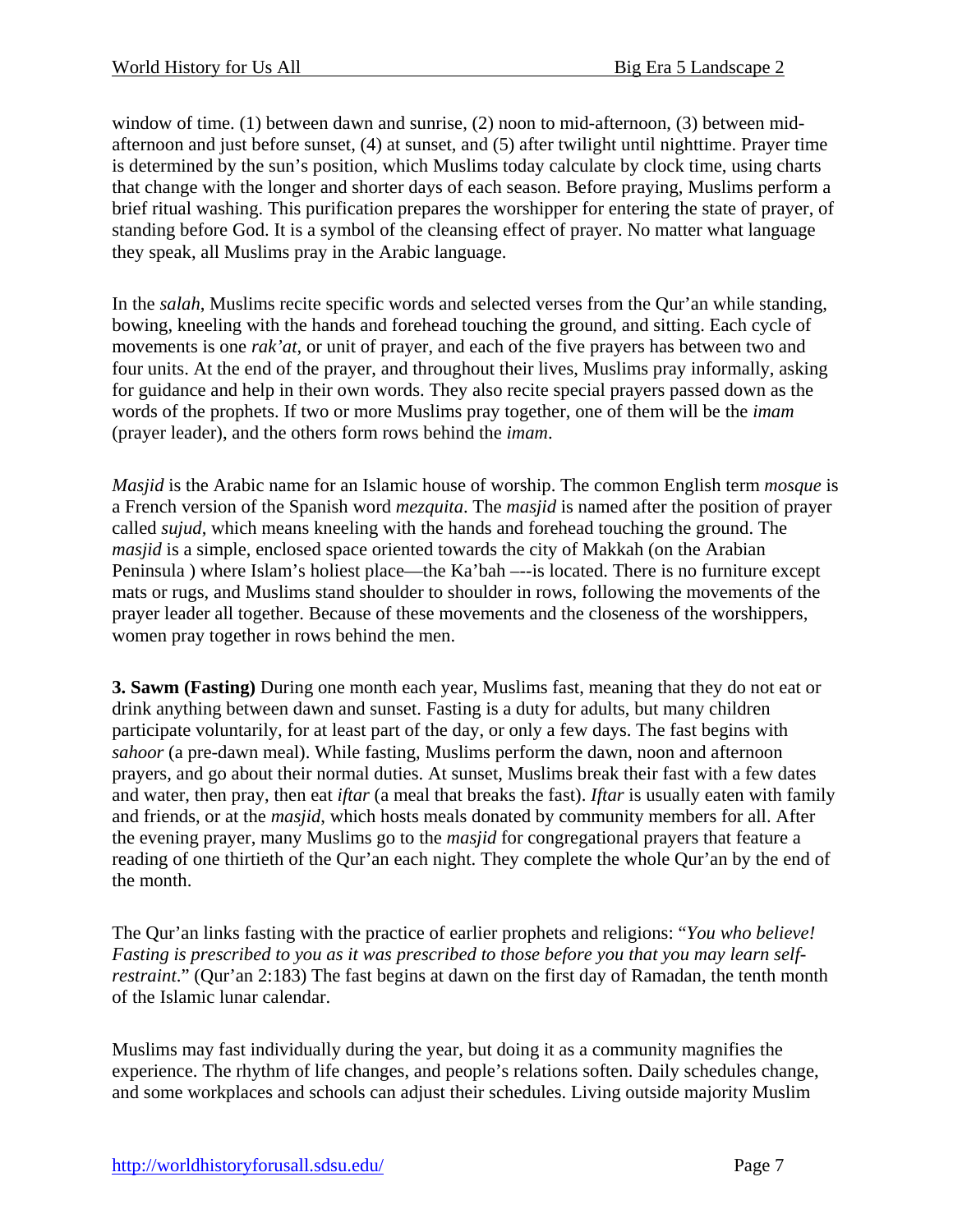countries, Muslims find ways to cope and make the most of Ramadan. Gathering with others is an important part of that, whether in homes or in *masjids* and community centers.

Each individual experiences hunger and its discomforts, but in a few days, the body gets used to it. Muslims are supposed to fast in the spirit as well, and make extra effort to avoid arguments, conflicts and bad words, thoughts, and deeds. Fasting builds will-power against temptation, helps people feel sympathy for those in need, and encourages generosity toward others. Fasting causes physical and psychological changes, and many claim that it is a healthy way to purify the body. Fasting helps people to reevaluate their lives spiritually, and draw closer to God.

3. **Zakah (Charity as a Duty)** is the annual giving of a percentage of a Muslim's wealth and possessions beyond basic needs. The word means "purification," meaning that a person is purified from greed by giving wealth to others. When Muslims have cash savings for a year, they give 2.5% of it as *zakat. Zakat* on other forms of wealth, such as land, natural resources, and livestock is calculated at different rates. Paying the *zakat* reminds Muslims of the duty to help those less fortunate, and that wealth is a gift entrusted to a person by God rather than a possession to be hoarded selfishly. Prophet Muhammad set the precedent that *zakah* was collected and distributed locally, and what remained after meeting local needs was distributed to the larger Muslim community through the general treasury. *Zakah* money belongs to several categories of persons: "*The alms are only for the poor and the needy, and those [public servants] who collect them, and those whose hearts are to be reconciled, and to free the captives and the debtors, and for the cause of Allah, and for the wayfarers; a duty imposed by Allah. Allah is knower, Wise*." (Qur'an 9:60).

Muslims may distribute *zakah* to needy and deserving people and groups on their own, and each person is responsible for figuring out the amount owed. Of course, 2.5% is a minimum amount, and more may be given.

Islamic traditional sources mention charity often. A *hadith* of the Prophet said: "*Charity is a necessity for every Muslim."* He was asked: *'What if a person has nothing?' The Prophet replied: 'He should work with his own hands for his benefit and then give something out of such earnings in charity.'* The Companions asked: *'What if he is not able to work?'* The Prophet said: *'He should help poor and needy persons.'* The Companions further asked: *'What if he cannot do even that?'* The Prophet said: *'He should urge others to do good.'* The Companions said: *'What if he lacks that also?'* The Prophet said: *'He should check himself from doing evil. That is also charity*.'"

### **5. Hajj (Journey to Makkah)**

The basic act of worship in Islam is the pilgrimage (journey) to the city of Makkah during a certain time of year. The *hajj* rites symbolically reenact the trials and sacrifices of Prophet Abraham, his wife Hajar, and their son Isma'il over 4,000 years ago. Muslims must perform the *hajj* at least once in their lives, provided their health and finances permit. The *hajj* is performed annually by over 2,000,000 people during the twelfth month of the Islamic lunar calendar, *Dhul-Hijjah*. In commemoration of the trials of Abraham and his family in Makkah, which included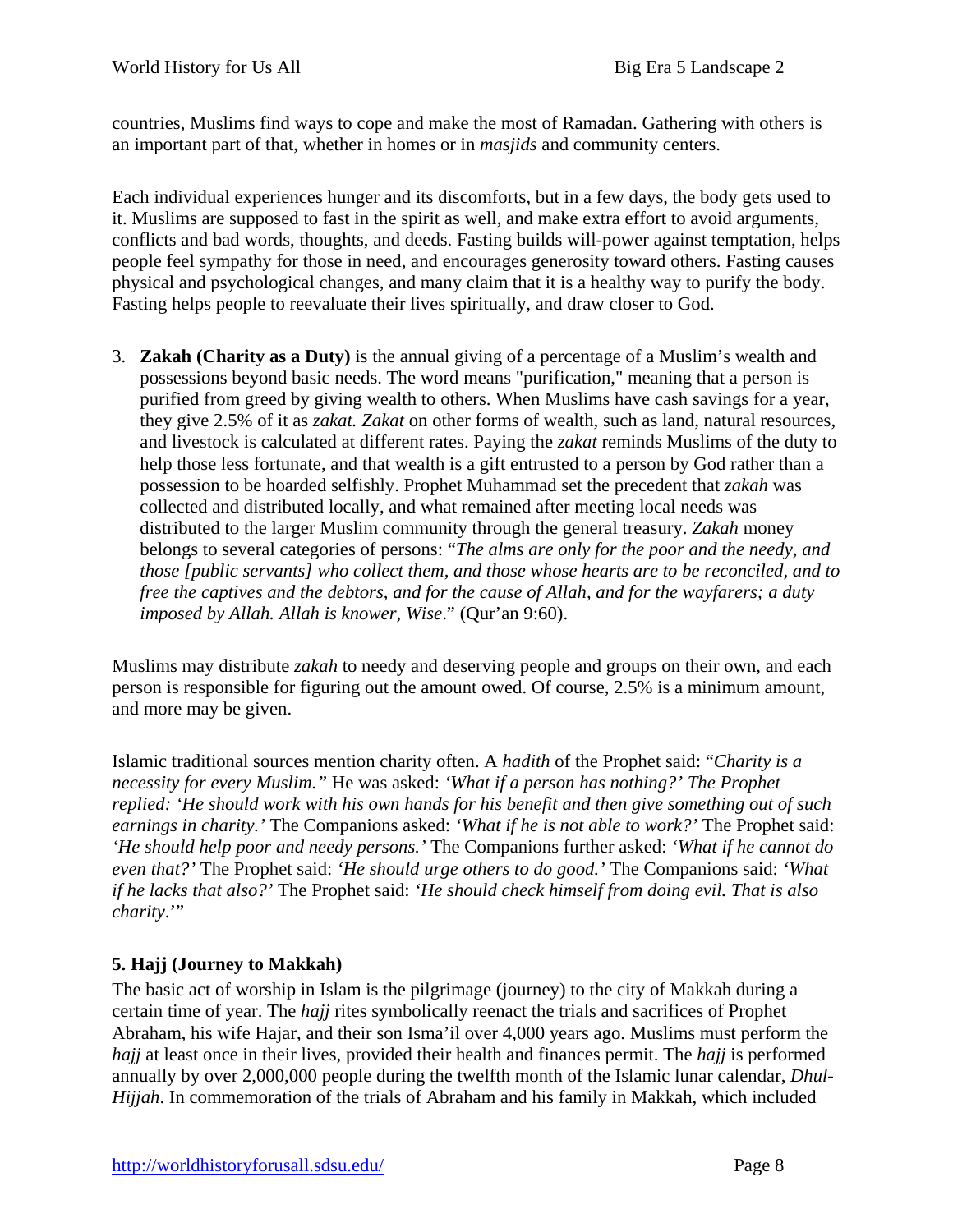Abraham's willingness to sacrifice his son in response to God's command, Muslims make a pilgrimage to the sacred city at least once in their lifetime. The *hajj* is one of the "five pillars" of Islam, and thus an essential part of the faith and practice of Muslims.

Muslims from all over the world, including the United States, travel to Makkah (in today's Saudi Arabia). Before arriving in the holy city, Muslims enter a state of being called *ihram*. They remove their ordinary clothes and put on the simple dress of pilgrims--two seamless white sheets for men, and usually, white dresses and head covering for women. The pilgrims are dressed in the same simple clothes. No one can tell who is rich, famous or powerful. White clothes are a symbol of purity, unity, and equality before God. The gathering of millions of pilgrims at Makkah is a reminder of the gathering of all humans before God at the Judgment Day. It is a symbol of the Muslim ummah, because pilgrims gather from all corners of the earth. It is a symbol of the past, because the pilgrims visit places where Abraham and his family faced the challenge of their faith, and where Muhammad was born and preached. Pilgrims go around the Ka'bah. According to Islamic teachings, it was the first house of worship for one God on earth. Pilgrims call *"Labbayka Allahumma Labbayk,"* which means *"Here I am at your service, O God, here I am!"* This echoes the call of Abraham in the Hebrew Bible, in answer to the call of God. Pilgrims also walk seven times between the hills named **Safa** and **Marwah**, where they recall how Ishmael's mother searched for water for him, and the spring of water called Zam-zam flowed under his foot, and still flows.

Other stations of the pilgrimage are nearby Makkah, where they perform prayers, camp overnight, and stand all together on the Plain of Arafat asking for God's forgiveness and guidance. They recall Abraham's struggle with Satan by casting pebbles at three stone columns. Pilgrims complete the hajj by sacrificing a sheep or other animal, whose meat is to be shared with family, friends, and those in need. Nowadays, a meat processing plant near the place of sacrifice helps distribute the meat around the world. The sacrifice reminds of the Biblical and Quranic story telling how Abraham was willing to sacrifice even his son for God, and a ram appeared in the boy's place.

Pilgrims leave the state of ihram by trimming or cutting their hair and returning to Makkah for a final visit to the Ka'bah. A *hadith* of Prophet Muhammad says that a pilgrim "*will return as free of sin as a newborn baby*." The pilgrimage brings Muslims from all around the world, of different nationalities, languages, races, and regions, to come together in a spirit of universal humanity to worship God together.

*And when We made the House at Makkah a place of assembly and a place of safety for humankind, saying: Take as your place of worship the place where Abraham stood to pray. And We laid a duty upon Abraham and Ishmael: Purify My house for those who go around and those who meditate therein and those who bow down in worship.* 

*And when Abraham prayed: My Lord! Make this a city of peace region of security and feed its people with fruits, such of them as believe in God and the Last Day, He answered: As for him who disbelieves, I shall leave him content for a while, then I shall compel him to the doom of fire--a hapless journey's end!*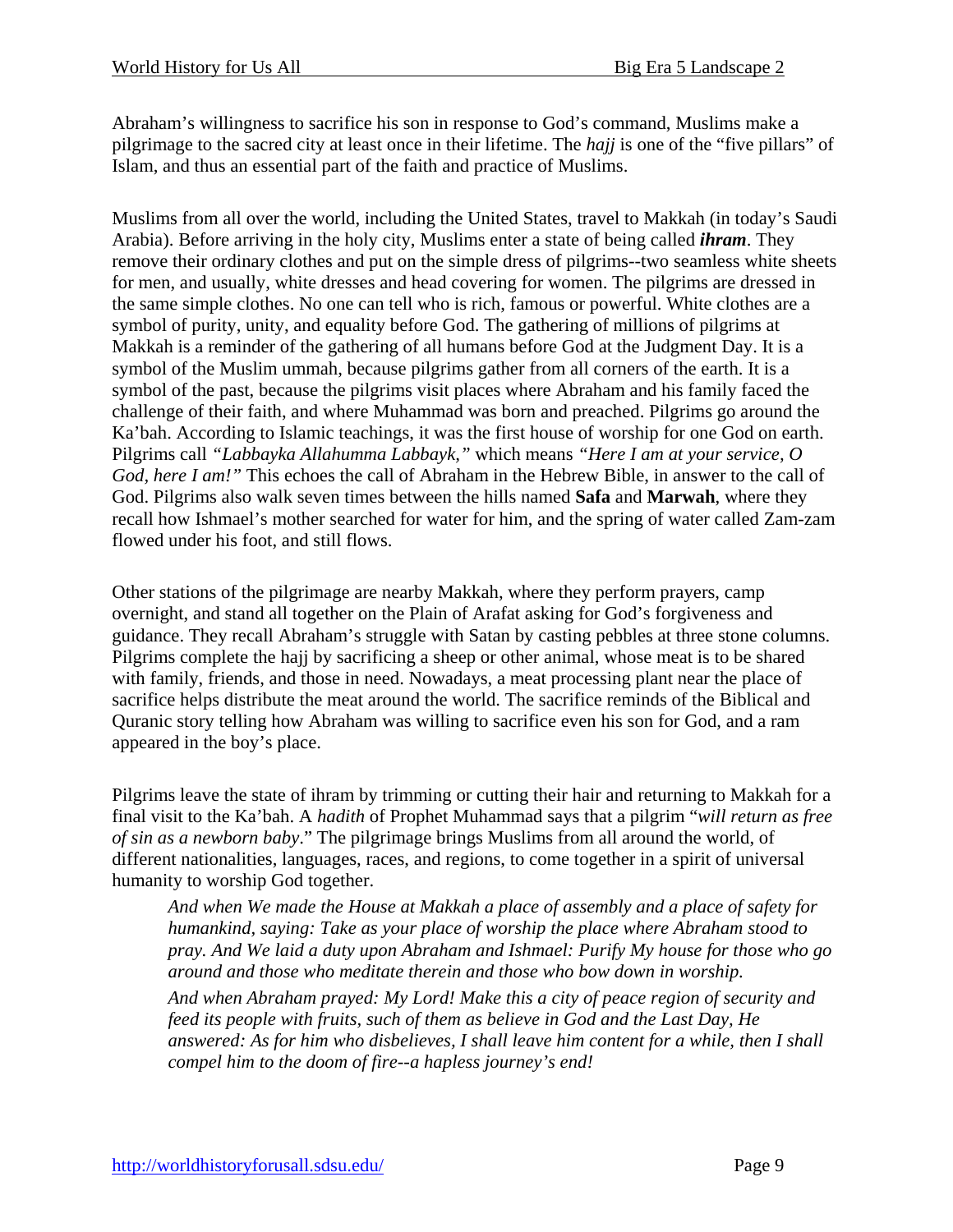*And remember when Abraham and Ishmael raised the foundations of the House, with this prayer: Our Lord! Accept from us this service. Lo! Thou, only Thou, art the Hearer, the Knower.*

From Surat al-Baqara, Ayah 125-128 (adapted from Marmaduke Pickthall translation)

#### **Study Questions**

- 1. What is the most basic belief for Muslims?
- 2. What is the Islamic statement of belief called?
- 3. Identify and describe the prayers required of Muslims. How do Muslims prepare for prayer?
- 4. Who is required to pay the *zakat*, and who may receive it?
- 5. Which of the five pillars is linked to the lunar month of Ramadan? When, why, and how do Muslims fast?
- 6. What is the *hajj*, and how often must a Muslim perform it? What is the significance of clothing for the *hajj*?
- 7. What is the relationship of Abraham to the fifth pillar of Islam?

This handout is reprinted by permission from the booklet *Muslim Holidays* (Fountain Valley, CA: Council on Islamic Education, 2002), 65-69.



**Muslim at Prayer Heathrow Airport, London**  Photo by R. Dunn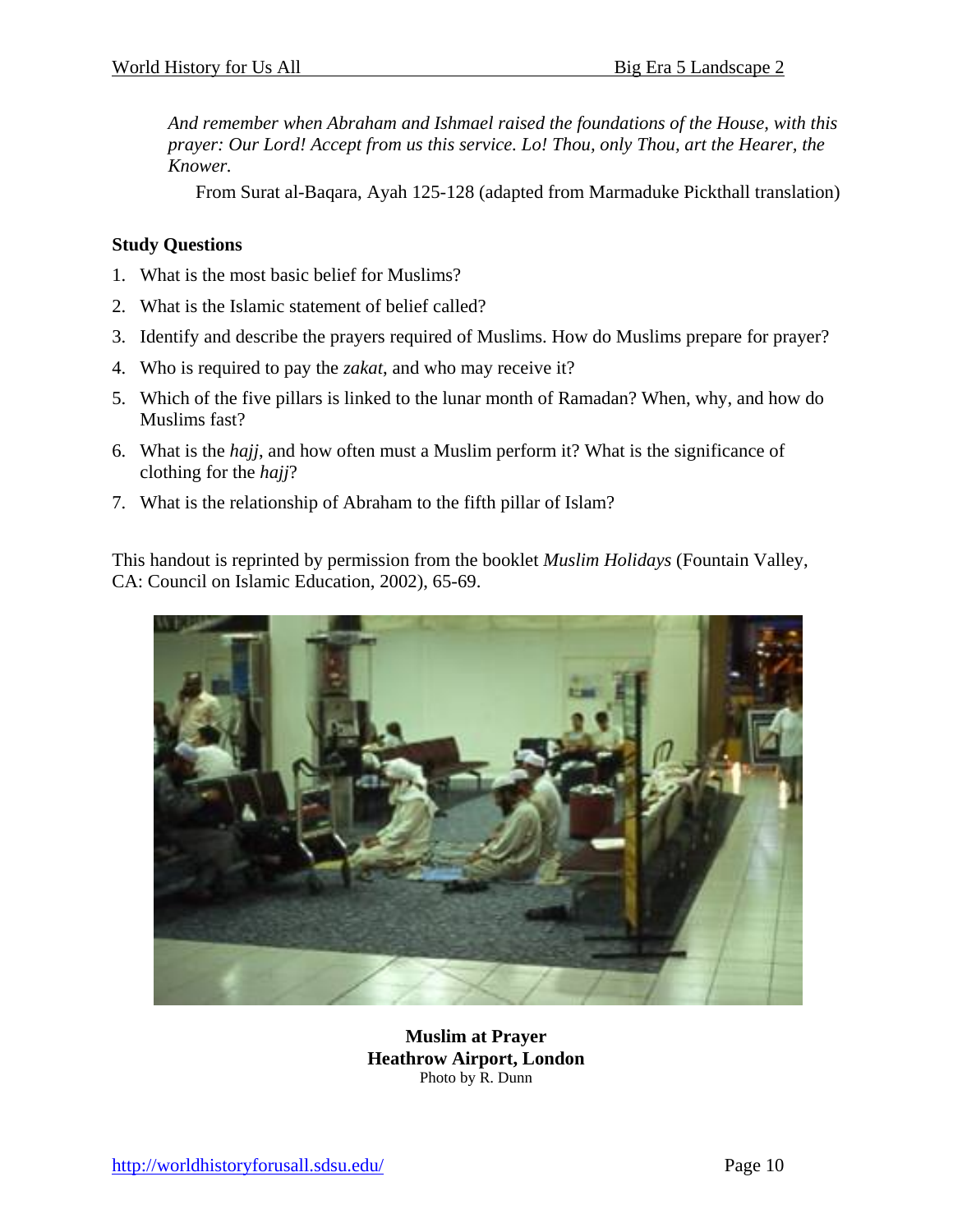## **Lesson 1**

## *Student Handout 1.2—The Five Pillars' Many Dimensions*

The Five Pillars of Islam are formal acts of worship—essentials of practicing Islam. Islamic teachings also require a person to live according to moral values and to work toward just relations among people in the family, community, and the world. Simply put, Muslims are supposed to live in knowledge that every act happens in the sight of God.

Even though there is much more to living as a Muslim than the Five Pillars, these universal acts have influenced Muslim societies in many ways. The Five Pillars are individual acts, but they have social effects. Each has a spiritual meaning, but it also has worldly significance. During more than 1400 years of Muslim history, practice of the Five Pillars has shaped the places where Muslims live, the form of their homes and cities, their buildings and cultural institutions, and even the links between regions of the world where Muslims live and travel.

**Belief in one God**, the first pillar of Islam, helped spread a simple message that attracted many people over time. The idea of spreading the message and living out its ideas opened up whole new branches of learning, like law and the sciences. Curiosity to know and understand led to the building of libraries and the spread of science and technology across much of the world.

**Daily prayer**, the second pillar, resulted in the constructions of *masjids* (mosques) everywhere that Muslims live. From the simplest mud-brick structures to huge, decorated edifices of stone, brick and tile, a wide variety of *masjid* styles developed in different Muslim regions. To have a clean place to pray, Muslims often use a mat or carpet at home or elsewhere. Local design traditions and techniques produced wonderful designs for these rugs. The need Muslims had to know the exact time for prayer and the direction of Makkah from any place in the world encouraged the sciences of mathematics, astronomy, and geography. The rhythm of the prayer times regulated daily life in Muslim societies everywhere.

**Zakah,** the third pillar, provided a steady source of charity because it is required, though additional giving is voluntary. One way of giving is to donate the money from a business on a regular and permanent basis, for example, from the sale of fruit from an orchard each year. These goods and money may be put into a foundation, as a kind of contract with God, or a trust fund that would last as long as the source lasted. By comparison, today in the U.S. wealthy people and organizations of many faiths give money to charitable foundations for hospitals, education, the arts, and other purposes.

**Ramadan fasting**, the fourth pillar, has been a special month of the year for Muslims for more than 1400 years. The rhythm of daily life changes, and Ramadan is a time of charity, community, and celebration that affects everyone in the society. Like the winter holiday season in the U.S. and Europe, the month-long celebration brings an economic boost to merchants and producers. Families host guests, and those who are able provide prepared food for anyone who attends the *masjid* in time for the *iftar*, the meal that breaks the daily fast. At the end of the month, giftgiving and obligatory charity in the form of foodstuffs and other necessities have a ripple effect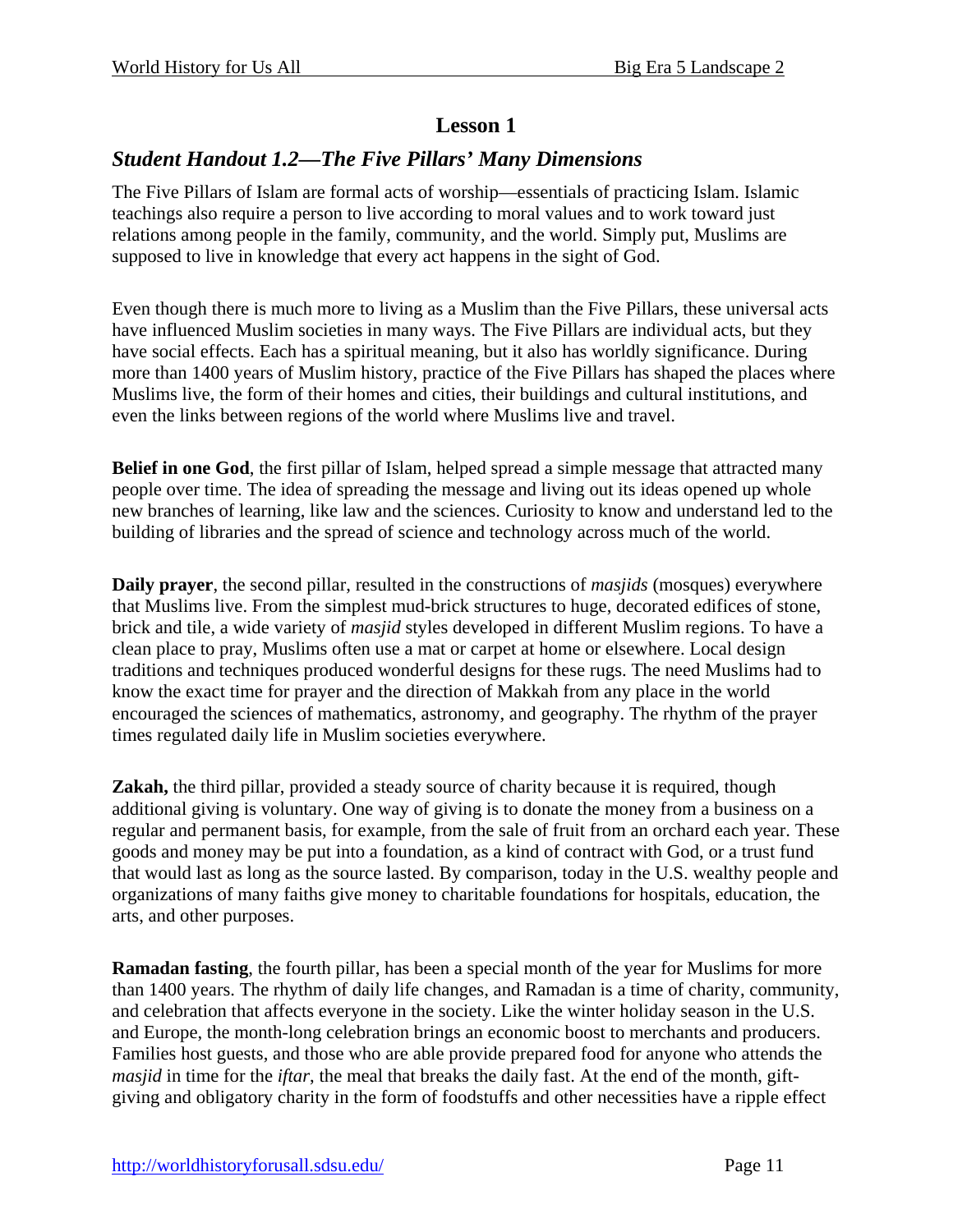on society's prosperity and well-being. This burst of energy is balanced by an overall slowing of the pace of life and work, with the idea of putting more time and energy into the spiritual side of life.

Finally, the *hajj*, or pilgrimage to Makkah each year, has had an enormous effect on Muslim societies and on the world. Muslims from Arabia, Africa, many parts of Asia, and now the Americas and Europe have made their way to the city of Makkah for the annual pilgrimage. The idea of the pilgrimage obliged people in the smallest villages to look outward on the world. The journey renewed contact among the world community of Muslims, helping to unify beliefs, practices, and knowledge. Muslim rulers were proud to build roads, watering places, ports, and way stations, doing their part to help pilgrims achieve the goal of the *hajj*. It did not matter that the Muslim world did not remain politically unified after the eighth century because Muslim society took on a dynamic of its own. Islam continued to spread, and new ideas, technologies, and even new foods and clothing spread with it.

When Muslims today carry out the Five Pillars, these basic acts of worship continue the traditions of unity-in-diversity among Muslims. These simple, regular practices have had farreaching effects in many areas of Muslim life and civilization.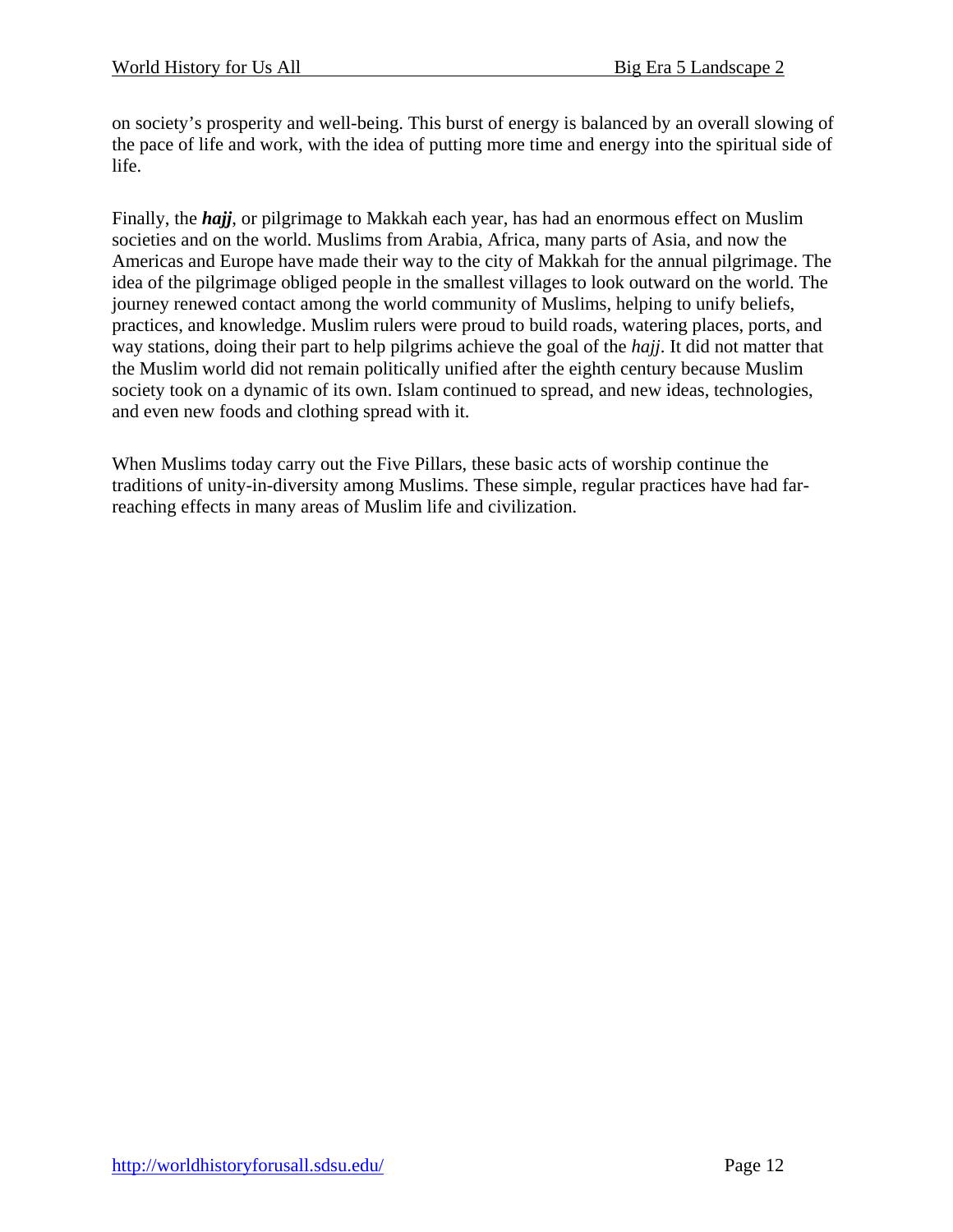| <b>Name</b>  | Meaning                                                                                          | Spiritual                                                                                                         | Worldly                                                                                                                         | Individual                                                                                                                     | Communal                                                                                                                                                                            | <b>Cultural Influences</b>                                                                                                                                                                                                                                                                                                                      |
|--------------|--------------------------------------------------------------------------------------------------|-------------------------------------------------------------------------------------------------------------------|---------------------------------------------------------------------------------------------------------------------------------|--------------------------------------------------------------------------------------------------------------------------------|-------------------------------------------------------------------------------------------------------------------------------------------------------------------------------------|-------------------------------------------------------------------------------------------------------------------------------------------------------------------------------------------------------------------------------------------------------------------------------------------------------------------------------------------------|
| SHAHADA      | To say the creed:<br>"There is no god<br>but God, and<br>Muhammad is<br>the messenger of<br>God" | Reminds that<br>there is one<br>Creator, who sent<br>messengers and<br>revealed words<br>of guidance to<br>humans | Muslims may not<br>worship idols and<br>should not prefer<br>material things of<br>life to moral life<br>and belief             | Each human being<br>has a direct<br>relationship with God                                                                      | The basic message of<br>Islam is universal.<br>Muslims accept that<br>earlier prophets,<br>scriptures, and religions<br>were true                                                   | No central religious authority nor<br>priesthood, though Shi'i Muslims<br>grant greater spiritual authority to<br>the office of the Imam than Sunni<br>Muslims do; limitation on the<br>power of worldly authority over<br>Muslim societies; Islamic<br>jurisprudence (Islamic law system)<br>developed and Arabic language of<br>Qur'an spread |
| SALAT        | To perform the<br>five daily prayers<br>as Muhammad<br>did.                                      | Obedience to<br>God's command<br>to worship;<br>regular<br>purification<br>during each day                        | Physical act and<br>spiritual act<br>joined; healthful<br>exercise and<br>mental relaxation                                     | Self-discipline and<br>self-renewal woven<br>into life patterns;<br>opportunity to seek<br>forgiveness and ask<br>God for help | Binds society together<br>in regular worship and<br>contact; established<br>regular pattern to daily<br>and weekly social life.                                                     | Masjids (mosques) exist<br>everywhere groups of Muslims live,<br>with their own architecture,<br>decoration and sacred art; need to<br>know prayer times led to study of<br>astronomy, math, geography, and to<br>study of science colleges &<br>universities                                                                                   |
| <b>ZAKAH</b> | Giving to the<br>poor and those in<br>need a<br>percentage of<br>wealth beyond<br>basic needs    | Purification of<br>wealth by giving<br>a portion away-<br>"a loan to God"                                         | Constant and<br>dependable<br>stream of charity<br>available to<br>Muslim society                                               | Limitation on greed<br>and accumulation of<br>wealth; stimulated<br>both required and<br>voluntary additional<br>charity       | Early development of<br>charitable institutions<br>and foundations;<br>collective public works<br>free from state control,<br>tax exempt                                            | Charitable foundations (waqf)<br>developed as permanent source of<br>funding for mosques, schools,<br>colleges, universities, hospitals,<br>wells, and traveler<br>accommodations; institutionalized<br>help for the poor                                                                                                                       |
| <b>SIYAM</b> | Fasting from<br>dawn to sunset<br>during the month<br>of Ramadan<br>(ninth lunar<br>month)       | Fasting a<br>tradition of<br>prophets;<br>purpose to come<br>near to God;<br>annual renewal<br>of spirit          | Fasting is said to<br>contribute to<br>health, rid the<br>body of poisons                                                       | Self-discipline &<br>sense of<br>achievement;<br>breaking up bad<br>eating habits; God-<br>consciousness                       | Whole community<br>participates, visits,<br>shares food, renews<br>contact; additional<br>prayers & Qur'an<br>readings                                                              | Ramadan an international<br>celebration all over Muslim world;<br>stimulated math & astronomy for<br>setting lunar calendar                                                                                                                                                                                                                     |
| <b>HAJJ</b>  | Making the<br>journey to<br>Makkah to<br>perform the rites<br>during the<br>pilgrimage<br>season | "Dress rehearsal<br>for Judgment<br>Day;" standing<br>before God;<br>recalls obedience<br>of Abraham              | <b>Orients Muslims</b><br>even in remote<br>places toward a<br>world<br>community;<br>encourages travel<br>and<br>communication | Developed sense of<br>individual being<br>accountable to God;<br>gave people desire to<br>travel, think beyond<br>own backyard | Brought people<br>together to trade and<br>exchange knowledge;<br>organized huge pilgrim<br>caravans from each<br>city; established roads,<br>wells, and ports for<br>better travel | Contributed to the mobility $\&$<br>connectedness of Muslim society<br>over 14 centuries; renewed<br>common beliefs and practices,<br>overcoming local traditions;<br>increased trade & scholarship                                                                                                                                             |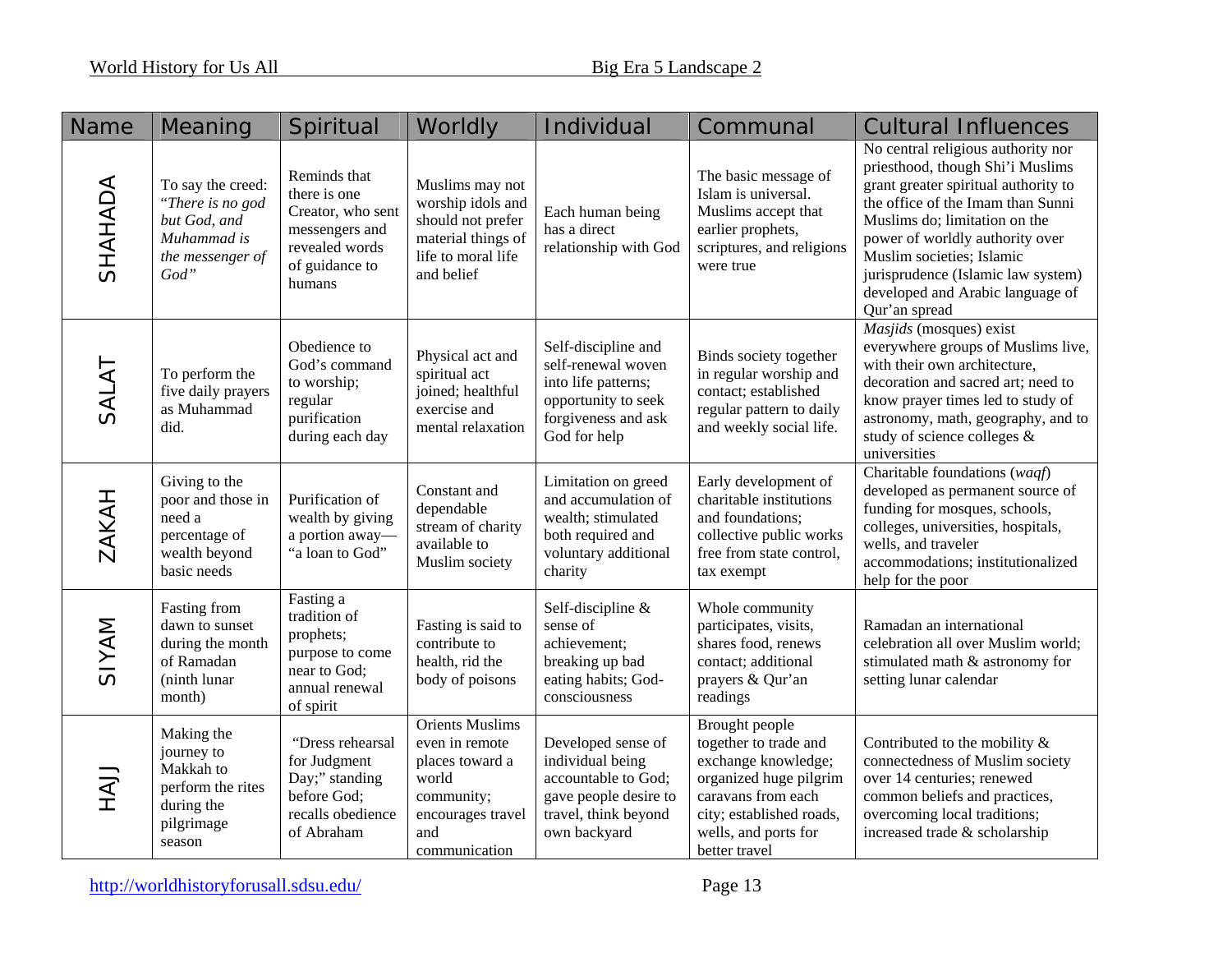| Name         | Meaning | Spiritual | Worldly | Individual | Communal | <b>Cultural Influences</b> |
|--------------|---------|-----------|---------|------------|----------|----------------------------|
| SHAHADA      |         |           |         |            |          |                            |
| SALAT        |         |           |         |            |          |                            |
| <b>ZAKAH</b> |         |           |         |            |          |                            |
| SIYAM        |         |           |         |            |          |                            |
| <b>LIAH</b>  |         |           |         |            |          |                            |

This handout is reprinted by permission from the booklet *Muslim Holidays* (Fountain Valley, CA: Council on Islamic Education, 2002), 65-69.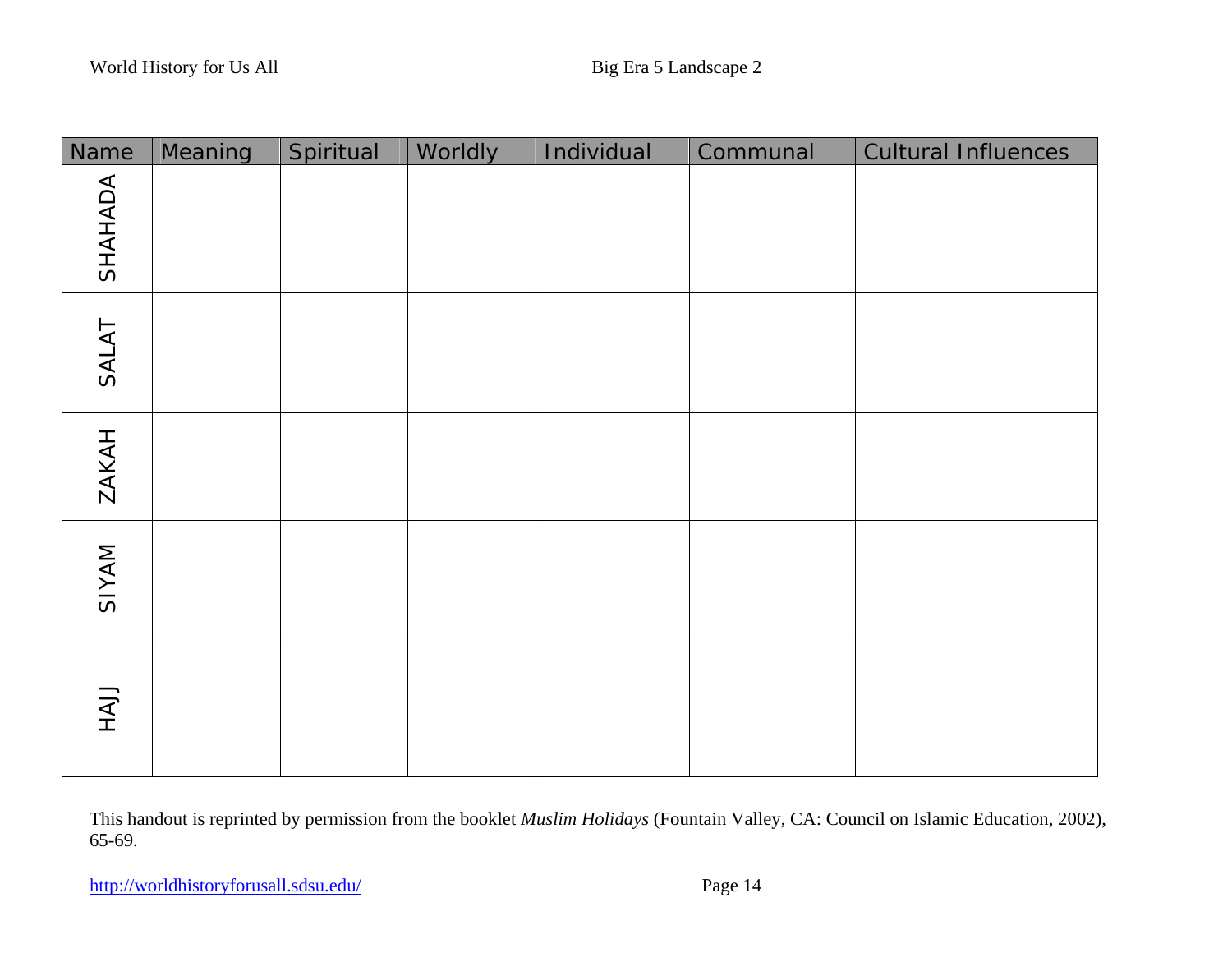# *Lesson 2 The Spread of Islam*

#### **Materials:**

Student Handouts 2.1, 2.2, and 2.3 Large wall map of the Eastern Hemisphere suitable for a bulletin board display Multi-colored sticky note strips in five bright colors

**Objectives:** Students should be able to:

- relate the spread of Islam to historical events and processes of historical change.
- trace the spread of Islam chronologically and regionally.
- assess the importance of cultural and political factors in the spread of Islam.
- evaluate the importance of shifts in economic and political power that accompanied the spread of Islam.
- evaluate the importance of and cultural influence among states and regions accompanying the spread of Islam.
- use a map key to identify and locate regions of Afroeurasia.

#### **Procedure:**

- 1. Assign or read as a class Student Handout 2.1 ("The Spread of Islam"). Study Questions at the end of the reading give suggestions for comprehension and discussion activities. Draw particular attention to the historical distinction between the rapid expansion of territory under Muslim rule and the gradual spread of Islam among the populations. Discuss previous ideas students may have about the spread of Islam "by the sword" or about "instant conversion" of regions to any world faith. Explain that conversion has usually been a gradual process.
- 2. Ask students to list the reasons why people might have changed from the religion they grew up with.
	- What are the conditions for converting from one faith to another (being exposed to different ideas, evaluating potential advantages and disadvantages of conversion, and so on)?
	- What influences might play a role in a decision to convert (social, political, or economic)?
	- Is it more challenging for individuals to join a faith when it appears to be a minority faith or when its members form the majority?
	- How do poverty and persecution of members of the faith, or, conversely, the wealth and power of adherents affect individual choice about conversion?
	- How might people across a wide geographic area learn about the beliefs of a faith? What role might spiritual leaders play?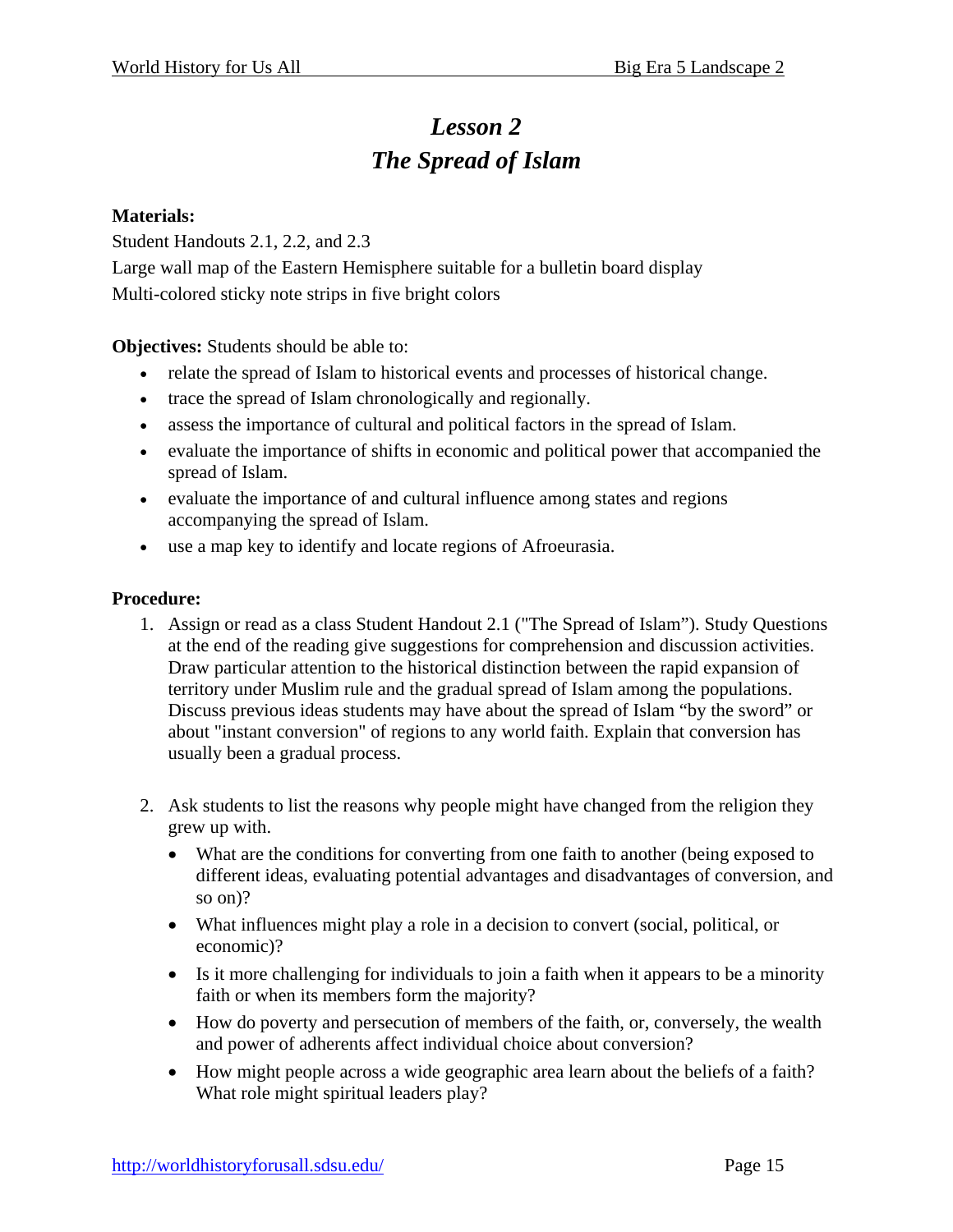• What other role models, such as traders, travelers, and teachers might influence people in converting?

For further reading, see Jerry H. Bentley, *Old World Encounters* (Oxford: Oxford UP, 1993) on the spread of world religions.

3. Distribute Student Handout 2.2 ("Chronology of the Spread of Islam"). Discuss the introduction to preview the information the students will find in the chronology. Reinforce for students the difference between the historical concepts of expanding Muslim-ruled territory and the spread of Islam among peoples in Africa, Asia and Europe.

Discuss the major events listed in all six historical segments into which the chronology is divided. Students should pay particular attention to items on the chronology that represented advances as well as setbacks for the spread of Islam.

Adaptation for middle school: Teachers may find it useful to break up the chronology into parts that correspond to historical periods or geographic regions being studied in class, using the chronology in conjunction with individual units corresponding to textbook chapters or content standards. By doing so, students can focus on five or six items at a time. If the class is making a world history timeline on the wall or in a notebook, they can insert these items from the chronology into the larger timeline. Discuss how these events described in the chronology may relate to events taking place in other regions and societies.

- 4. This is a bulletin board activity, correlating chronology to geography. Make a master copy of the Student Handout 2.2 by photocopying an enlarged version. Distribute copies of the chronology to members of the class, dividing them into six groups, each group taking one of the six historical segments. Give each group a set of rectangular sticky-note strips, each set in a different bright color. Each of these colored sets corresponds to one of the six historical periods. Have students in each group identify the historical events on their section of the chronology that relate to the spread of both Islam and Muslim rule. Also identify any events that indicate retreat of Islam or Muslim rule. Write brief summaries and dates of these events on the colored sticky-notes. At the end of the work period, have each group attach their strips to the classroom's wall map of the world at a location or locations appropriate to the event. (A physical map is preferable to a modern political map for this exercise.) The collection of strips on the map will show patterns in the sequence of the spread of Islam and Muslim rule from the seventh century to about 1500 CE. Make a map key on or next to the map using the six color sticky-notes.
- 5. In this activity students graph rates of conversion to Islam by region. Using Handout 2.4, have students read the background information to the graph of conversion rates in five Muslim regions during the period from the seventh to the end of the thirteenth century. Go over any unfamiliar terminology and discuss the study questions. Provide examples or brainstorm sources that historians and even contemporary demographers might use to gain information about ordinary people (e.g. census data, tax registers, birth and death registers).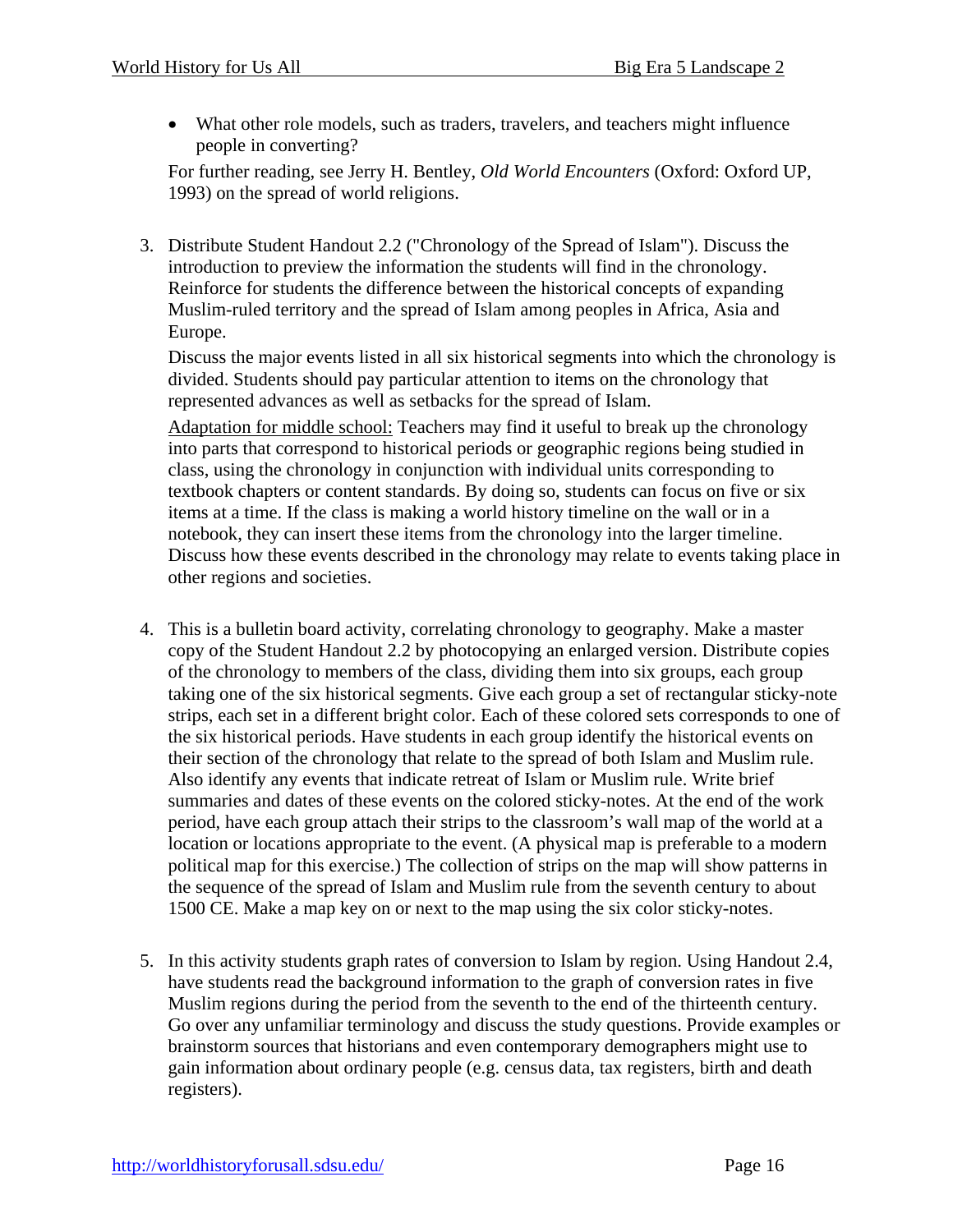Read the sample entry from a Persian biographical dictionary (Student Handout 2.5) and discuss what sort of information is provided. Compare this entry written in the early centuries of Islam with modern volumes of *Who's Who in America*, a resource that may be accessed on the Internet at http://www.marquiswhoswho.com/biographies/biopages/. What are some similarities and differences in the kind of information provided?

Assess students for their understanding of the labels on the graph and the key. Emphasize to the students that the horizontal axis of the graph refers to dates, both in the Hijri (AH) and Common Era (CE) dating systems. It is also important to note that the percentages on the vertical axis do NOT represent percentages of total population but percentages of individual converts from a sample derived from biographical dictionaries.

Ask students to discuss or write essays on the study questions related to the graph.

6. Extension activity: Compare the map produced for the bulletin board activity (no. 4 above) with Student Handout 2.3, a published map on the spread of Islam. What agreement or disagreement do you find?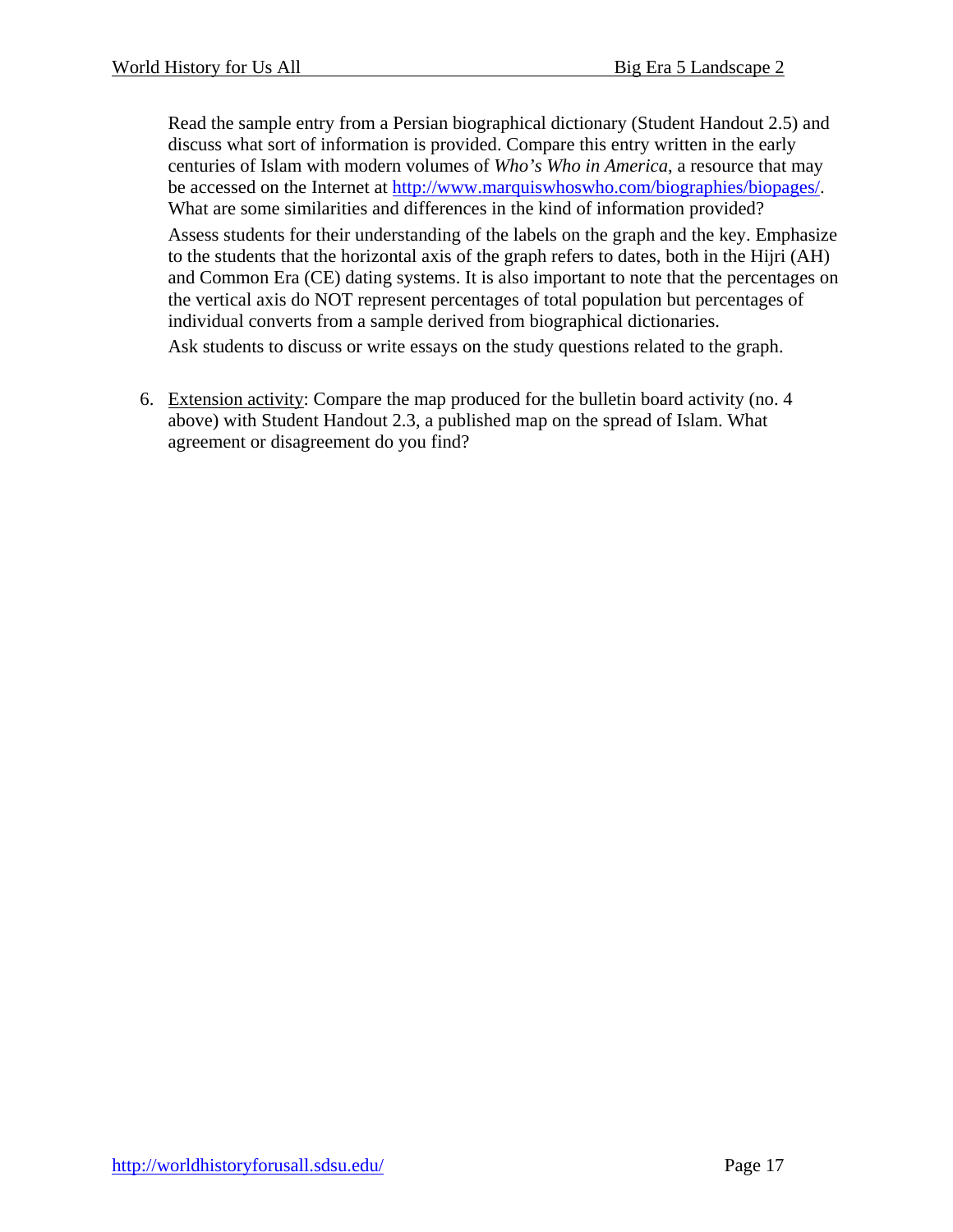## *Student Handout 2.1—The Spread of Islam*

**A Slow Process.** In the century after Muhammad's death, Muslims conquered territory "from the Atlantic to the borders of China." Many students reading this often wrongly imagine that this huge region instantly became "Islamic," meaning that most of the people living in those lands quickly became Muslims. To the contrary, the spread of Islam in these vast territories took centuries, and Muslims made up a small minority of the population for a long time. In other words, the expansion of territory under Muslim rule happened very rapidly, but the spread of Islam in those lands was a much slower process. There are several kinds of historical evidence of this gradual conversion process that we will examine in this lesson.

**"Let there be no compulsion in religion."** The Qur'an specifies, "Let there be no compulsion in religion" (2: 256). This verse states that no person can ever be forced to accept religion against his or her will. It tells Muslims that they cannot force people to convert to Islam. Muhammad set a precedent as the leader of Madinah. Under his leadership, the Muslims practiced tolerance towards those of other religions. They were signers of the Constitution of Madinah and of treaties with the non-Muslim groups. According to tradition, Muhammad often discussed religious ideas with the Jews, Christians, and polytheists (believers in many gods), and he heard their questions about his teachings. The Qur'an records some of the questions that people put to Muhammad, and his replies. Muslim leaders after Muhammad were required to be tolerant, based on the authority of both the Qur'an (in this and many other verses), and the Sunnah, that is, custom practiced by Muhammad or by early members of the Muslim community.

With some exceptions, Muslim leaders have adhered to this precedent over time. One major type of evidence for tolerance by Muslim political leadership is the persistence of many religious minorities in the lands Muslims have ruled. Spain is one example, where Christians and Jews lived and worshipped under Muslim rule and contributed to the society in many ways. The writings of well-known Jewish and Christian scholars, physicians, scientists, and artisans still exist. After the expulsion of Jews and Muslims from Spain following the conquests of Ferdinand and Isabella, Jews settled in North Africa under Muslim rule. They were also invited by the sultan of the Ottoman empire to settle in Istanbul. Some of these communities still exist today. In Lebanon, Syria, and Turkey, for example, Christian and Jewish groups that pre-date the coming of Islam still exist, as do the Coptic Christians in Egypt, after 1400 years of Muslim rule there.

**Becoming Muslim.** Muhammad preached Islam at Makkah and Madinah in Arabia for about twenty-three years, while he received revelation of the Qur'an, according to Islamic teachings. For the first ten years (612 to 622 CE), he preached publicly at Makkah. After the migration to Madinah he preached for ten years, until his death in 632, only in his own house—the first *masjid* (mosque)—to people who came to hear him. Preaching in houses or in the *masjid* became the pattern in Islam.

To accept Islam, a person only has to make the profession of faith (*shahada*) in front of two or more witnesses. Even after a person has accepted Islam, he or she may take a long time to learn and apply its practices, going through many different stages or levels of understanding and practice over time. As Islam spread among large populations, this process was multiplied.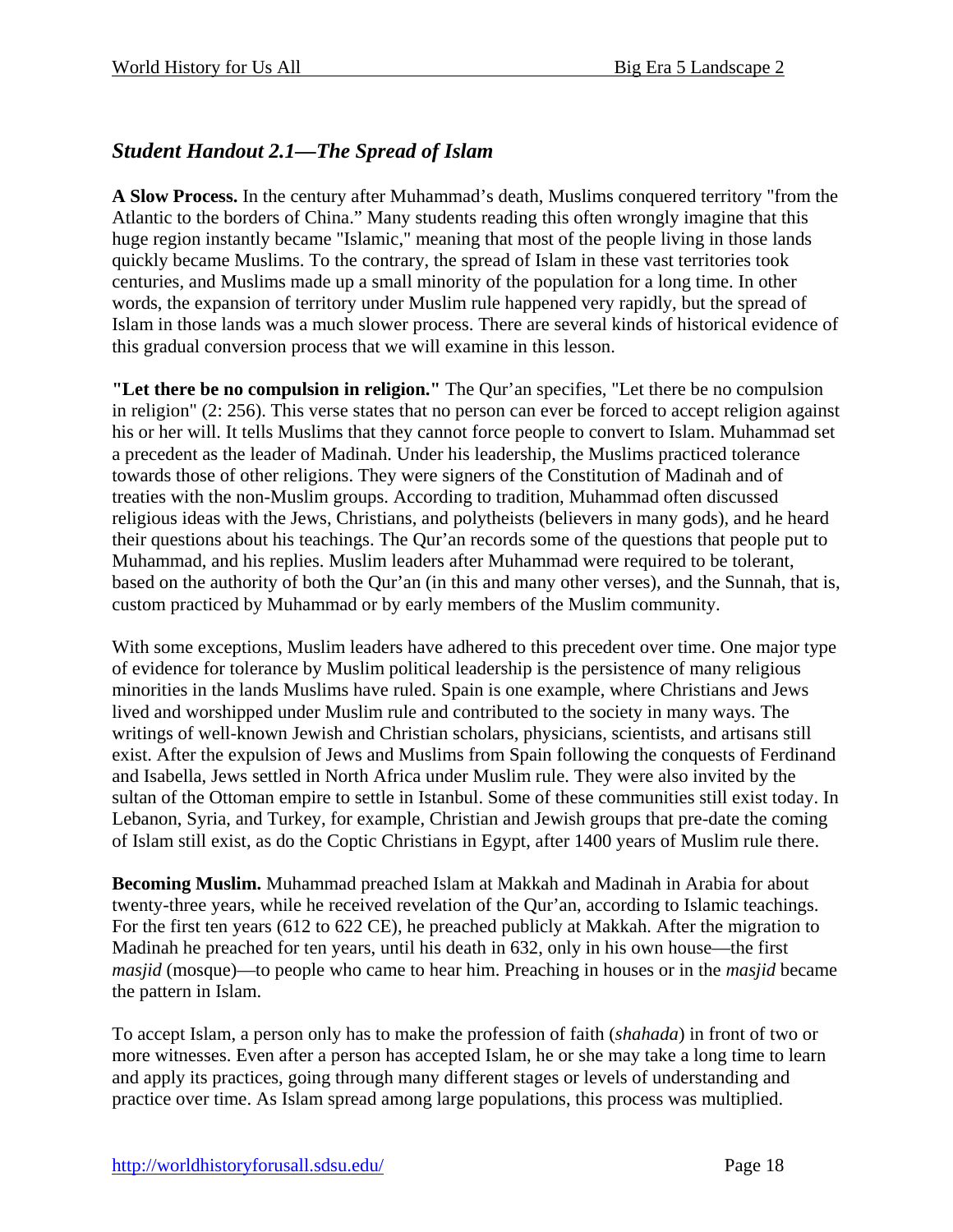Different individuals and social classes may have had different understandings of Islam at the same time. Also, many local variations and pre-Islamic customs remained, even after societies had majority Muslim populations for a long time. These differences have been a source of diversity among Muslim societies and regions.

**Growth of Muslim population.** It is quite easy to map the large territory ruled by different Muslim political groups, or to illustrate the expansion of an empire. We can shade in areas of a map, and we can track the dates of Muslim rulers and dynasties from the time of Muhammad to the present day. It is more difficult, however, to understand why historians speak of a geographic area as a "Muslim region," "Muslim society," "Muslim civilization," or even "the Islamic world." At a minimum, such terms must mean that most of the people who lived in those places considered themselves to be Muslims, that is, people who believed in the religion called Islam. By what point in time did the majority of people in those places accept Islam, and how rapid was its spread? What effect did the gradual or rapid spread of Islam have on language, customs, art, and politics? How did the fact that many people were converting to Islam relate to the development of Muslim culture and civilization? We know, of course, that substantial numbers of people in those regions continued to practice the faiths they had belonged to before Islam, including Jews, Christians, Zoroastrians, Buddhists, Hindus and others. The social contributions of people of these religions continued under Muslim rule. As these former majorities became minorities, how were they affected? How did the presence of a large region in which the majority of its inhabitants were Muslim affect adjoining regions where the majority accepted other faiths?

**The process of conversion.** In the decades after Muhammad's death, nearly all of the inhabitants of Arabia accepted Islam, except Christian and Jewish communities, which were allowed to continue practicing their faiths. As Muslim rule extended into regions beyond the Arabian tribal system, however*, khalifas*, that is, the successors of the Prophet as leaders of the Muslim community, did not encourage conversion to Islam among the populations of newly conquered areas.

Nevertheless, during the early caliphates (632–750) non-Arabs began to accept Islam. Conversion took place at first among the lowest classes of people. Men and women migrated to Muslim garrison cities to look for jobs and to offer their services to the ruling group. Learning about Islam in these centers, some converted and expanded the Muslim population. These migrants became associates, or *mawali*, of Arab tribes, a traditional method of integrating outsiders. Some migrant Arab and *mawali* converts founded families that later made important contributions in preserving and spreading Islamic knowledge. They became scholars of Islamic law, history, literature, and the sciences. In this way, Islam spread in spite of the policies of political rulers, not because of them.

During the years of the Umayyad Caliphate (Umayyad dynasty) from 661–750 CE, the overwhelming majority of non-Arab populations of the empire, which stretched from Morocco to Inner Eurasia, did not practice Islam. Toward the end of that time, the North African Berbers became the first major non-Arab group to accept the faith. Within a few centuries, Christianity disappeared almost completely in North Africa (today's Tunisia, Algeria, and Morocco), though Christian groups persisted in many other Muslim regions. Jews remained as a small minority, with many living in Muslim Spain. The spread of Islam among Iranians and other peoples of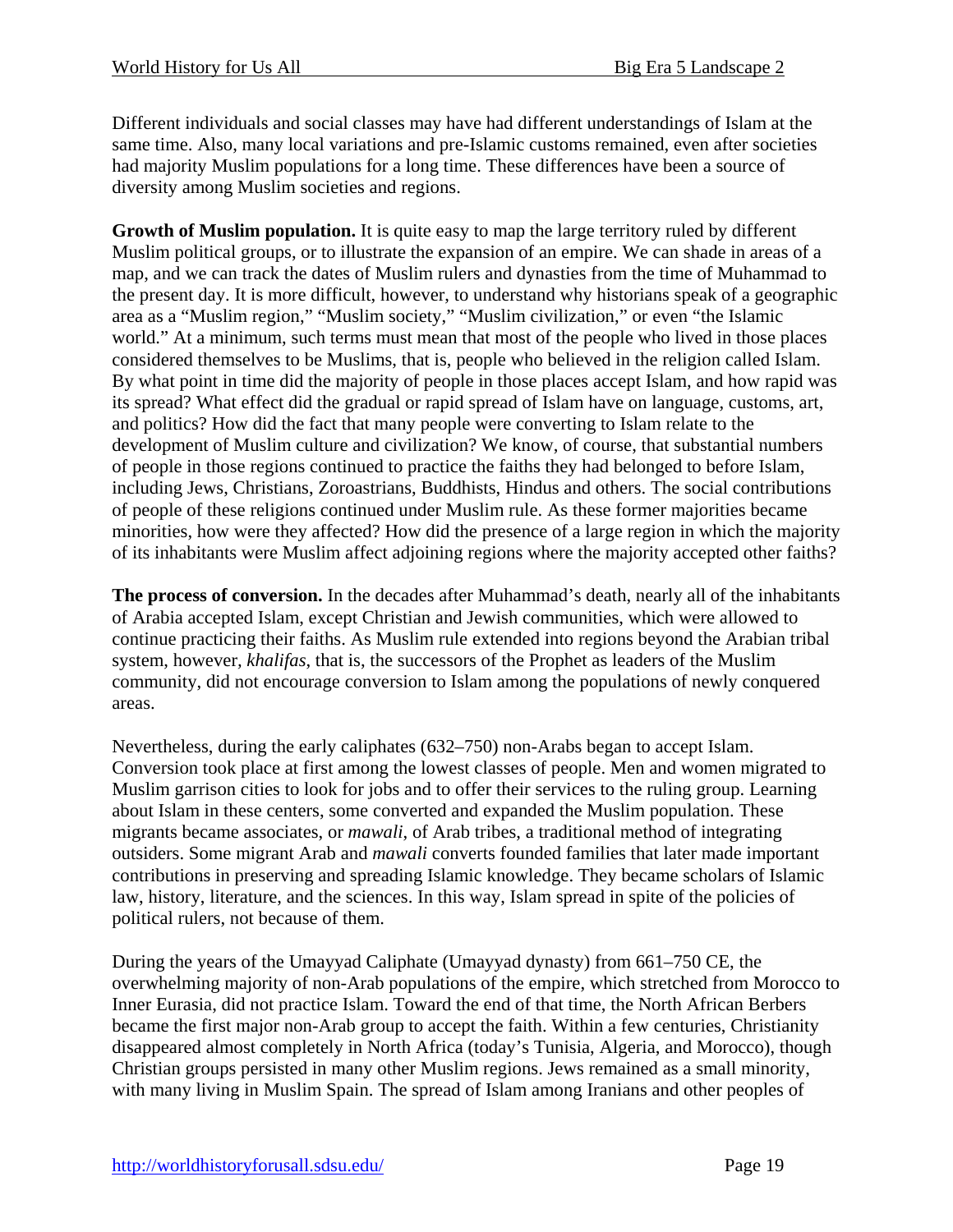Persia was the second major movement, beginning about 720 CE. Both of these early groups of converts caused problems for the central government. In North Africa, Berbers set up an independent caliphate, breaking up the political unity of Islam. In Persia, the revolution arose that replaced the Umayyad with the Abbasid dynasty in 750, though only a small proportion of the population of Iraq (ancient Mesopotamia, centered on the Tigris-Euphrates valley) had at that time accepted Islam. From then, however, Islam was no longer the religion of a single ethnic or ruling group, and the rates of conversion climbed more rapidly in lands under Muslim rule.

For example, Arab Muslim forces conquered Egypt in 642, but by 700 few Egyptians had become Muslims. By 900 CE, about fifty percent of the population was probably Muslim, and by 1200, more than 90 percent. In Syria, Islam spread even more slowly. There, the 50-percent mark was not reached until 1200, nearly six hundred years after the arrival of Islam. Iraq and Iran probably reached a Muslim majority by around 900 CE, like Egypt. In much of Spain and Portugal, Islam became established in the 500 years following the initial conquests of 711 CE, though it may never have become the majority faith. After Spanish Catholic armies completed the conquest of the Iberian Peninsula in 1492, many Muslims and Jews were either expelled from Spain or converted to Christianity. Islam continued to exist, however, until after 1600. As in Spain and Portugal, Islam withered away in Sicily, the Mediterranean island that Muslims had conquered in the ninth century.

In Persia, Inner Eurasia, and India, Muslim law treated Zoroastrians, Buddhists, and Hindus just as it treated Jews and Christians. Muslim rulers offered adherents of these religions protection of life, property, and freedom of religious practice in exchange for the payment of a tax, as an alternative to military service. In Sind (northwestern India), the Buddhist population seems to have embraced Islam in the eighth and ninth centuries. Buddhism disappeared entirely in that region. Hinduism, however, declined there more slowly than Buddhism did.

All of the lands described above had Muslim rulers. After the decline of the unified Muslim empire—from about 750—Islam gradually spread to lands outside the boundaries of Muslim rule. After 1071, Anatolia (or Asia Minor), which makes up most of modern Turkey, came under the rule of Turkish animal-herding groups that had become Muslims. Islam spread gradually for centuries after that, and when the Ottoman Turkish empire enfolded much of southeastern Europe in the mid-fourteenth century, most Albanians and Bosnians, as well as some Bulgarians, became Muslims.

**Continuing Spread.** Beginning in 1192, other Muslim Turkish military groups conquered parts of India, including most of the north all the way to present-day Bangladesh, which borders the Bay of Bengal. The number of Muslims in India gradually increased from that time. The people of Bangladesh had been Buddhists, but beginning about 1300, they rapidly embraced Islam. Elsewhere in India, except for Punjab and Kashmir in the far northwest, Hinduism remained the religion of the majority.

In South India and Sri Lanka, both merchants and Sufi preachers, that is, followers of mystical Islam, spread the faith. By 1300, traders and Sufis also introduced it to Southeast Asia. Over the next two centuries, Islam spread from Malaysia to the great archipelago that is today Indonesia.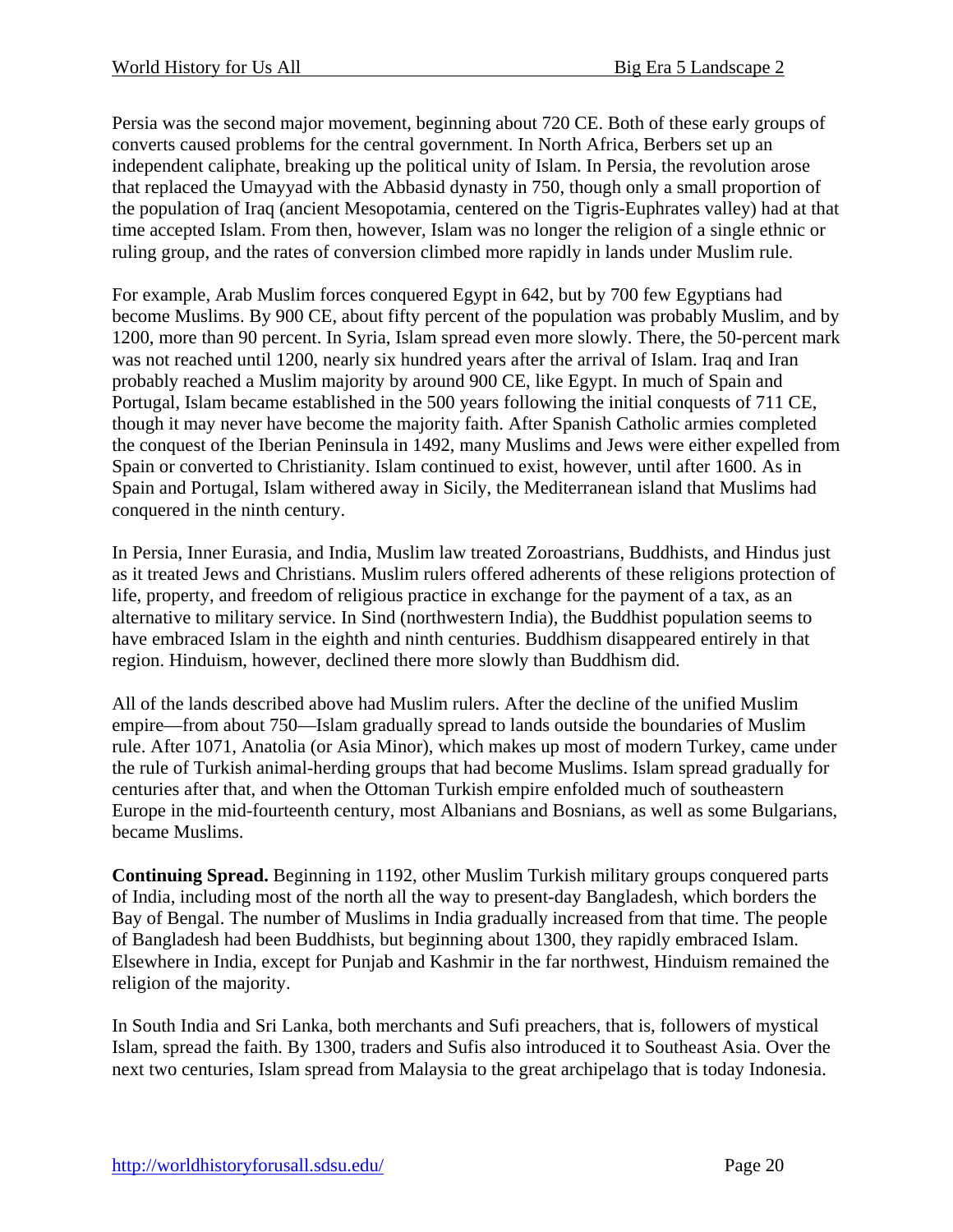Entering a region where Buddhism, Hinduism, and local polytheist religions existed, Islam required several centuries to become well established.

In Inner Eurasia beginning in the eighth century, Islam gradually spread to the original homelands of the Turkic-speaking peoples until it became the main religion of nearly all of them. Islam also spread into Xinjiang, the western part of China, where it was tolerated by the Chinese empire. Islam entered southern China through seaports, such as Guanzhou, the city where the earliest *masjid* exists.

**Africa.** Before 1500, Islam spread widely in sub-Saharan Africa. Before 1000 CE, the first major town south of the Sahara that became majority Muslim was Gao, a commercial center located on the Niger River in Mali. Over the centuries, many other rulers and parts of their populations followed this pattern. By 1040, groups in Senegal had become Muslims. From there, Islam spread to the region of today's Mali and Guinea. Muslims established the kingdom of Mali in the thirteenth century and the Songhai empire from 1465 to 1600. Farther east, Kanem-Bornu near Lake Chad became Muslim after 1100. In West Africa, like Turkestan, India, and Indonesia, traders and Sufis introduced Islam. When rulers accepted the faith, numerous Muslim scholars, lawyers, teachers, and artisans migrated into the region to help build Muslim administration and cultural life. African Muslim scholars became established in major towns like Timbuktu, where they taught and practiced Islamic law as judges. By 1500, Islam was established in West Africa in a wide east-west belt south of the Sahara. Local polytheistic religions remained strong, however, and Islam did not become the majority faith in this region until the nineteenth century.

In East Africa, traders spread Islam along the coast beginning at least by the tenth century. By the fourteenth century, the numerous commercial city-states along the coast from today's Somalia to Tanzania were predominantly Muslim. In the Sudan, south of Egypt, the population of Nubia gradually became Muslim during the fourteenth century, through immigration of Muslim Arab pastoral groups and because Christian rule became weak in that region.

**Strong Governments and the Spread of Islam.** By understanding that the expansion of Muslim rule was different from the spread of Islam, we can see an interesting trend. Ironically, Islam has spread most widely and rapidly among populations at times when Muslim rule was weaker and less unified. When Muslim political regimes were decentralized, disunited, or completely absent, Islam as a religion flourished and often spread to non-Muslims. Influence by traders and Sufis and influence of Muslim scholars, lawyers, and artisans in the cities aided the spread of Islam to new areas. On the other hand, the Ottoman Empire in southeastern Europe, or the Sultanate of Delhi, and the later Mogul empire of India had little success in spreading Islam, though they did gain territory. Non-Muslim populations seem to have viewed these powerful, tax-gathering Muslim rulers negatively, and so they resisted conversion to Islam. Whoever did embrace Islam in such circumstances, if not for material gain, usually did so because of the efforts of merchants, teachers, and traveling Sufi preachers, who were not part of the government.

Study Questions:

1. In what important way was the conquest of territory by Muslims different from the spread of Islam?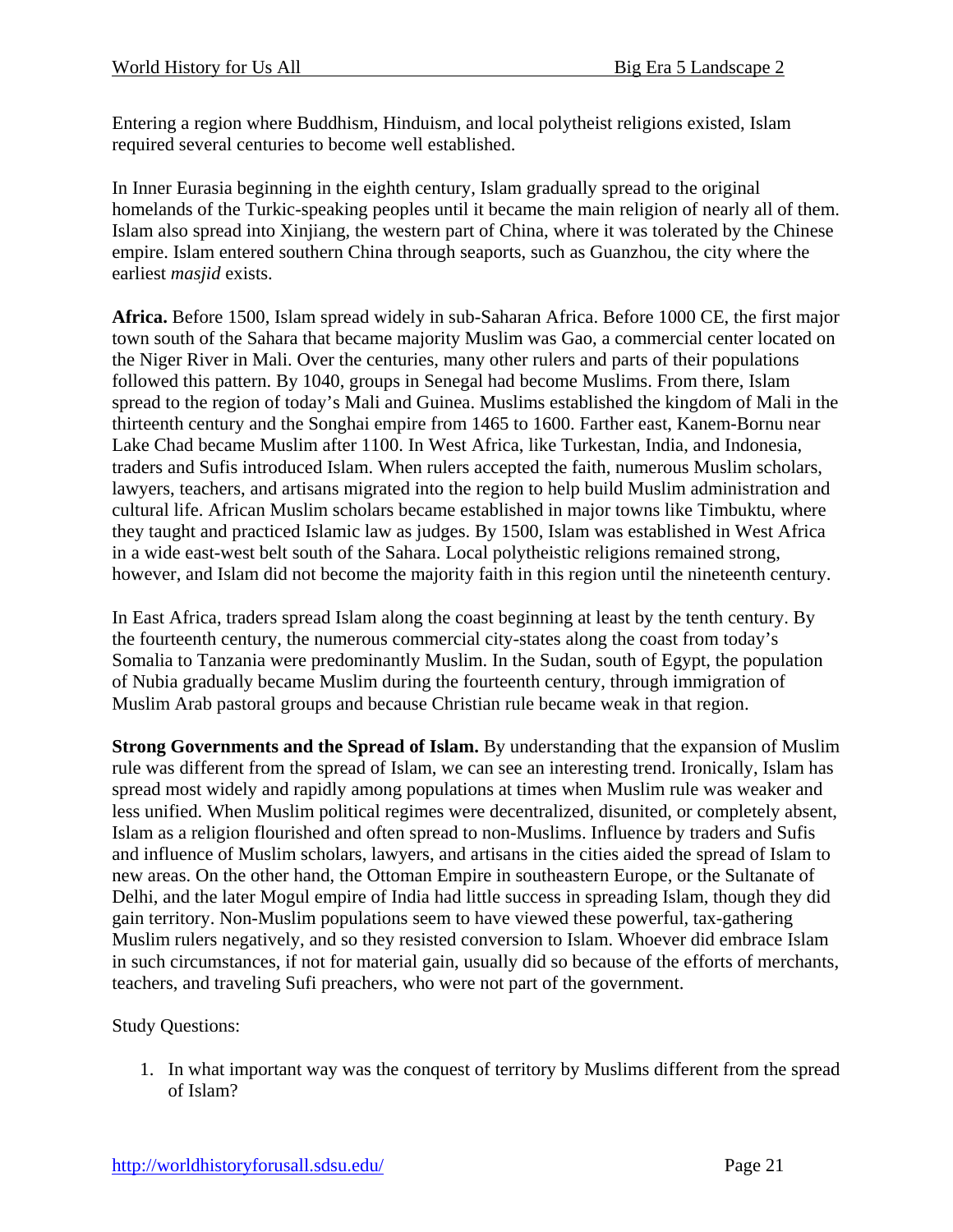- 2. How many centuries do historians think it took from the time Islam was introduced until it became the religion of the majority population in Egypt, Syria, Iran, and Spain?
- 3. To which regions did Islam spread mainly as a result of trade and travel?
- 4. How might laws tolerating other religions have affected the spread of Islam among the population?
- 5. Construct a simple time line tracing the spread of Islam using the dates in the text above.
- 6. Locate the regions mentioned in the text on a map, and make labels showing the dates when 1) Islam was introduced there and 2) when it embraced a majority of the population. Compare your map with Student Handout 2.3 map.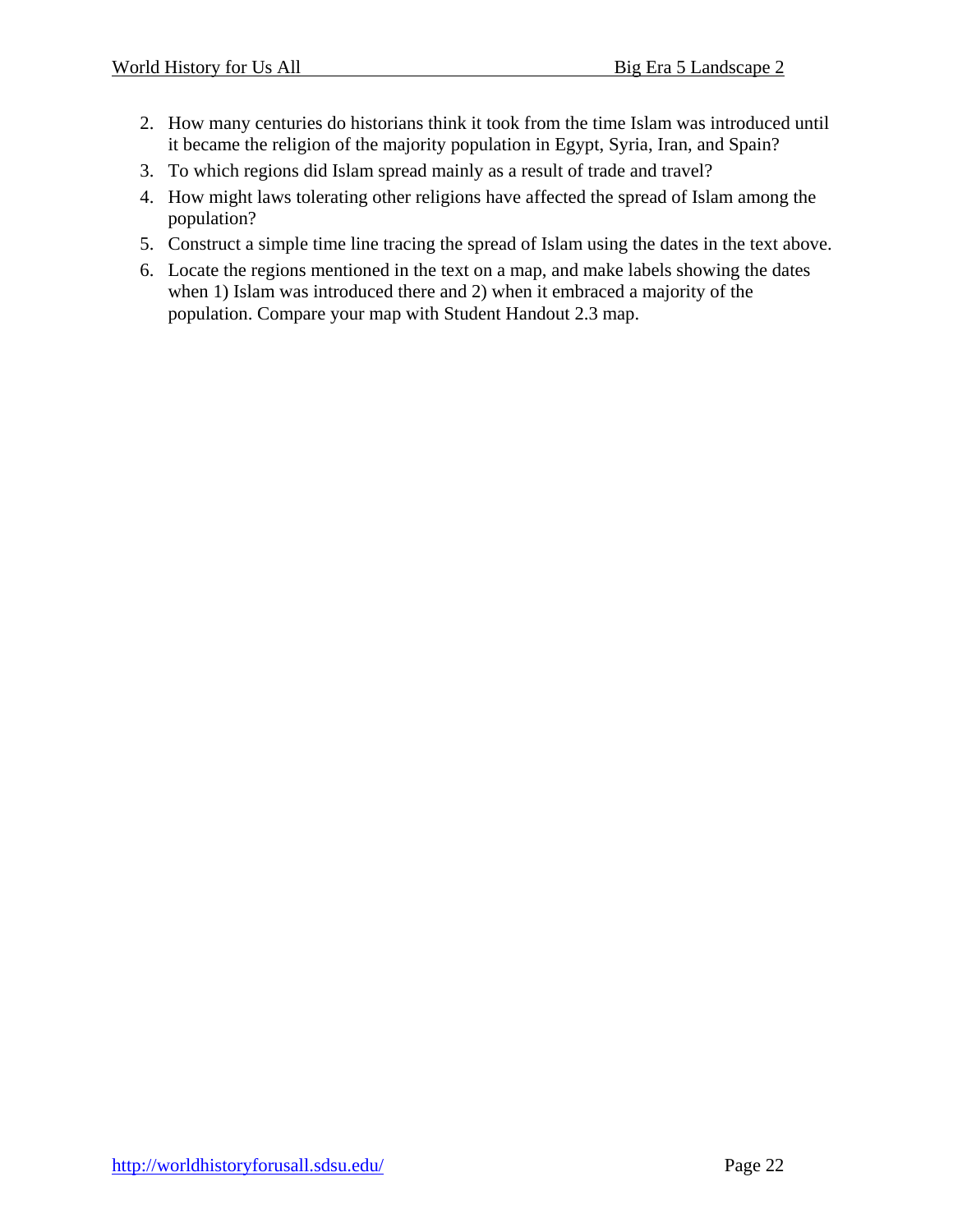## *Student Handout 2.2--Chronology of the Spread of Islam*

Beginning more than 1400 years ago, Islam has spread from the small trading town of Makkah on the Arabian Peninsula to become a world religion practiced on every continent. Like other world religions, Islam has been spreading ever since its origin, both through migration of Muslims to new places, and by individuals who have accepted Islam as their religion, having chosen to convert from other religions.

During the first century after Muhammad began preaching, rapid expansion of the territory under Muslim rule took place as a result of military campaigns. This territory did not instantly become "Islamic," meaning that most people rapidly became Muslims. Rather, the spread of Islam among the population took centuries, even in the regions conquered in the seventh century CE.

The following chronology marks dates when various regions were first introduced to Islam. It also gives the dates when Muslims probably became a majority of the population in those regions. The timeline also records trends in cultural and religious influence by both Muslims and non-Muslims which affected the spread of Islam.

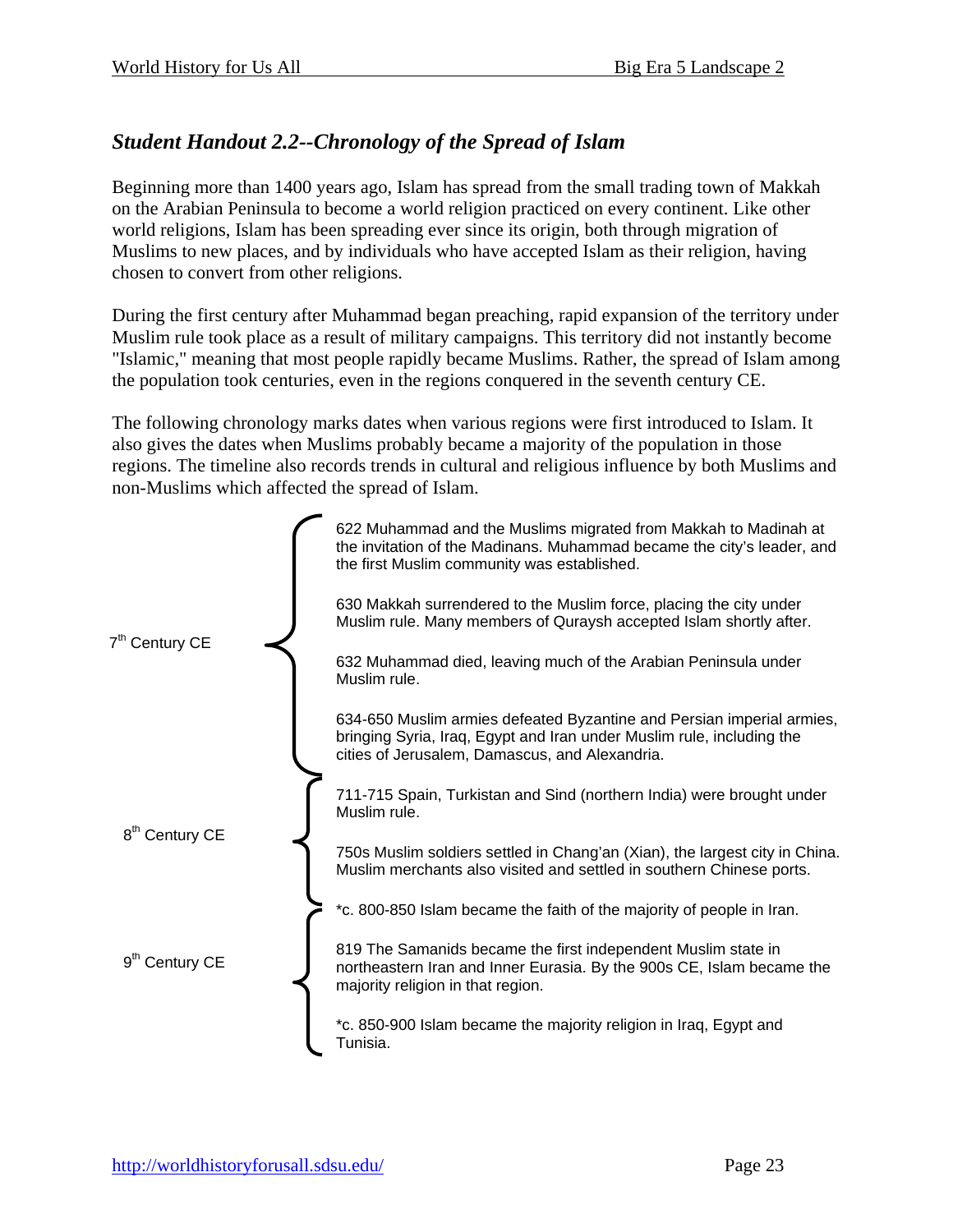

**Sources for the Chronology:** Richard W. Bulliet, *Conversion to Islam in the Medieval Period* (Cambridge: Harvard UP, 1979); Khalid Y. Blankinship, "Politics, Law and the Military," in S. L. Douglass, ed., *World Eras: Rise and*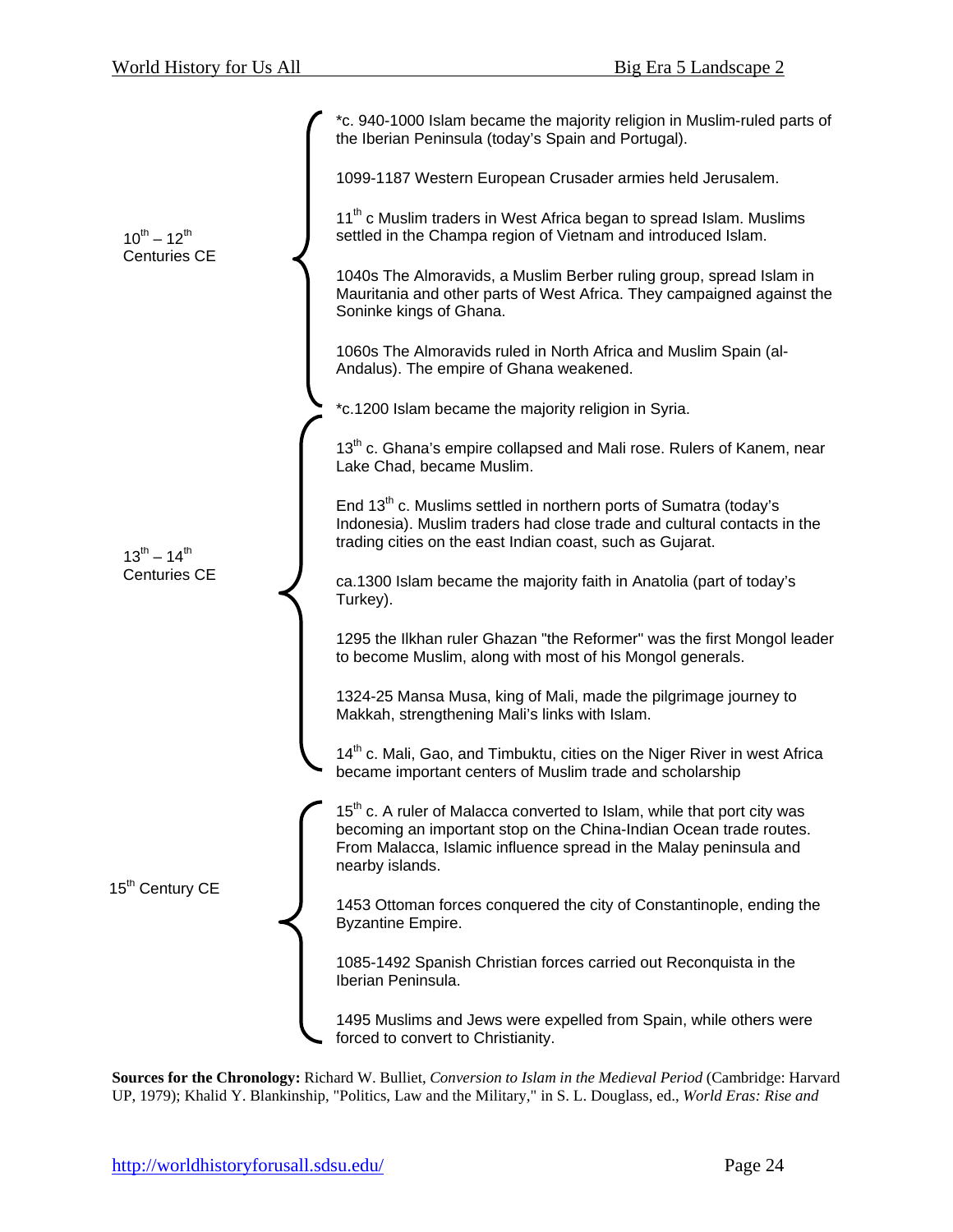*Spread of Islam, 622-1500* (Farmington Hills, MI: Gale Group, 2002), 230-232; Marshall G. S. Hodgson, *The Venture of Islam,* vols. 1-2 (Chicago: University of Chicago Press, 1974); Francis Robinson, ed. *Atlas of the Islamic World Since 1500* (New York: Facts on File, 1982).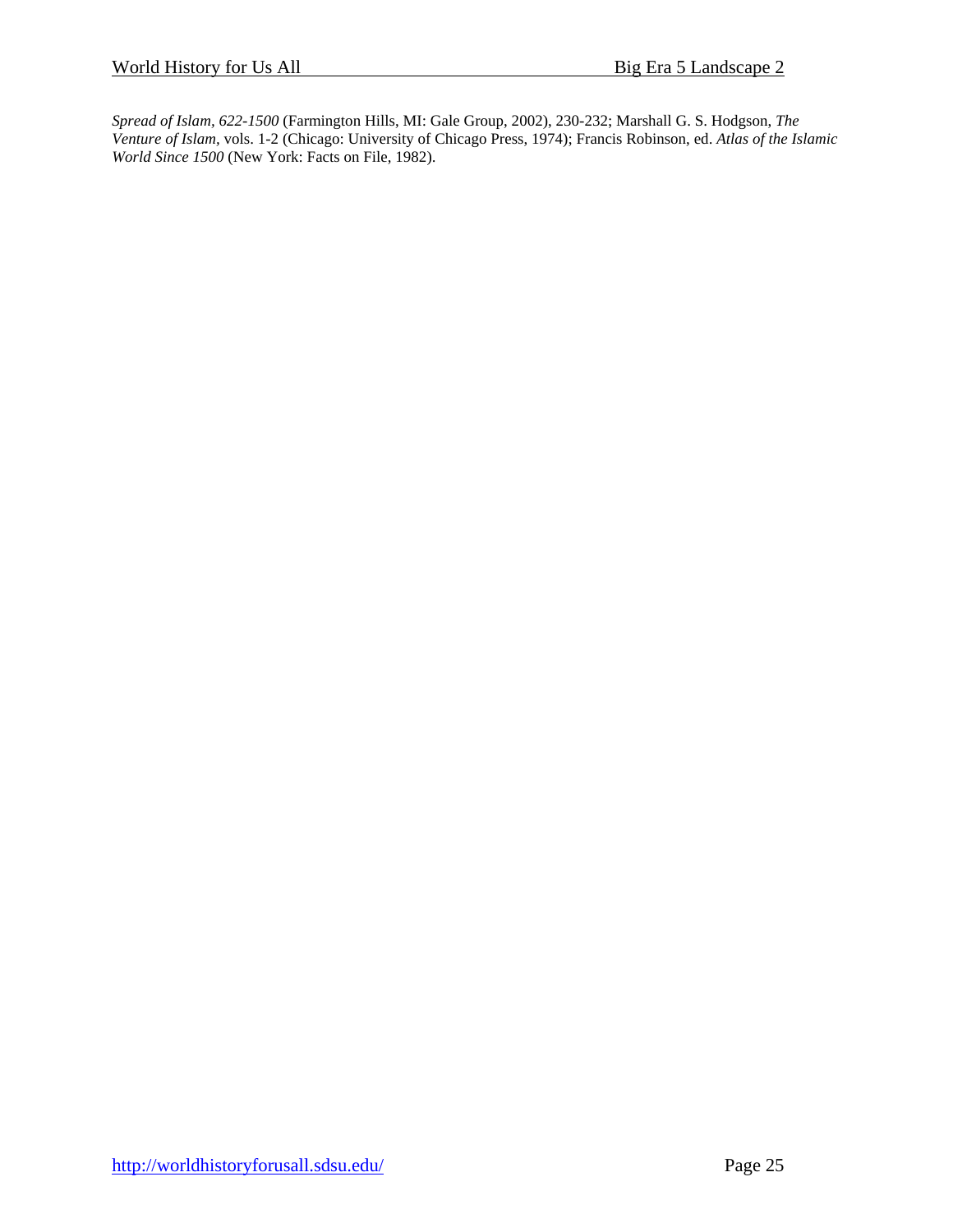



Map from Francis Robinson, ed. *The Cambridge Illustrated History of the Islamic World*  (Cambridge: Cambridge UP, 1996), 47.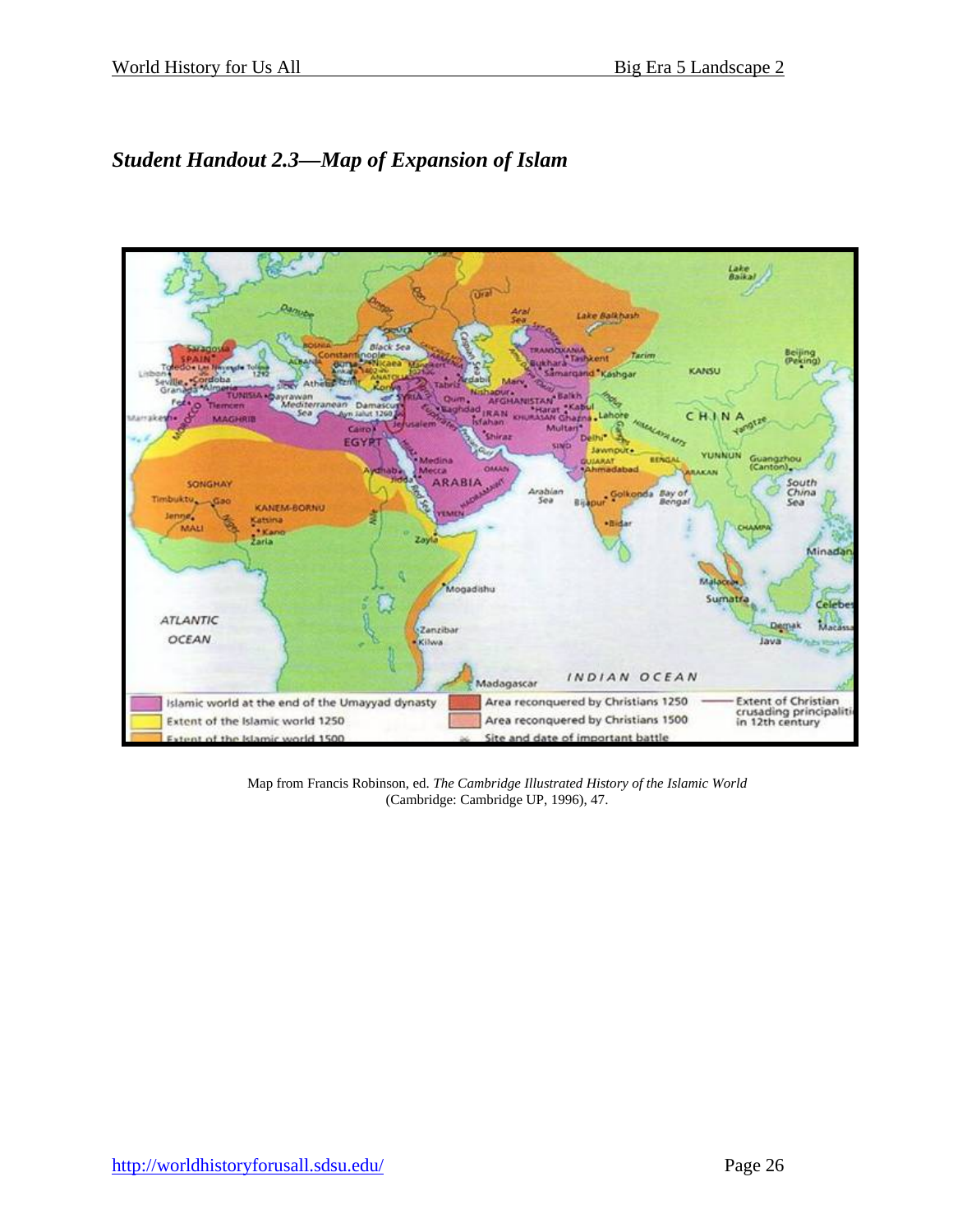## *Student Handout 2.4—Graphing Rates of Conversion to Islam by Region*

The spread of Islam during the medieval period is difficult for historians to describe because there is a lack of population data for a period so long ago. Historians have a lot of evidence that Islam was spreading, but this evidence is hard to quantify. For example, there is ample evidence in literary works and government documents that the Arabic language was spreading, and the number of mosques built during those periods was clearly rising. Literature shows that many writers were concerned with Islamic topics, and chronicles of political history describe issues affecting their Muslim subjects. But determining how rapidly or slowly Islam was spreading and when a majority of the population in different regions had accepted Islam has been a mystery.

**Creative Historical Thinking.** The historian Richard W. Bulliet made a pioneering effort to measure the spread of Islam by making creative use of an important Arabic literary source, the biographical dictionary. Like today's *Who's Who* of prominent Americans, these dictionaries were produced in Muslim regions from a very early period. Compilers of biographical dictionaries collected information about prominent individuals in many walks of life, such as important religious scholars, government officials, judges, poets, and teachers of the Traditions of the Prophet (*hadith*). Biographical dictionaries recorded prominent citizens of a particular city, those who died during the reign of particular rulers or dynasties, or famous individuals in a particular profession. Some of the biographers compiled dictionaries from earlier collections of biographies. Taken together, these sources exist for many regions and provide a wide variety of information on thousands of individuals over centuries.

**What's In a Name?** By studying the biographical data, Bulliet developed a theory showing how rapidly Islam spread in various regions between the sixth and thirteenth centuries. To gather information on conversion to Islam by prominent individuals and families, he took advantage of the traditional Arab practice of naming people. A person might be named, for example, Abdullah al-Dimashqi. Abdullah was his given name, and his family name reveals that he was from Damascus. A name also typically included the father's, grandfather's and even great grandfather's name to identify the family. For example, a biographical dictionary would list a name like Abdullah ibn Muhammad ibn Sulaiman ibn Yaqub al-Dimashqi. ("Ibn" means "son of.") Each person's biographical entry might include several generations. In Muslim tradition naming a child is very important, and parents are encouraged to give children good names to live up to. Popular names come from the Qur'an, or from prophets, or from important companions of the Prophet Muhammad.

Bulliet noticed that the chains of names often included non-Arab, pre-Islamic names. If the greatgreat grandfather of an individual carried the Persian name Cyrus, for example, that name pointed to the generation in which the person's family had first converted to Islam. Hundreds of biographical entries show a similar pattern of naming and often describe in the entry how that person converted. By figuring out approximately how many years passed between the conversion of those ancestors and the deaths of individuals listed in the dictionary, Bulliet could plot conversions to Islam in various places. These dictionaries, taken together, provided a data sample made up of thousands of names over many centuries, ranging across major Muslim regions such as Egypt, Syria, Iran, Iraq, and Muslim Spain.

**How People Adopt New Ideas.** Using a technique from modern scientific data analysis, Bulliet set out to find meaningful patterns in the information on conversion to Islam. He learned about a type of graph used to analyze how human populations adopt technological innovations. For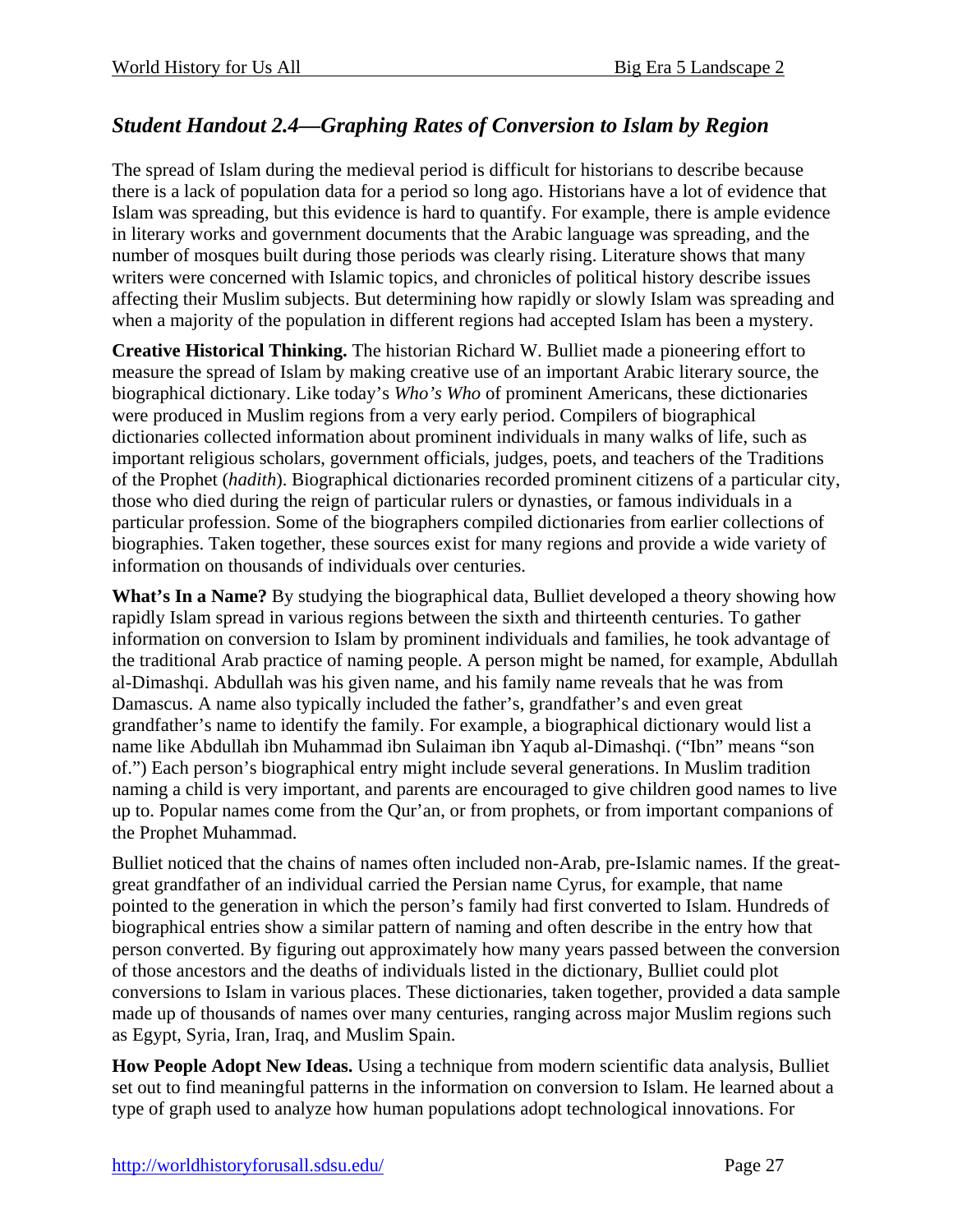example, when microwave ovens were invented and marketed for the first time, not many people used them. Then advertising in trade shows and magazines and on radio and television made more people aware of these appliances. Gradually, more people tried the new technology. Some of the early users liked their ovens and told their neighbors. Microwaves became easier to use, and more people saw their advantages. As the number of people who owned them increased, products like microwavable snacks and dinners appeared with cookbooks full of microwave recipes. The number of microwave purchases started to increase rapidly, the price went down, and competing models appeared everywhere. Today, microwave ovens are standard in nearly every household and business in the US. Sure, a few people suspect that "nuking" their food is unhealthy, and may never buy an oven. But the process of adopting microwaves in the US is complete.

The graph for adoption of a new technology looks like an "S-curve."<sup>\*</sup> The curve starts out flat, like the bottom of a hill. The risk-takers who first adopt something new are called "Early

Adopters." As more and more people hear about a new idea and buy into it, the bandwagon effect kicks in, and the curve rises more steeply. "Early and Late Majorities" are the people who hop on the bandwagon until 50 percent of the people who will use the new technology is reached and exceeded. Then the market of potential users gets saturated, the pace of adoption slows down, and the curve flattens out. At that point most people already use the new technology, and over time even some "Laggards" join in, waiting until everybody else already done so. Some people never adopt the technology at all. This



model could demonstrate the spread of personal computers, for example, or use of e-mail and the Internet between the 1970's, when a few specialists used it, to today, when people all over the world communicate online.

**Applying the Model to Religious Conversion.** Bulliet recognized that individuals in the biographical dictionaries made up a population set similar to people adopting a new idea or product. Conversion is a social process in which people gain information about a new faith, at some point adopt that faith, and begin to live by its practices. They also share information with others. They may migrate to a new place and become exposed to the new ideas. The story of Muhammad and the Muslim community showed that at first a very small number believed in his teaching, and they suffered as a minority. As the faith became more prominent and successful, numbers increased rapidly. By the time of Muhammad's death, much of Arabia had adopted Islam. The story in other regions might not be as dramatic or rapid, but still might follow a similar pattern.

For Bulliet, preparing and analyzing the data involved many decisions and careful guesses in some cases. When he wrote his book, he laid out these problems, such as finding the average length of a generation between an individual, his father, and grandfathers, and dating the various entries accurately on the timeline. In order to see how a creative historian works, it is worthwhile to read his book.

 $\overline{a}$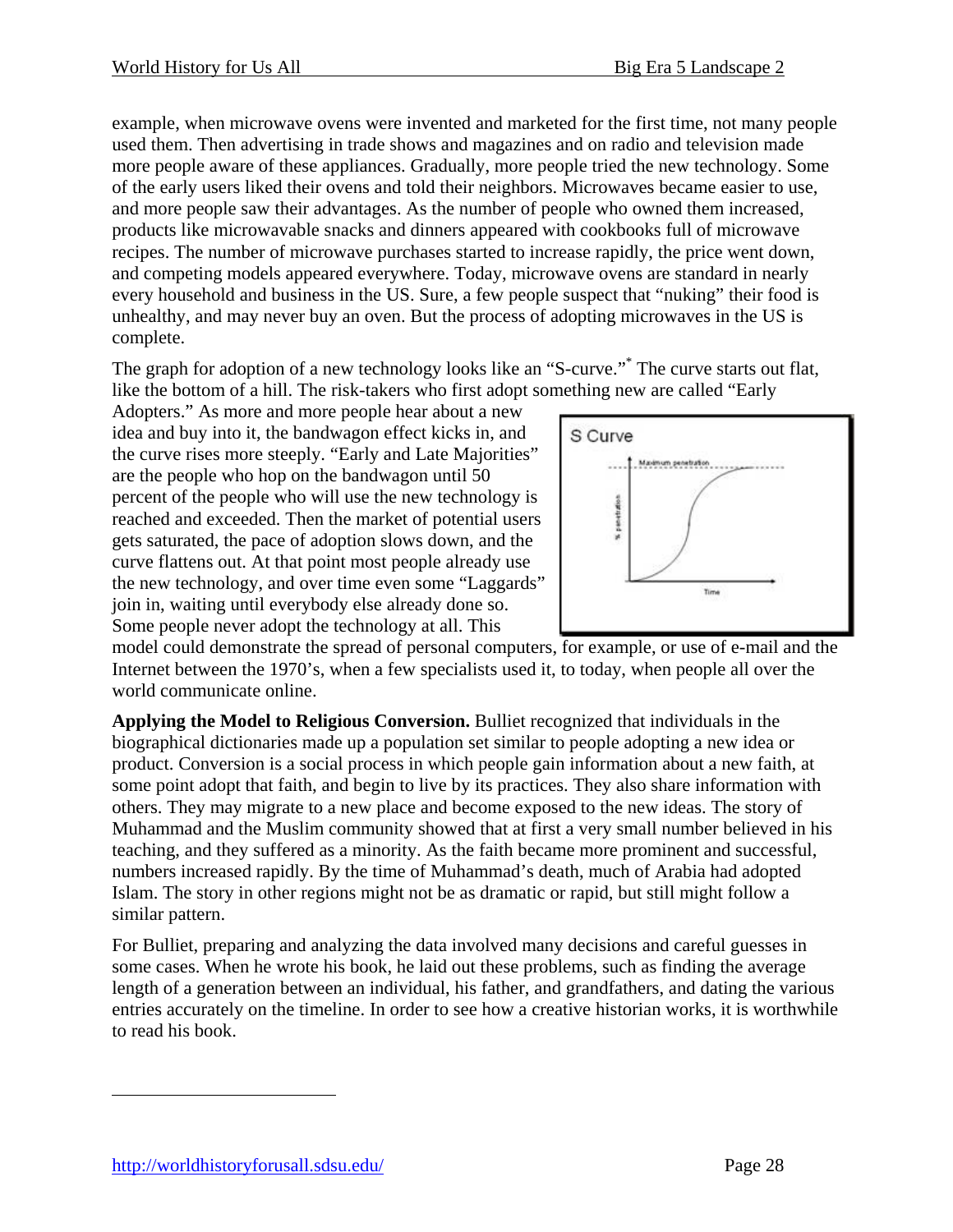The graph on the next page summarizes some of Bulliet's findings about conversion to Islam in five major regions: Iran, Iraq, Egypt, Syria, and Spain, between 646 and 1293 CE, that is, the first six centuries after Muhammad's death. It is clear that the data for conversion to Islam fit the S-curve model. Of course, historians still test these ideas and contribute research on the problem. Having a better idea of how and when Islam spread in these regions helps historians better understand many other events in Muslim history, and compare the spread of Islam with other religions in world history.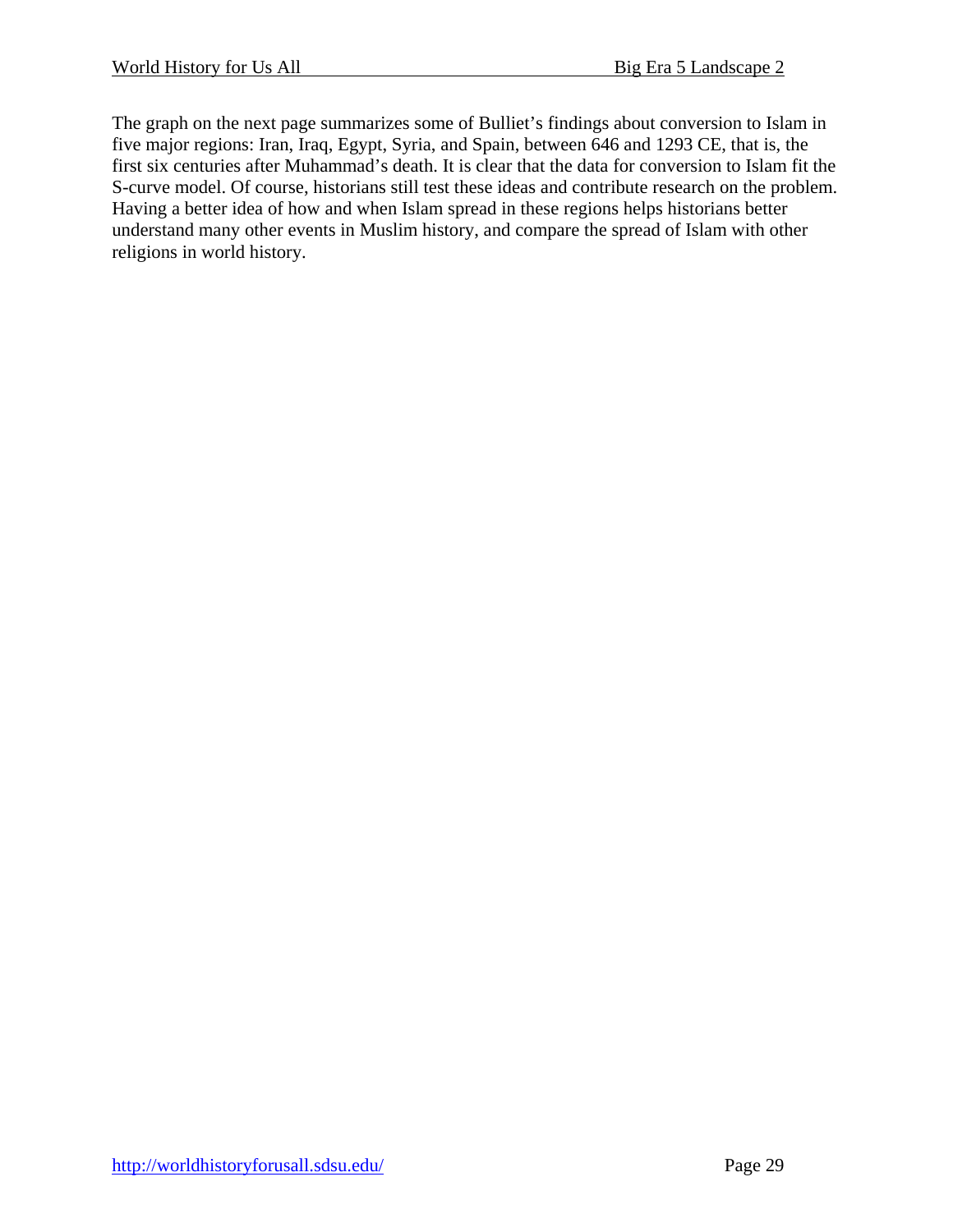

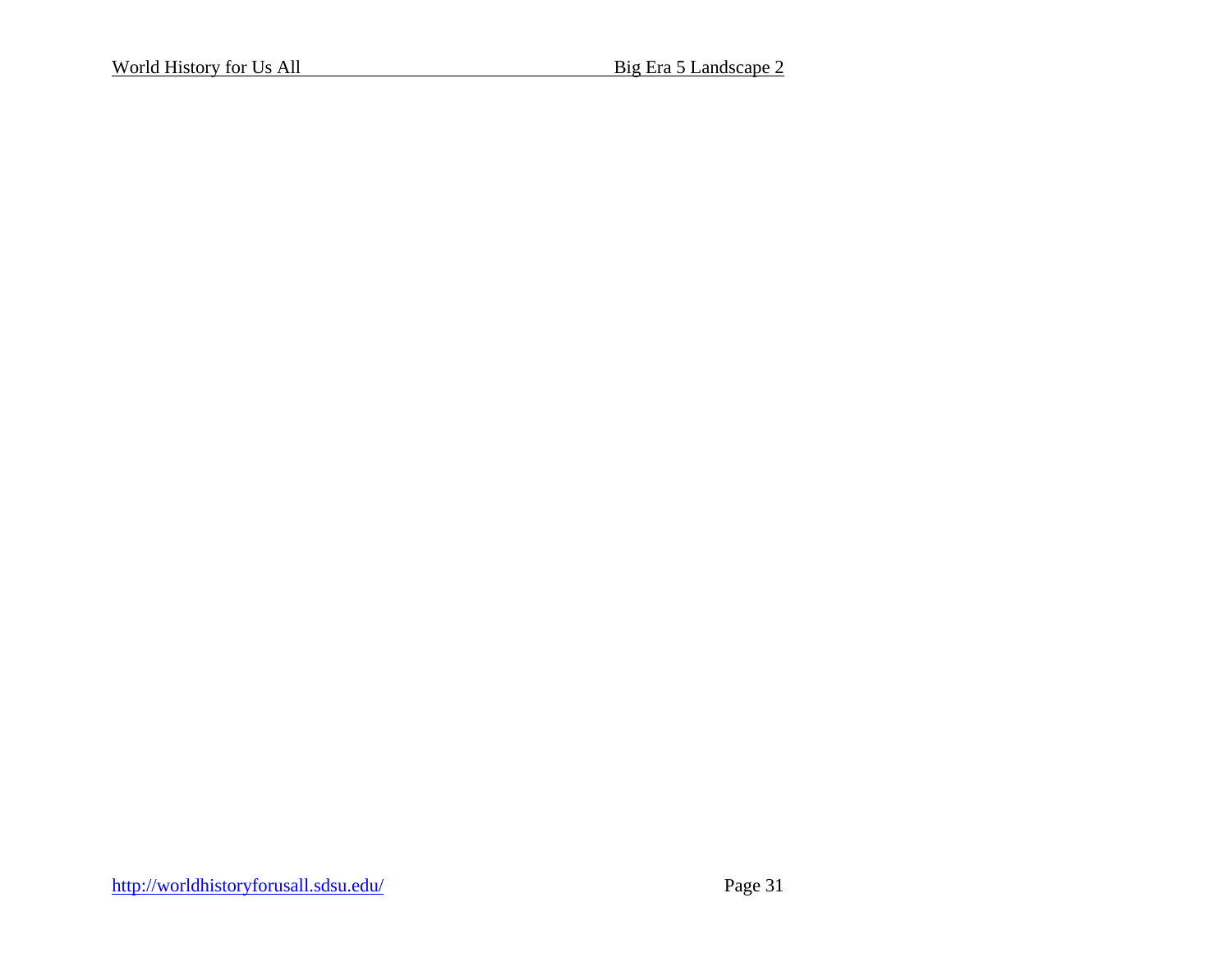Study Questions:

- 1. What kind of historical source provided data for the graph? How did this source provide clues about when people converted to Islam?
- 2. What is the connection between microwave ovens and medieval Muslims?
- 3. Using the graph key, identify each colored line. Which Muslim region experienced the earliest wave of conversions to Islam? Which region was the latest in time? Which regions experienced a parallel process of conversions to Islam?
- 4. During the Umayyad dynasty, was there a Muslim majority population in any of the regions shown?
- 5. In 750, when the Abbasid dynasty came to power, what percentage of Muslim conversions in Iran and Iraq had, according to Bulliet's data, taken place? How does this data line up with the idea that large numbers of non-Arab converts to Islam contributed to the Abbasid victory?
- 6. Why do you think the conversion process happened later in Spain than in Egypt or Syria? What percentage of conversions had probably taken place by 1085, when the city of Toledo fell to the Christian forces? What might have happened to the rate of conversion to Islam in Toledo after 1085?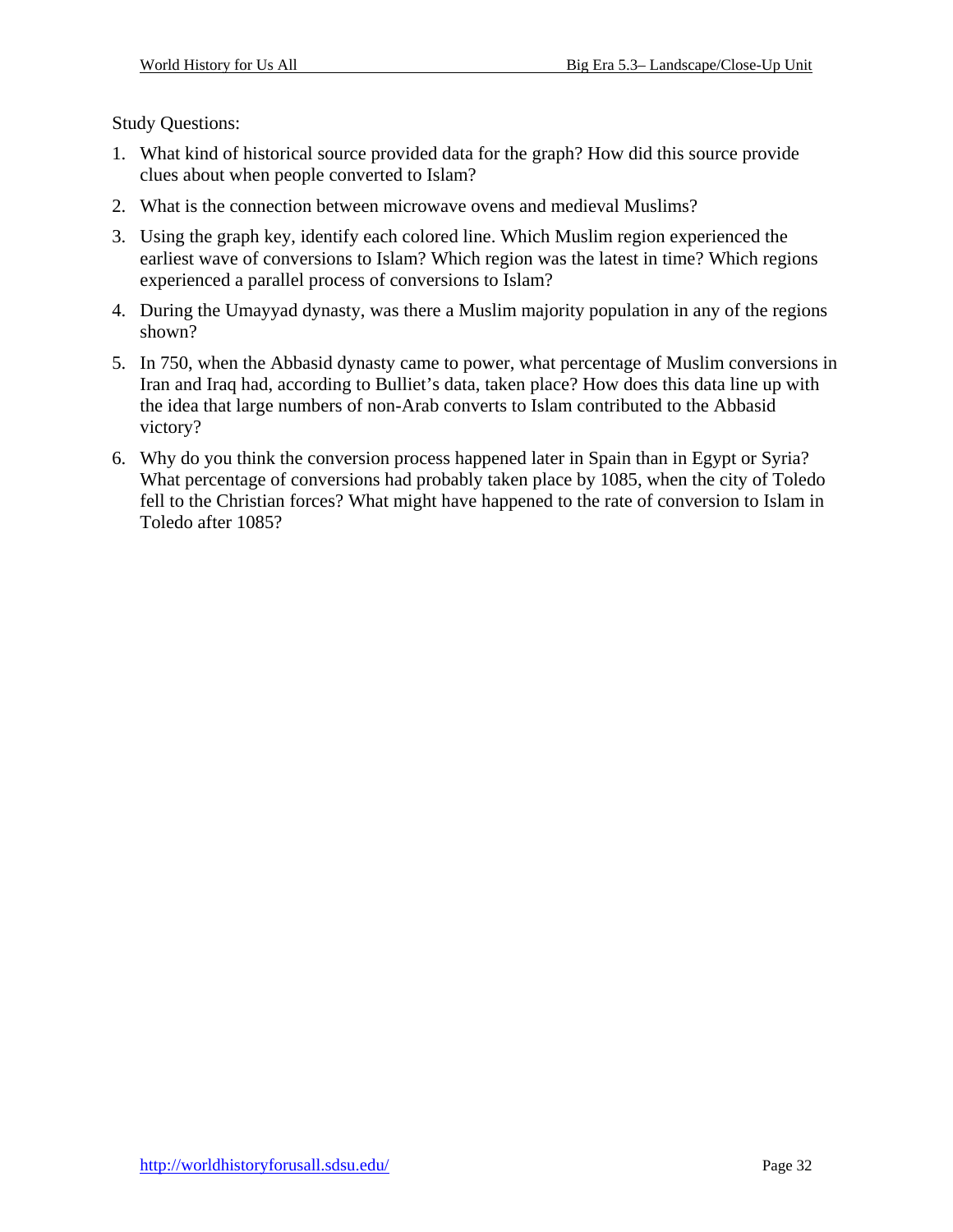## *Student Handout 2.5—Muslim Biographical Dictionary Entry*

Abu Taiba Isa ibn Sulaiman al Darimi al Jurjani. He was one of the religious scholars and ascetics. He recited *hadith* from Kurz ibn Wabra, Jaafar ibn Muhammad, Sulaiman al A'mash, and others. His two sons Ahmad and Abd al-Wasi recited *hadith* from him, ad did Saad ibn Said and others. His mosque was inside the walled inner city on the street named for Abd al-Wasi ibn Abi Taiba, his son. His house was beside his mosque. He had manifest benefices in the form of estates and lands. He established [charitable] trusts which are known by his name down to the present day, on behalf of his children, his grandchildren, and his relations in Juzjanan in a town known as Asburqan. . . . His grave is beside the Taifur canal at the edge of Sulaiman-abadh cemetery. . . . The story of Dinar, the grandfather of Abu Taiba, is that he was a rural landowner from Marv. He was taken prisoner during the raid on Khurasan of Said ibn Uthman ibn Affan and fell into the part of the booty that went to a man name Jafar ibn Khirfash. . . . He lived with him for a time, and then Jafar manumitted him. Jafar died without any heir other than Dinar. So Dinar took possession of Jafar's wealth. Then he married, and a son Sulaiman, the father of Abu Taiba Isa, was born to him.

From the Persian biographical dictionary entitled *Ta'rikh Jurjan* [History of Gorgan] quoted in Richard W. Bulliet, *Islam: The View from the Edge* (Columbia UP, 1994), 45-47.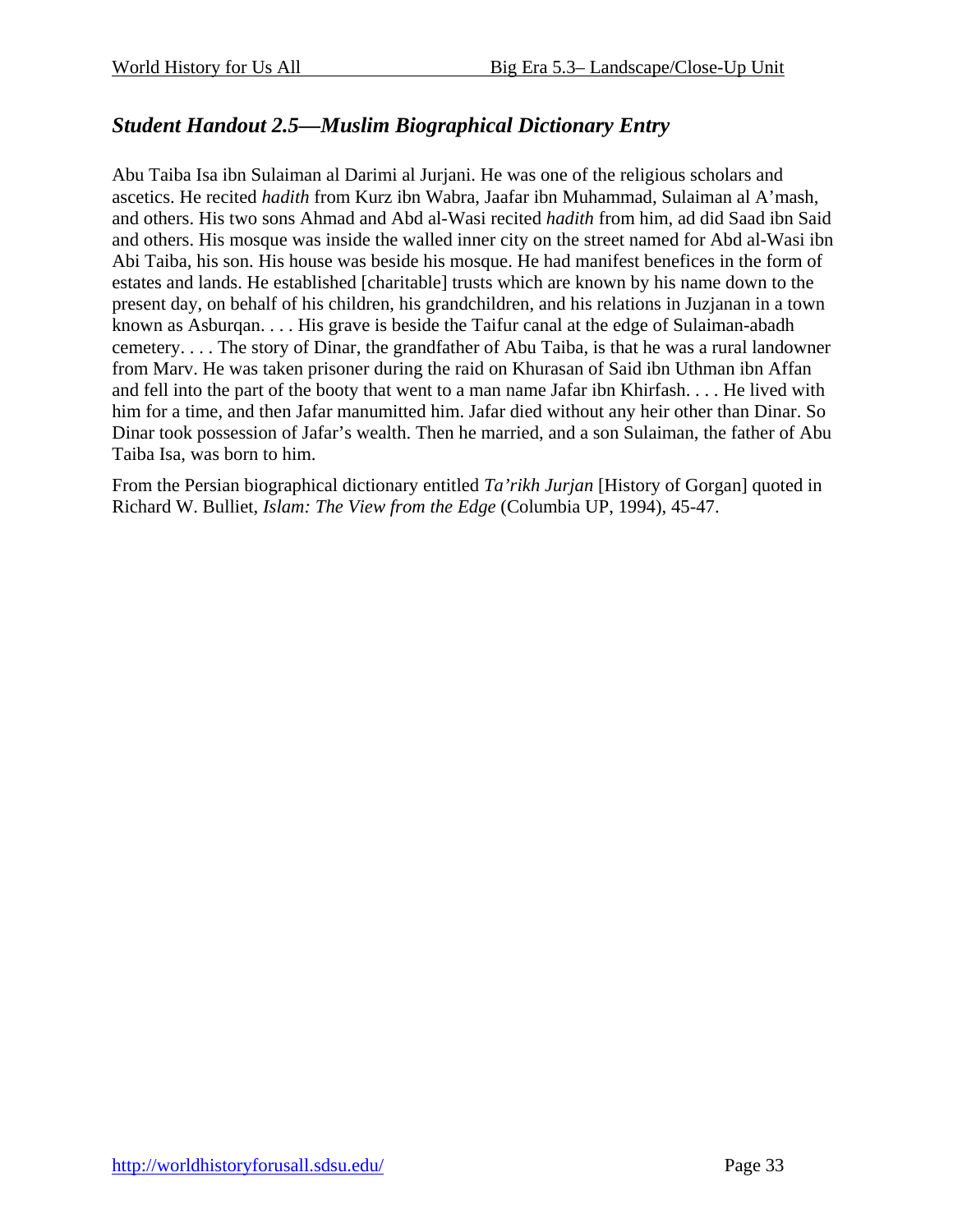# *Lesson 3 The Impact of Islam in Afroeurasia, 632-1000 CE*

#### **Objectives:**

Students will be able to

- Locate important cities in Muslim regions during the period before 1000 CE
- Evaluate the growth of cities as a factor in the expansion of Muslim rule and spread of Islam
- Assess the impact of urbanization in Muslim regions on change in Afroeurasia
- Identify social, economic, political, and cultural aspects of the impact of Islam in Afroeurasia.

#### **Procedure:**

**1.** Introduce Student Handout 3.1 and draw students' attention to the two prominent historians' statements about the cumulative impact of the spread of Islam and its political, economic, and cultural dominance in Afroeurasia during the period from 632-1000 CE and beyond. Have students read the excerpts and make notes by folding a sheet of notebook paper in quarters, drawing lines along the folds, and using both sides to complete the resulting eight boxes. Write a heading at the top of each box that reflects a realm of activity in which Islam had some impact, and quote segments from the two excerpts in support of that type of impact. After using this organizer to read the excerpts, debrief and discuss how such influences were manifested during the period. Compare with other societies and periods in world history. Examples of such headings are:

| urbanization | growth of trade     |
|--------------|---------------------|
| migration    | spread of knowledge |
| language     | law                 |
| technology   | governance          |

2. Discuss the map in Student Handout 3.1, which depicts trade routes in Afroeurasia. In what ways does this map express what the historians (K. N. Chaudhuri and Andrew Watson)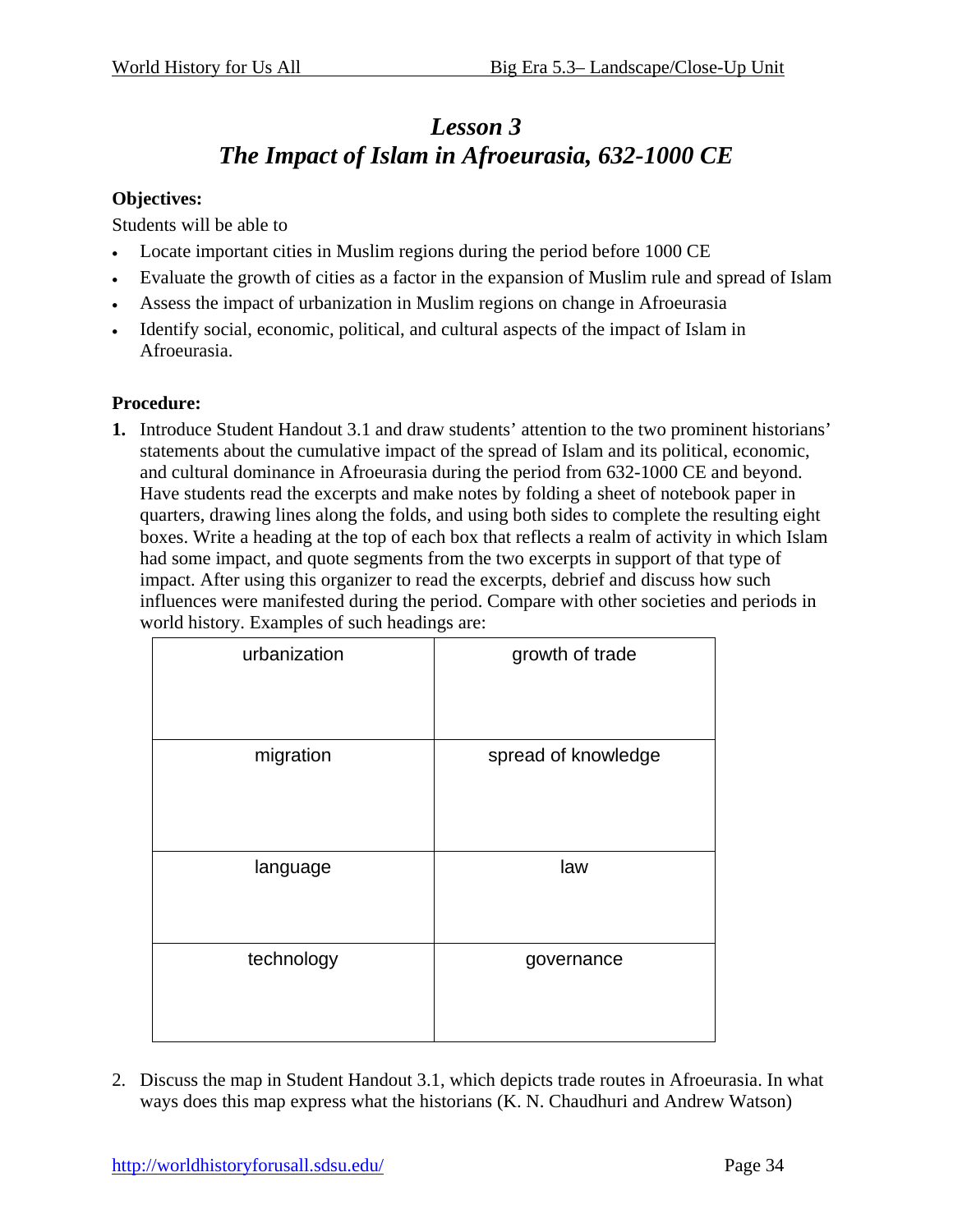describe in their excerpts? Compare this map with the maps in Student Handout 3.2, which show the growth of cities in the Mediterranean region. Locate and name five major cities that existed in 528 CE. How many more cities are shown on the next map for 737 CE? Which of these cities are within Muslim-ruled territory? On the map for the year 1000 CE, how many cities are within Muslim-ruled territory, and how many new ones have been added? What are some factors that might account for cities being founded, becoming much bigger, declining, or disappearing?

3. Refer to Bulliet's graph of conversion (Student Handout 2.4). How would you characterize the period between 737 and 1000 CE in terms of the rates of conversion for each region of the graph in terms of the towns and cities shown on the map of Mediterranean region cities?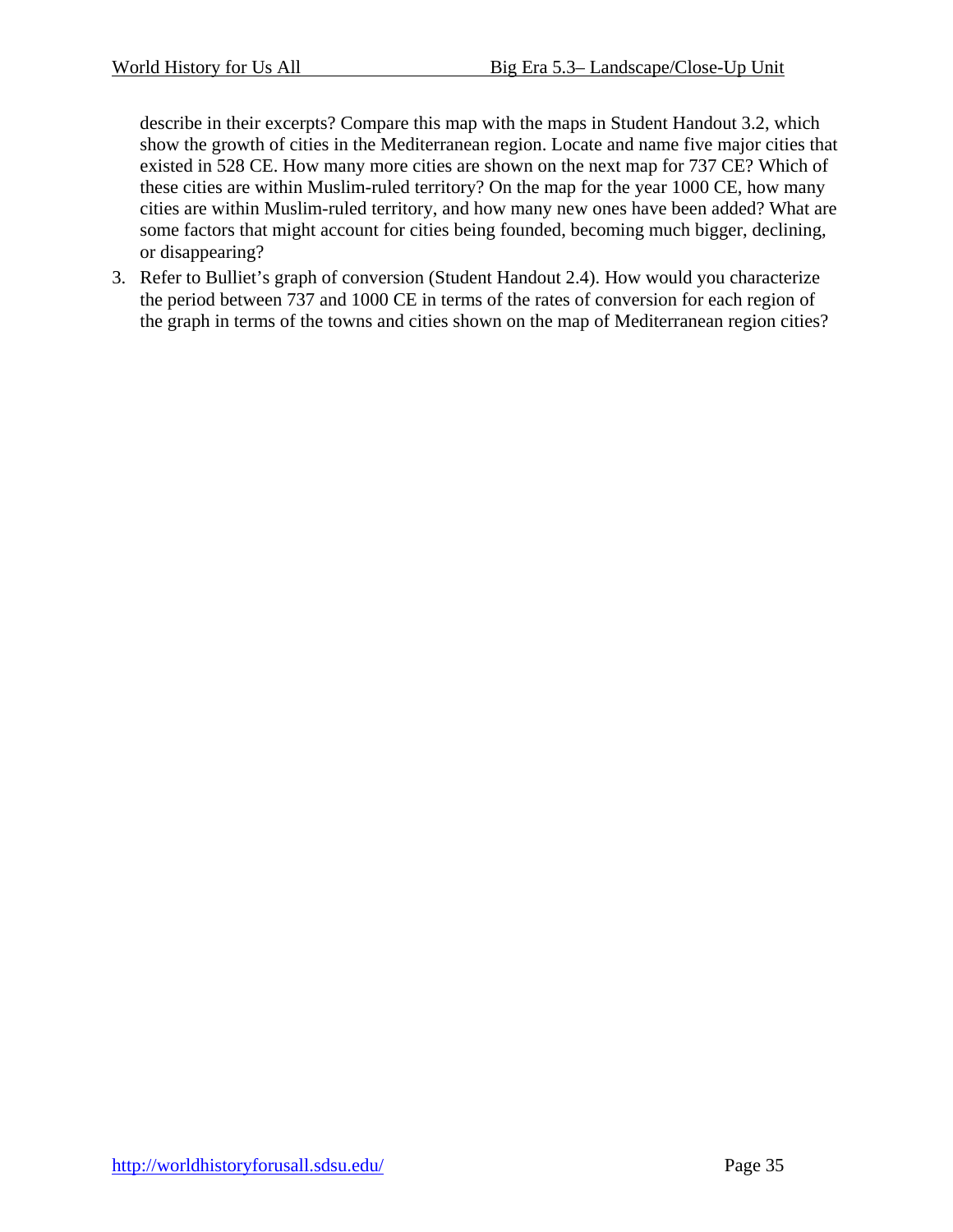## *Student Handout 3.1—The Impact of Islam in Afroeurasia*

#### **Excerpt from K. N. Chaudhuri,** *Trade and Civilization in the Indian Ocean* **(Cambridge: Cambridge UP, 1985), 35-36**

The expansion and the new activities which became faintly evident in the rhythm of both caravan and trans-oceanic trade from the seventh century onwards in northern and southern China received a great deal of their impetus from the domestic aspirations and developments of the T'ang and Sung empires. However, in the West it was joined by the second and most powerful of the historical forces of the time, the rise of Islam and its expansion across the fertile lands of the Near East and South Asia. Movements of people by definition involve the exchange of ideas, economic systems, social usage, political institutions, and artistic traditions. The spread of Islam subsumed all these things. It may be an exaggeration for lack of definite proof to state that the commerce of the Indian Ocean in the westward direction had entered a period of relative contraction during the later Roman empire with the weakening of a Mediterranean "world economy." It is certainly true that the Arab conquests and rapid demographic diffusion and the political integration of Egypt, Syria, Iran, and North Africa created an enormously powerful zone of economic consumption. It was an expanding area that drew its commercial and fiscal strength from refashioning in the West the Mediterranean economy of antiquity and from harnessing the productive resources of the lands around the Indian Ocean in the East. Arab economic success in the early caliphate period was achieved with the aid of the skills possessed by the people of the ancient Near East. But the growth of great urban centers, a universal feature of Islam, and the new capital cities gave rise to an expanding demand for commodities of all kinds and for precious objects. This in turn quickened the pace of long-distance trade. The revival of the sea and caravan routes across the famous international boundary lines, known to merchants since Hellenistic times, owed much to the ability of the Islamic rulers to protect their property and persons against violence. The laws of commercial contracts and the principles of juridical rights, which evolved in the centuries following the foundation of Islam, took into account a cardinal fact of pre-modern trade. Merchants who traveled by land and sea into the realms of foreign princes were prone to take their business elsewhere without the guarantee of a certain amount of commercial freedom secured by reciprocal political rights and obligations.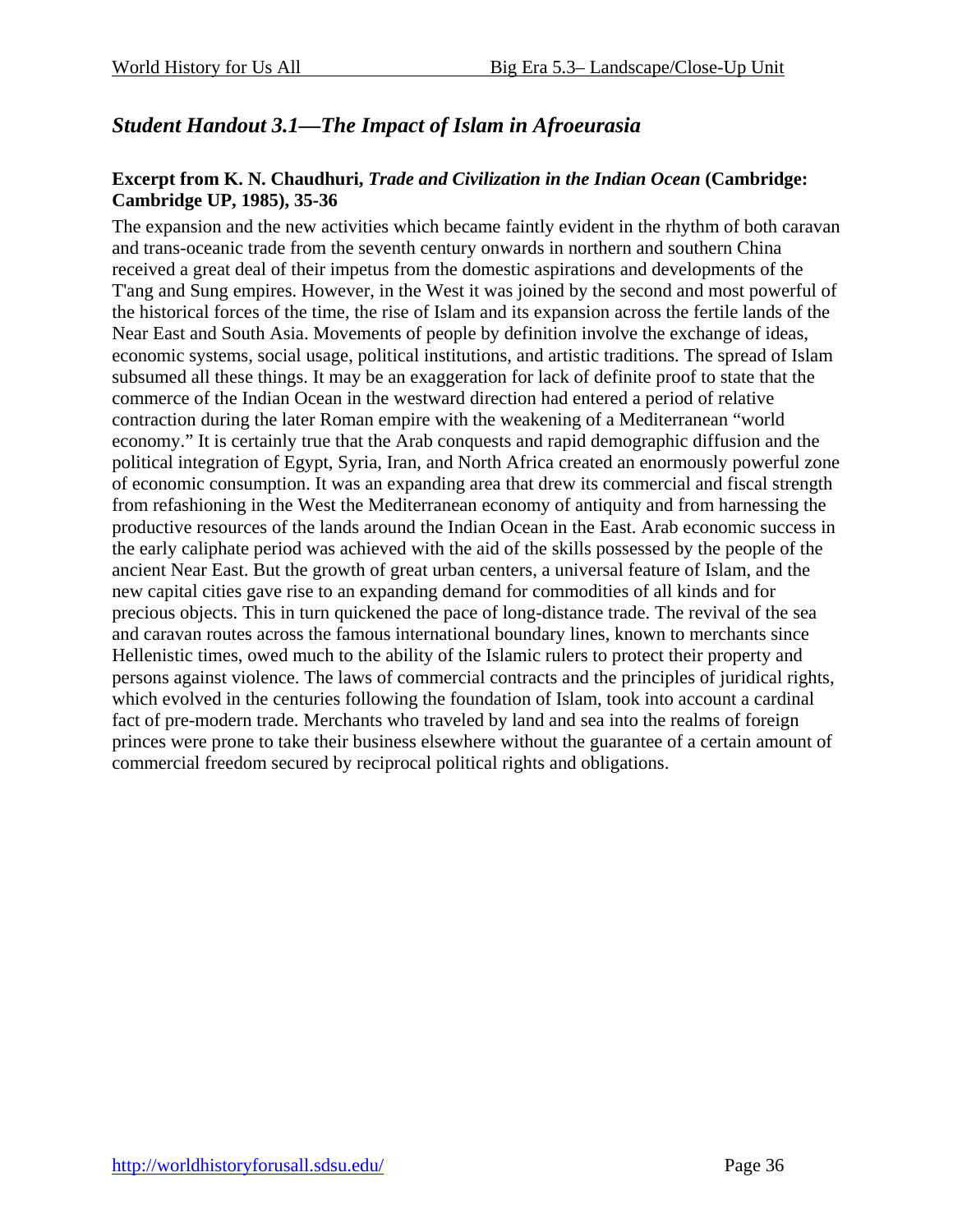#### **K.N. Chaudhuri, "The Economy in Muslim Societies," in F. Robinson, ed.,** *The Cambridge Illustrated History of the Islamic World* **(Cambridge: Cambridge UP, 1996), 124**

In popular imagination, Islam was a religion of the desert which arose in the oasis towns of Syria, Iraq, and Egypt in the seventh century AD. Of course, neither Mecca nor Medina, the twin cities of the Prophet Muhammad, really belonged to the desert or the bedouin nomadic way of life. The Umayyad military victories in Iraq, Syria, Egypt, and Iran within a decade of Muhammad's death in 632 produced immediate and tangible results, the most notable of which was the consolidation of the two transcontinental trade routes through the Red Sea and the Persian Gulf. The economic foundation of the Muslim world system created by the Umayyads and the Abbasids in the first century of Islam rested on three factors: settled agriculture, urbanization, and long-distance trade. Nomadism and its economy had provided the backdrop to the early Arab expansion and they were not entirely marginalized in the development of urbanized Islam. The bedouin of Arabia did not give up their nomadic way of life; the desert and the camel continued to signify certain aspects of Islam and certainly to signify the context of its movements. Anyone who contemplates the magnificent mihrab of the Great Mosque in Cordoba built in the eight century, with its pure Arab geometry, must be aware that the historical roots of the Islamic world were already strong by the Umayyad and Abbasid periods. But those political leaders and their Arab followers who did migrate to the old and new towns to adopt an urban life soon revived the economic unity of the ancient world, which had been lost with the decline of Rome and Persia."



**Interior of the Great Mosque, Cordoba, Spain** Photo by R. Dunn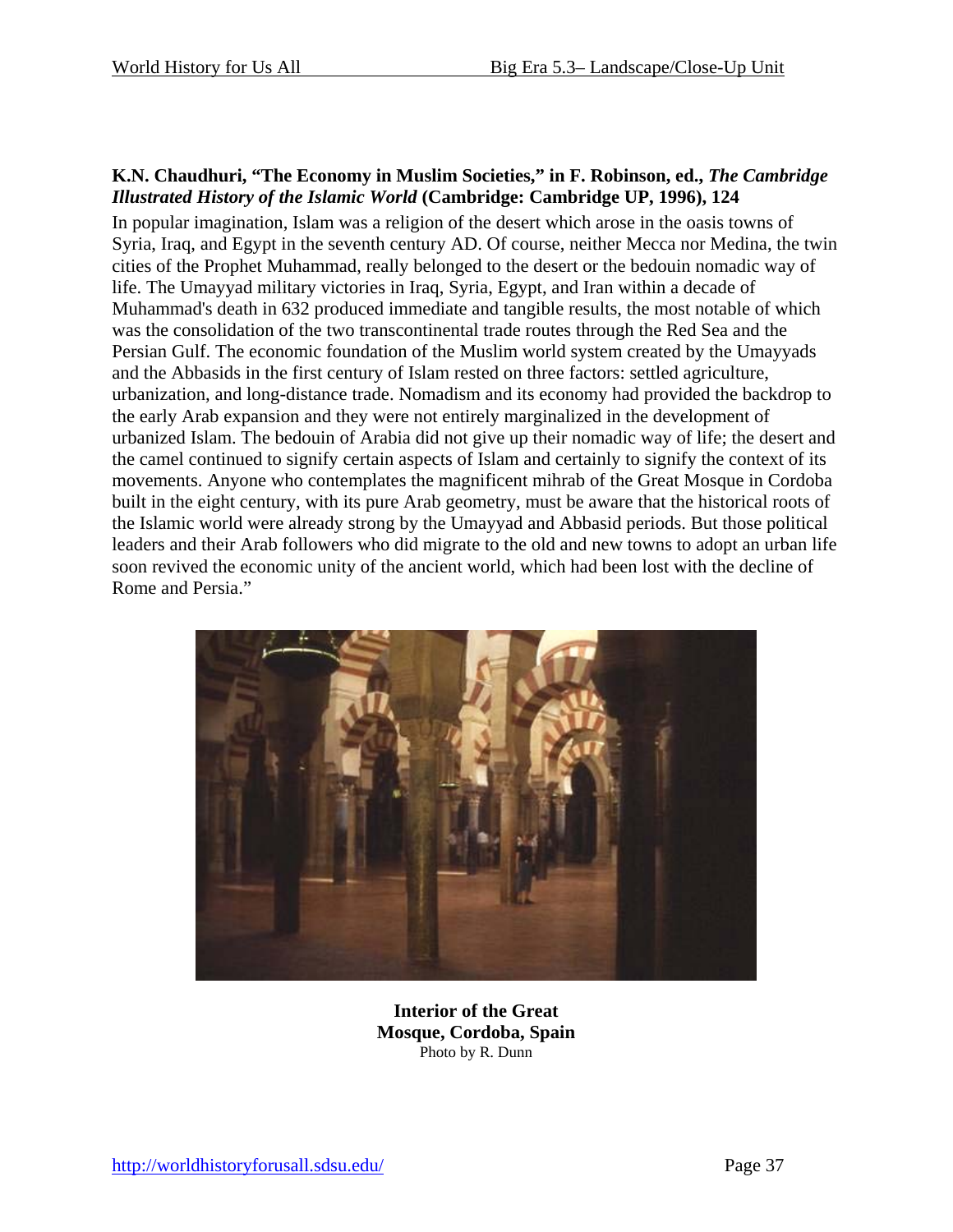

Map: K.N. Chaudhuri, "The Economy in Muslim Societies," in F. Robinson, ed., *The Cambridge Illustrated History of the Islamic World* (Cambridge: Cambridge UP, 1996), 124.

### **Excerpt from Andrew Watson,** *Agricultural Innovation in the Early Islamic World* **(Cambridge: Cambridge UP, 1983), 91-94.**

The early centuries of Islam saw the creation of a medium for diffusion of great efficiency: it was peculiarly receptive to novelties and favored their transmission. . . .

The creation of this medium began with the Muslim conquests of the seventh and eighth centuries which united—or began to unite—a large part of the known world, bringing the conquered territories for a time under one rule, and more durably under one language, one religion and one legal system. Although Muhammad's State was a very loose alliance depending on allegiance to the Prophet, and although centrifugal forces at all times worked against centralizing tendencies, the relatively strong State which emerged under the Umayyads and the early Abbasids was an umbrella under which other kinds of unification took place. Gradually, Arabic displaced indigenous tongues as the language of administration, of higher culture and—to varying degrees—of common speech. In time, more and more of the conquered peoples were converted to the religion of the Prophet, so that although non-believers were at first very numerous and religious minorities remained important throughout the period of classical Islam, the State came to be an Islamic state and the people it governed came to be predominantly Muslim. The apparatus of the State was the means for other kinds of unification: of law, of coinage and of weights and measures. It also forged, when it did not inherit them, links of communication—roads, caravan routes, ports, postal and courier services, and a far-reaching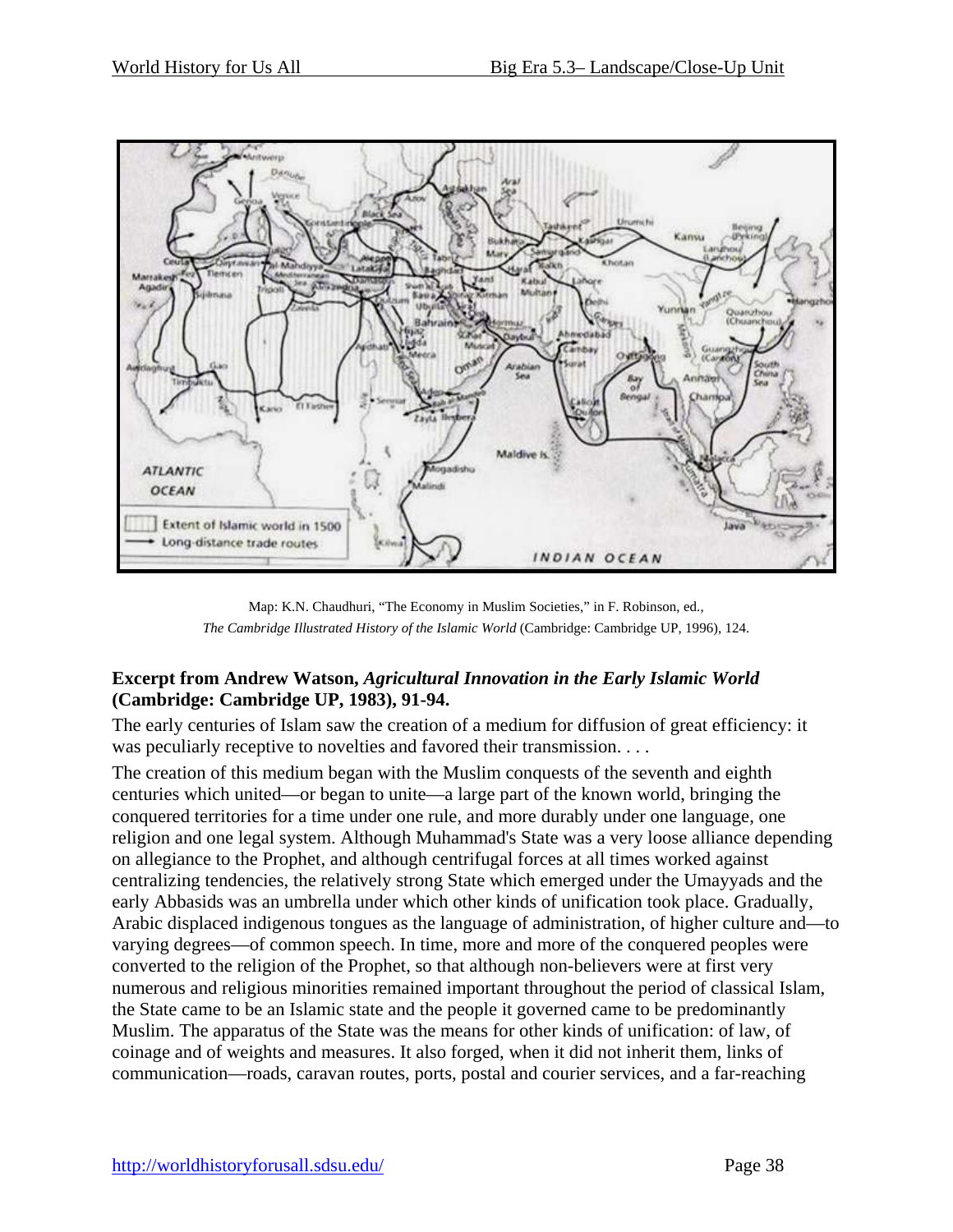network of smoke and flame signals—which drew still more closely together the far-flung territories of the caliphates. . . .

Within the area of Arab dominion, and to some extent beyond, there was much movement of men, of goods, of technology, of information and of ideas. Ibn Khaldun wrote of the Arabs that "all their customary activities lead to travel and movement," and so it was to become not only for those of Arabic stock but also for the conquered peoples. The very conquest and settlement of new areas often led to important displacements of peoples. When an area was overrun by Arabs and their allies, the conquering soldiers—mostly from distant places—were often encouraged to settle in the conquered lands. Another wave of migrations occurred when the Jews of formerly Byzantine, Sasanian and Visigothic territories, many of whom had collaborated with the invading armies, began to spread out through the early Islamic world. Further movements followed the conquests with the flight of some conquered peoples, their forcible displacement and the long-distance trade in captured slaves. . . .

To the movement of peoples initiated by the conquests and their aftermath were soon added other kinds of displacement. The pilgrimages that Muslims made in great numbers, and especially the pilgrimage to Mecca, brought together people from the far corners of the earth and thus were a vehicle of prime importance for cultural transmission. . . . Many pilgrims took advantage of their displacement to indulge in further travel: to carry out business, to visit relatives, to study in foreign centers of learning and just to see sights. Trade by professional merchants also led to much movement. Very soon after the rise of Islam, Muslim and Jewish merchants were penetrating to the outer limits of the caliphate. By the middle of the eighth century they had reached far beyond these bounds and established counters in India, China and East Africa. Hand in hand with trade went missionary activity, as holy men followed in the footsteps of merchants to preach to isolated Muslim communities abroad and to convert the heathen. Thus both trade and religion linked distant outposts into a network which spanned the continents. . . .

But perhaps any attempt to explain, or even to describe, the widespread movement of people across the early Islamic world is doomed to fail. All through the literary sources from the medieval Islamic world are found accounts that suggest an almost incomprehensible amount of coming and going across huge stretches of land and water. Every class of people, it seems, was prone to this restlessness; all traveled: the rich and the poor, the scholar and the illiterate, the holy and the not so holy. Poverty was no obstacle, as one could move by foot, begging along the way; relatives could be imposed upon endlessly; patrons were readily found for scholars or holy men, or those who posed as such; a place to bunk, and perhaps to eat, was available outside the main mosque in most cities. Lured on in search of money, adventure or truth, Muslims from every region and of every station left home and roamed to and fro over the continents, taking with them knowledge of the farming techniques, plant life and cookery of their homelands and seeing on their way the agricultural practices, plants and foods of new lands. In their travels the early Muslims were on the lookout for whatever could be learned or bought.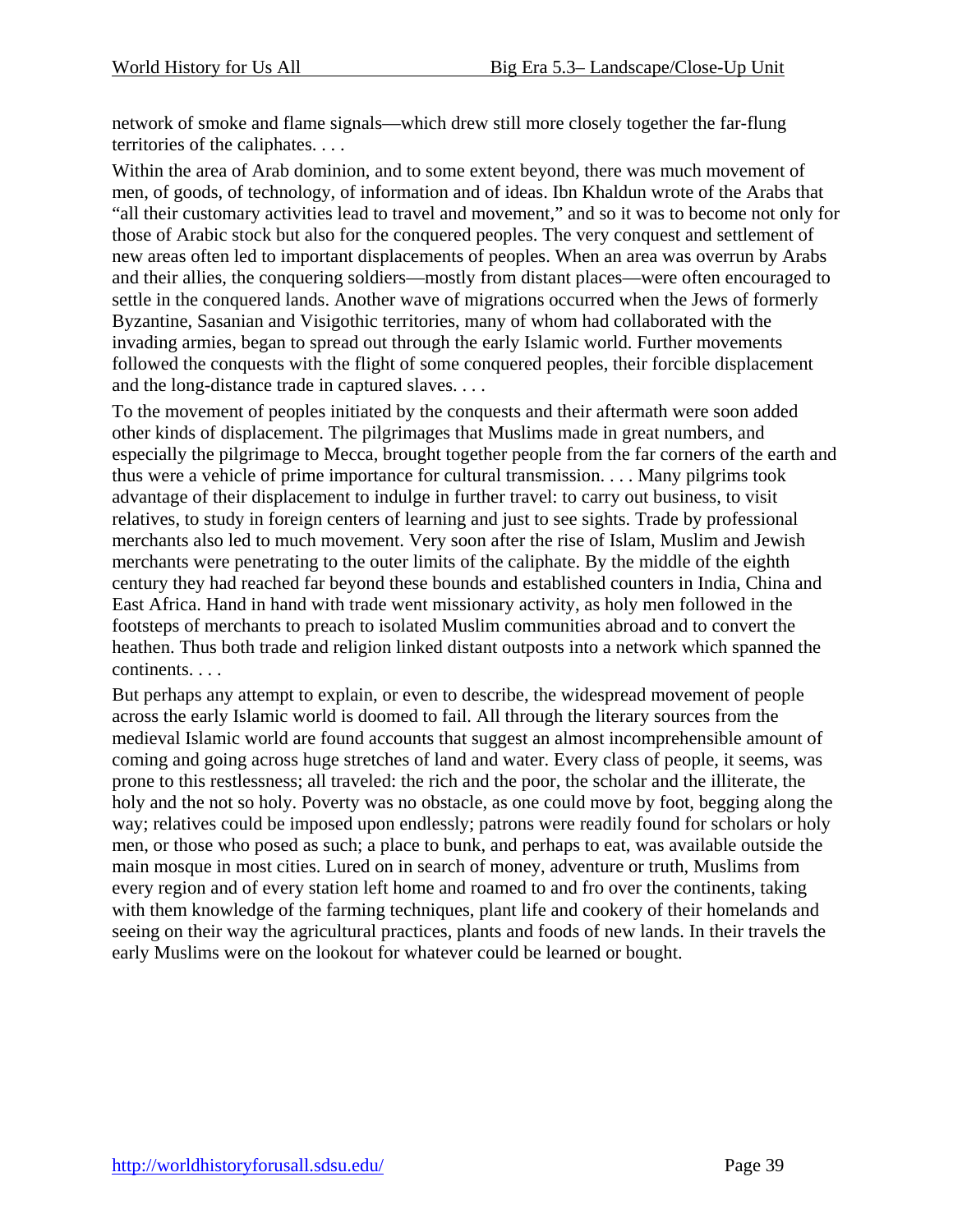### *Student Handout 3.2—Islam and Urbanization*

Compare the maps below by locating and listing those cities that

- existed before the expansion of territory under Muslim rule.
- that experienced continuity from the earliest map to the last.
- that appeared in the period between each pair of maps.
- that appeared outside of territory under Muslim rule, or which were in territory no longer under Muslim rule at the time shown on the map. What conclusions can you draw about the causes and effects of urbanization in the Mediterranean region between 528 and 1000 CE?

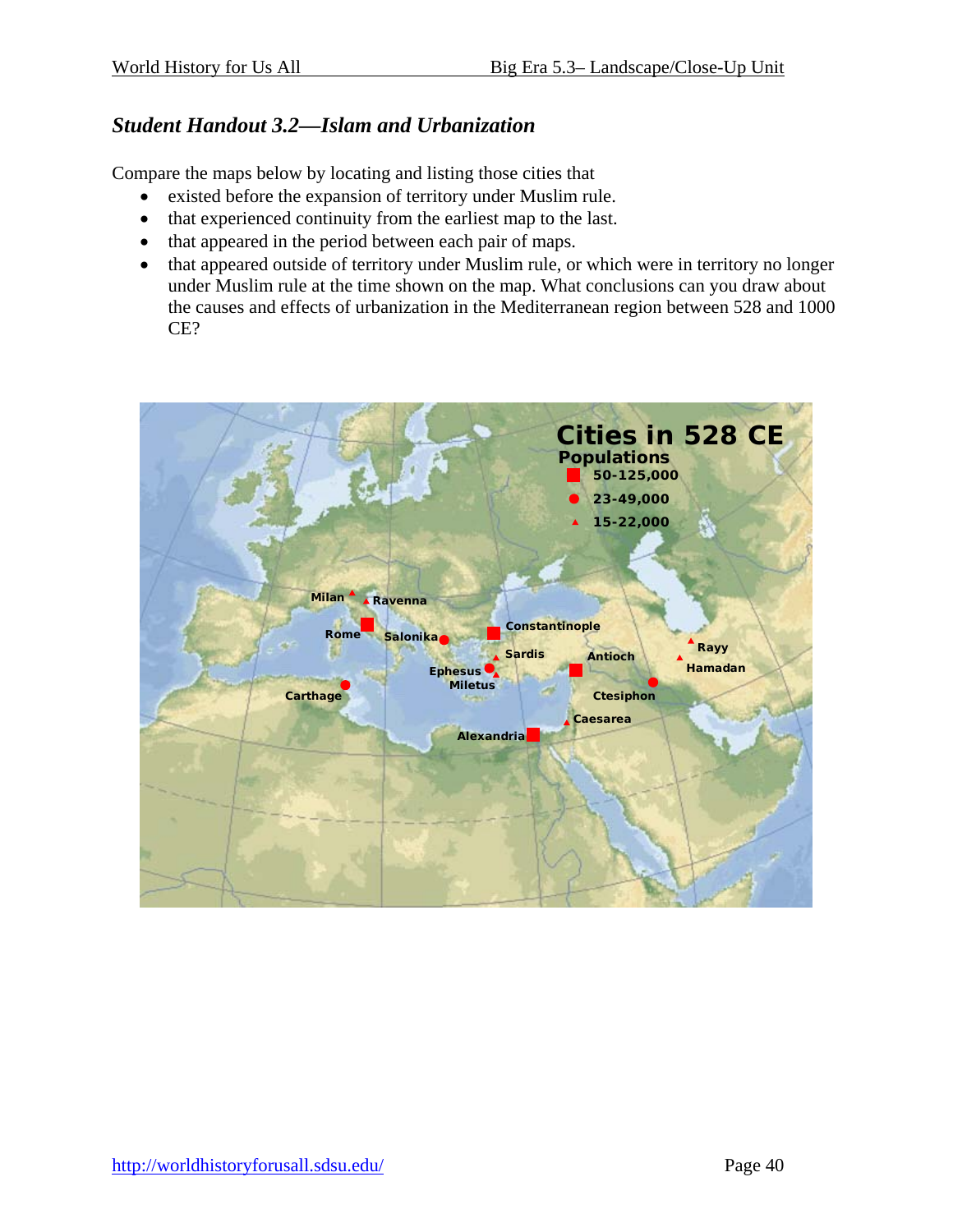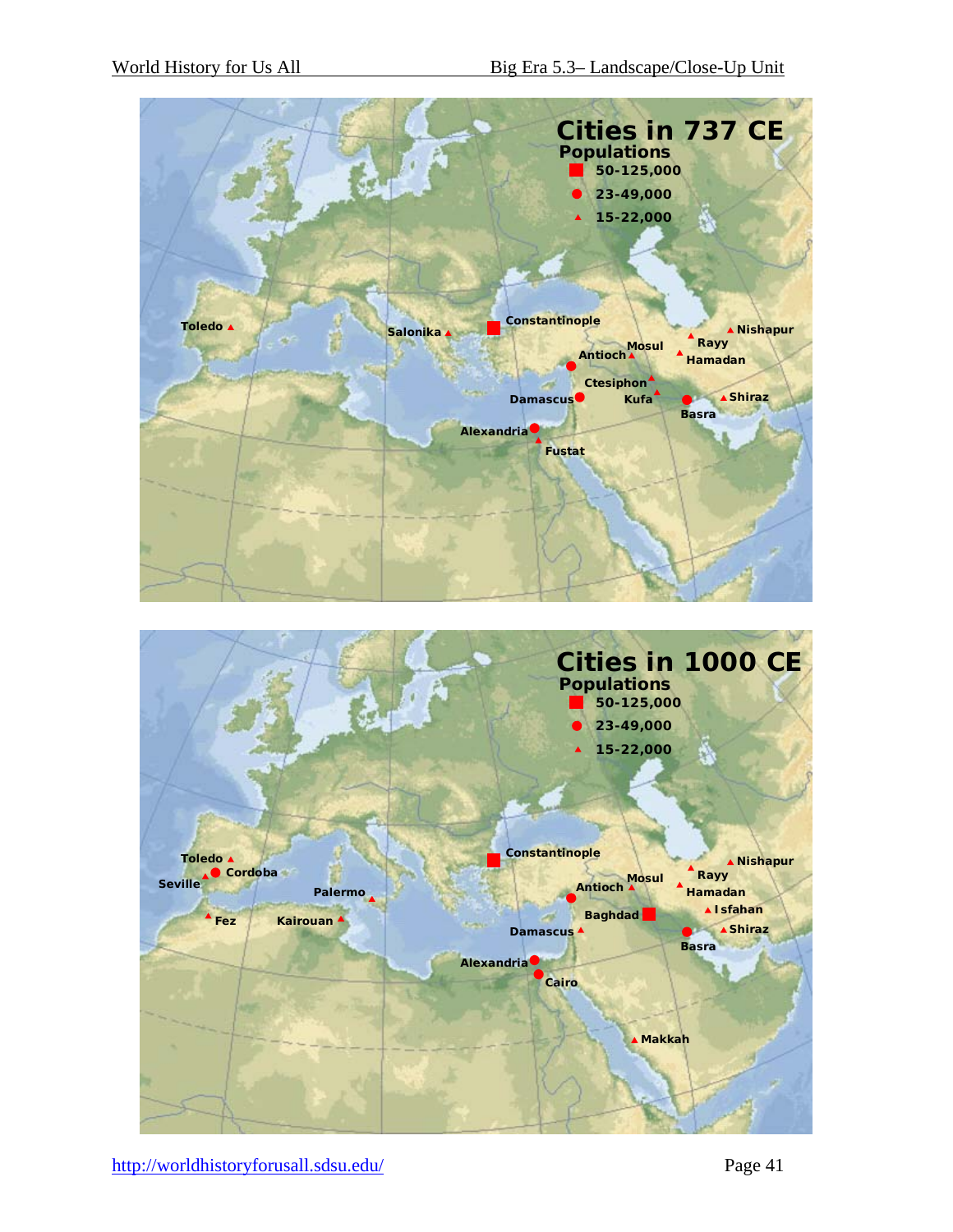

Maps adapted from Colin McEvedy, *The New Penguin Atlas of Medieval History* (New York: Penguin, 1992), 25, 41, 57, 75.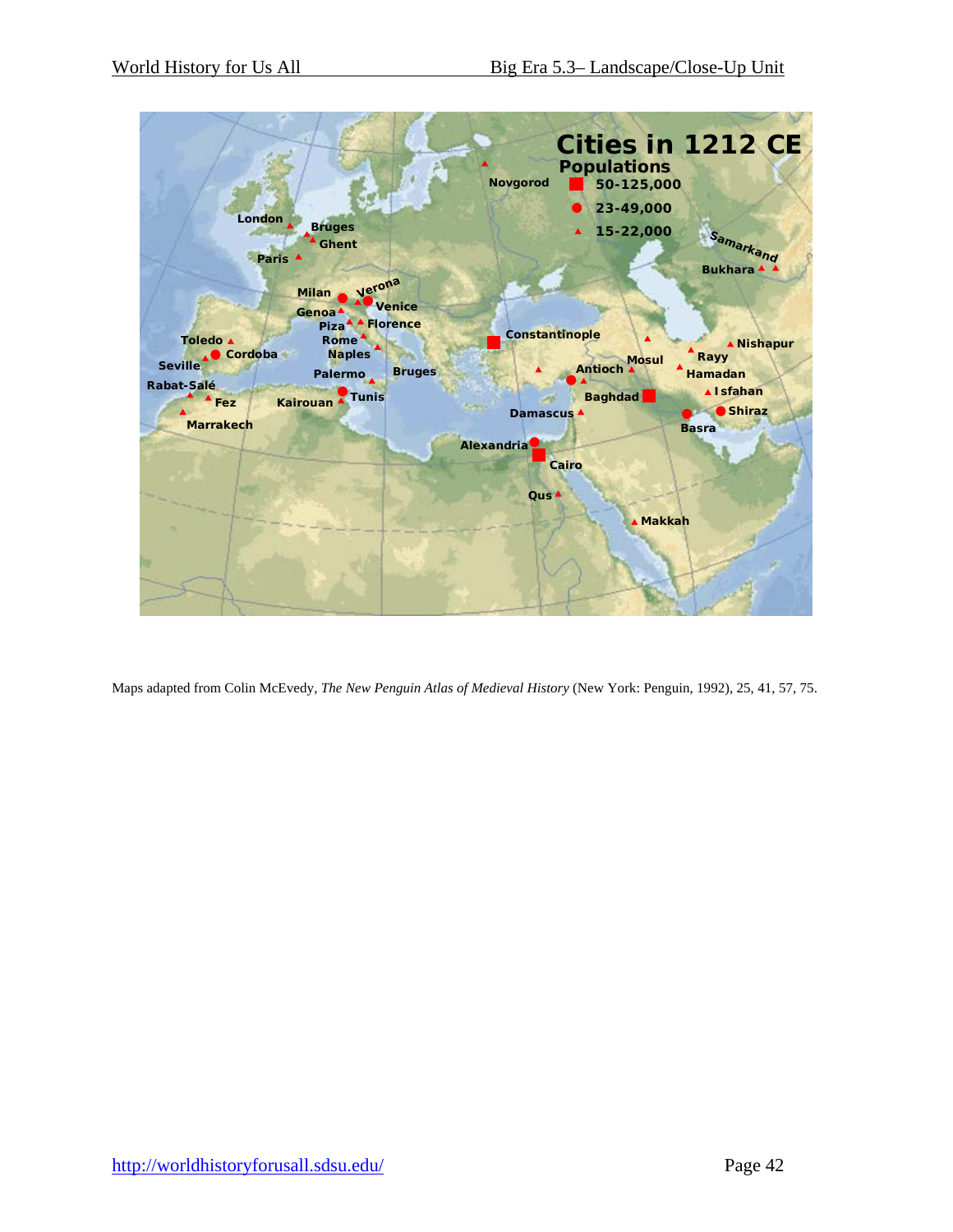# *Lesson 4 Why Did Muslim Merchants Know the Rules of the Road and the Laws of the Sea?*

#### **Objective:**

Students will be able to

• demonstrate how Muslims contributed to creating an interconnected trade network in Afroeurasia before 1500.

#### **Introduction**

World trade networks seem a recent phenomenon to many people, including current secondary school students. Interconnected long-distance trade networks, however, existed before 1500. This lesson helps students discover how the spread of Islam in many merchant communities created connections between trade networks.

Most students best remember significant events or processes in history through stories. World history has many stories but no overarching narrative similar to what can be found in national histories. One narrative that teachers can point to is the effect of the spread of religions in the pre-modern period. Students will learn from this lesson that the spread of Islam in many merchant communities and the creation of the Caliphates created growing connections between trade networks from West Africa to southern China.

- 1. The skits that students create in this lesson will help them develop a narrative about the advantages Muslim merchants had in the inter-connected trade networks in the Eastern Hemisphere before 1500.
	- Students make a list of where their clothing, shoes, and accessories were manufactured.
	- Students mark the origin of the clothing on a world map.
	- Students draw lines from the manufacturing centers to where they bought the item.
	- Students discuss the extent of the interconnected trade network today.
	- Extension: Students compare import and export data for several nations. What are governments' attitudes toward import and export data? Which governments tax imports? Which governments tax exports? Why?
- 2. Students predict where they think Muslim merchants would have been most successful in the Eastern Hemisphere. Students should consult their world history textbook if they have one. It should have at least one map showing where Muslim governments existed and where trade routes existed before 1500.
- 3. Students use the following primary and secondary sources to create a skit showing at least three factors that made long-distance trade easier for Muslims: language, religion, and government protection. The skits must be placed in a specific time and place during the period 1200 to 1500 CE. Students must use at least three props in their skits. Possible examples are: a toy camel, a lateen sail (or picture of one), or a trade good like incense, silk, or fur.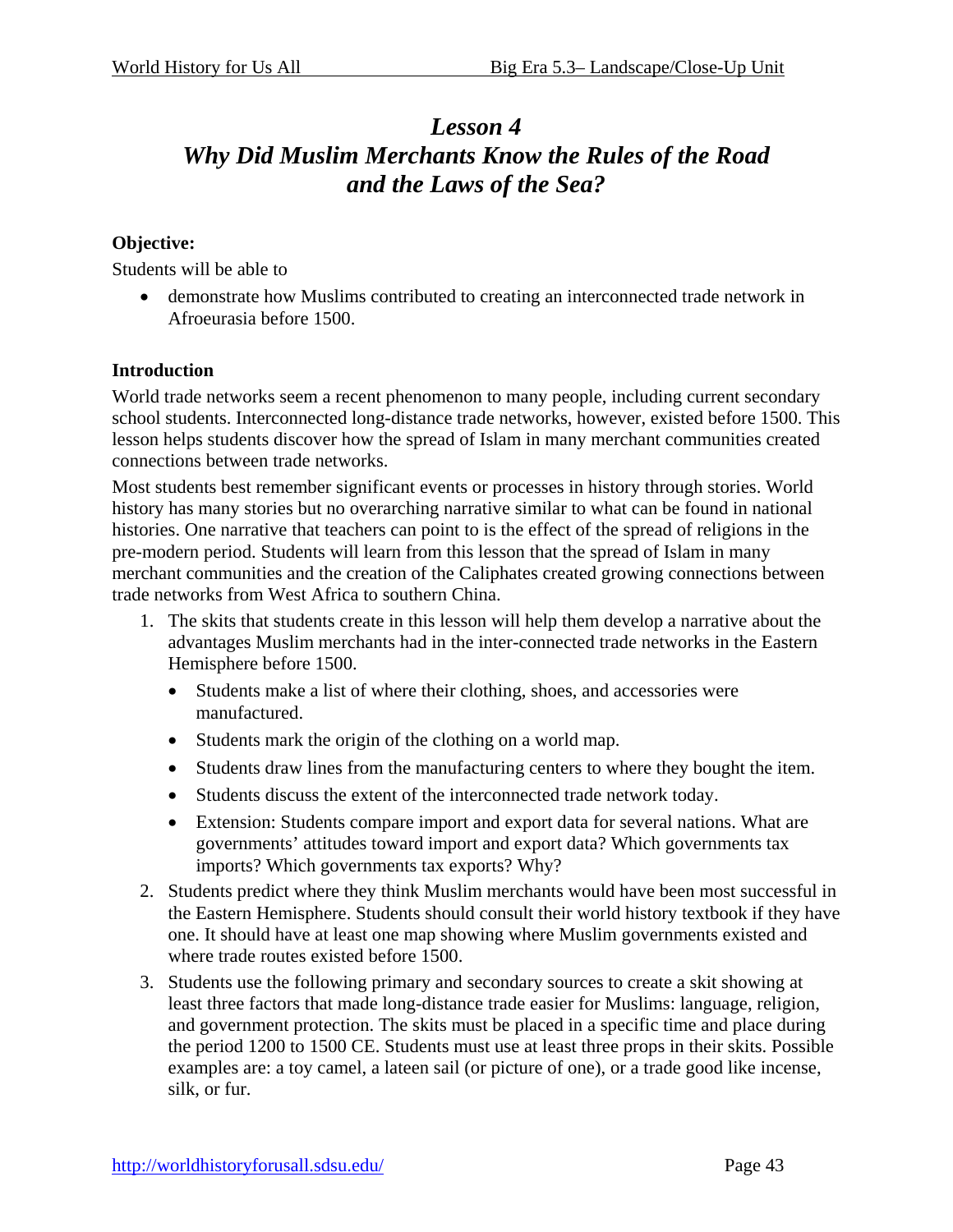Example: In 1200, a Muslim father decides to write a book for his young son giving him advice on how to trade in the Indian Ocean region. The book is added to by members of each generation. They comment on the continuities and changes in the trade networks: goods traded, government support, increase in the number of merchants who converted to Islam, and transportation technology. The skit could show how each contributor asks other members of his family, his business partners, or even the audience for help in writing his part of the book.

Students can use the primary and secondary sources in the Student Handouts to prepare their skits. Teachers might choose to remove the headings from the sources to help students work on categorization skills. As an additional step before creating and performing the skits, students might organize and label the sources based on geography, dates, and the potential advantages Muslim merchants have.

- 4. Coins and currency: Ask students to generate a list of elements found in paper and coin money in the world today. They should mention:
	- the currency amount
	- name of the government issuing/minting the currency
	- date of issue or minting
	- symbols related to the government and/or culture

Tell students that the American dollar is recognized and used outside of the United States even if the people using it do not read English. Have students discuss the advantages to merchants and tax collectors when currency looks familiar. Use the website "Early Islamic Coins" by James N. Roberts (http://users.rcn.com/j-roberts) to find images of all of the coins listed below. Students may use copies of images of currency from 1000-1250 that show Arabic writing on them (minted by Muslim and Christian rulers):

> Almoravids (Spain) Fatimids (Egypt) Delhi Sultanate (India) Bela III of Hungary (1173-96) Seljuqs of Rum (Turkey) Rasulids of Yemen Khwarizmshahs (Iran/Afghanistan) Saffarids of Seistan (Iran) Ildegizids of Azerbaijan Normans of Sicily

Students use the above list to mark on a map of Afroeurasia the location of the places where the coins were minted.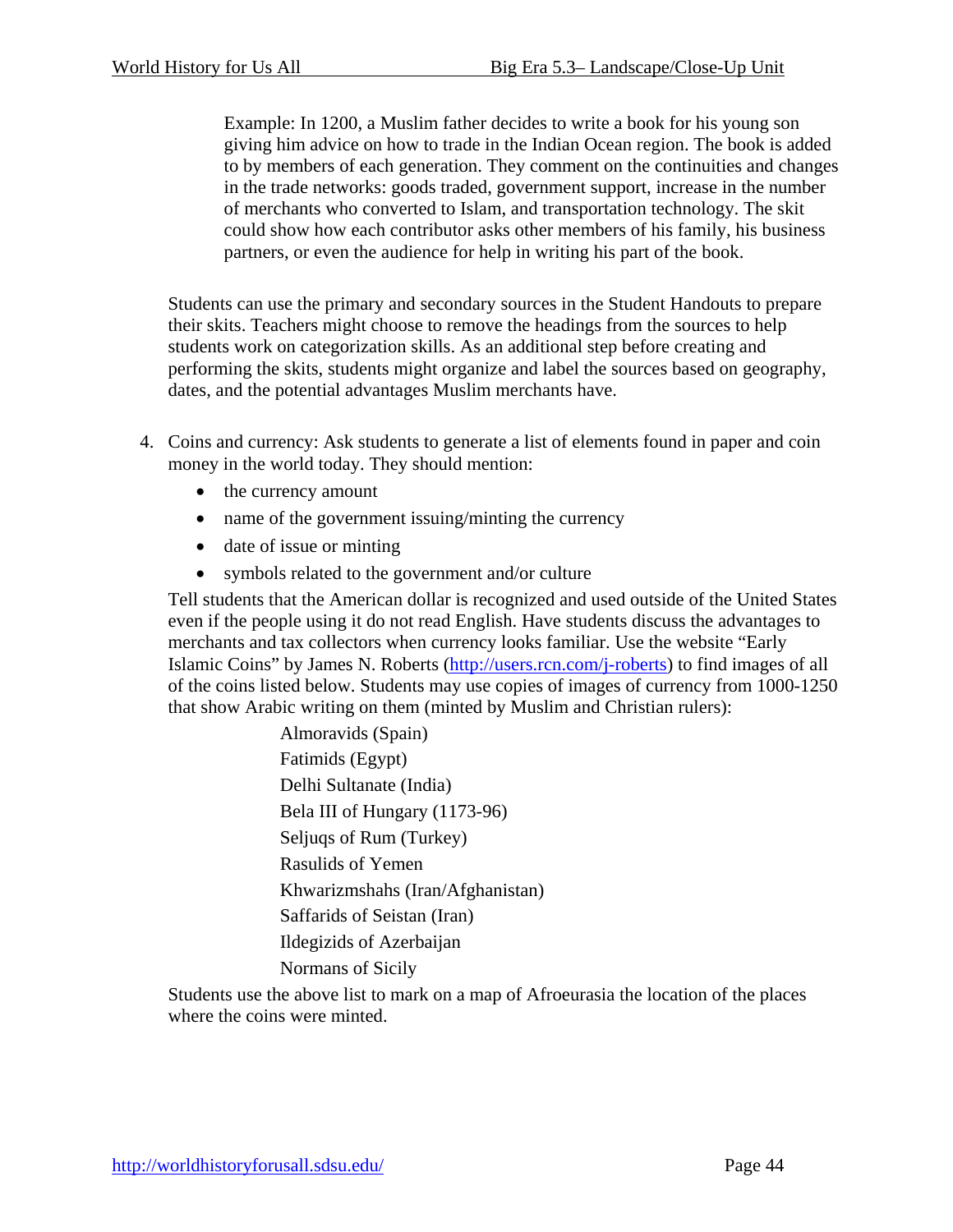#### **Discussion questions**

- Why did coins issued by Muslim rulers during most of the period from 1000 to 1250 only have Arabic writing on them? (religious prohibition against images of people)
- What advantage might readers of Arabic have in the trading zone encompassed by the coins?
- What kind of conclusions can you draw about the extent of Muslim rulers' influence on trade?

#### **Assessment**

Have students write a response to the passage below using the map they created and the other maps for this lesson:



**Modern Dhow with Lateen Sail off the Coast of India**  Photo by Ray Smith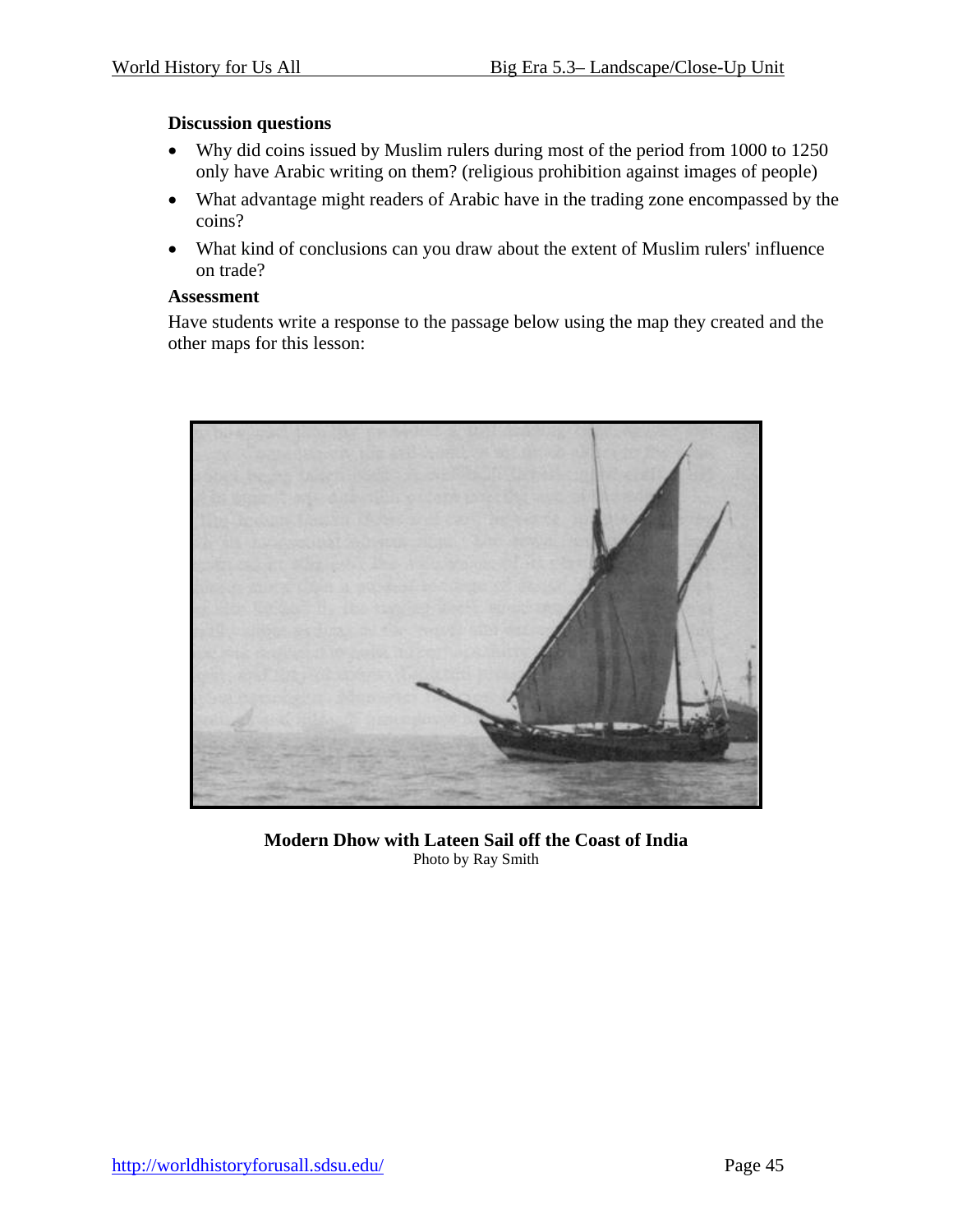## *Student Handout 4.1—Evidence of Factors that Eased Trade in the Muslim World*

#### **Arabic as a language common to many Muslims made trade easier.**

- The first reliable evidence of Islam as an active force in Southeast Asia comes from the Venetian merchant Marco Polo. Landing in northern Sumatra on his way back to Europe from China in 1292, he discovered Perlak, an Islamic town surrounded by non-Islamic neighbors. An inscription from a tombstone dated 1297 reveals that the first ruler of Samudra, another Sumatran state, was a Muslim. The Moroccan Muslim Muhammad ibn- 'Abdullah ibn-Battuta visited the same town in 1345-46 and wrote about his experiences with the Muslim ruler there. By the late fourteenth century, inscriptions in Sumatra were written with Arabic letters rather than older, indigenous or Indian-based scripts.
- The collection of documents from the Cairo Geniza (traditional Jewish archives) shows that Jewish merchants of the ninth to eleventh centuries prized command of Arabic to aid them in long-distance trade. Contracts and business partnerships between Jews and Muslims or Christians were common.

#### **Muslims spread transportation technology.**

- Camel: Arab and Muslim conquerors of North Africa brought the one-humped camel and the efficient North Arabian saddle to expand trans-Saharan trade. The camel made it possible for people from the southern Sahara to establish contacts with the people of the northern Sahara.
- Dhow: Lateen (triangular-shaped) sail on boat of sewn (not nailed) hull used extensively by Arab/Muslim sailors throughout the Indian Ocean region.
- Cartography: Knowledge of the monsoon wind patterns and map making recorded in books supported by Islamic governments (mostly the Caliphates).

#### **The** *hajj***, the annual Muslim religious pilgrimage to Makkah, affected trade positively.**

Excerpt from *The Travels of Ibn Jubayr*, trans. R. J. C. Broadhurst (London: Jonathan Cape 1952), 105-121. Ibn Jubayr was a Muslim from Spain who made the *hajj* in 1184 CE.

From all parts produce is brought to it, and it is the most prosperous of countries in its fruits, useful requisites, commodities, and commerce. And although there is no commerce save in the pilgrim period, nevertheless, since people gather in it from east and west, there will be sold in one day, apart from those that follow, precious objects such as pearls, sapphires, and other stones, various kinds of perfume such as musk, camphor, amber and aloes, Indian drugs and other articles brought from India and Ethiopia, the products of the industries of 'Iraq and the Yemen, as well as the merchandise of Khurasan, the goods of the Maghrib, and other wares such as it is impossible to enumerate or correctly assess. Even if they were spread over all lands, brisk markets could be set up with them and all would be filled with the useful effects of commerce. All this is within the eight days that follow the pilgrimage, and exclusive of what might suddenly arrive throughout the year from the Yemen and other countries. Not on the face of the world are there any goods or products but that some of them are in Mecca at this meeting of the pilgrims.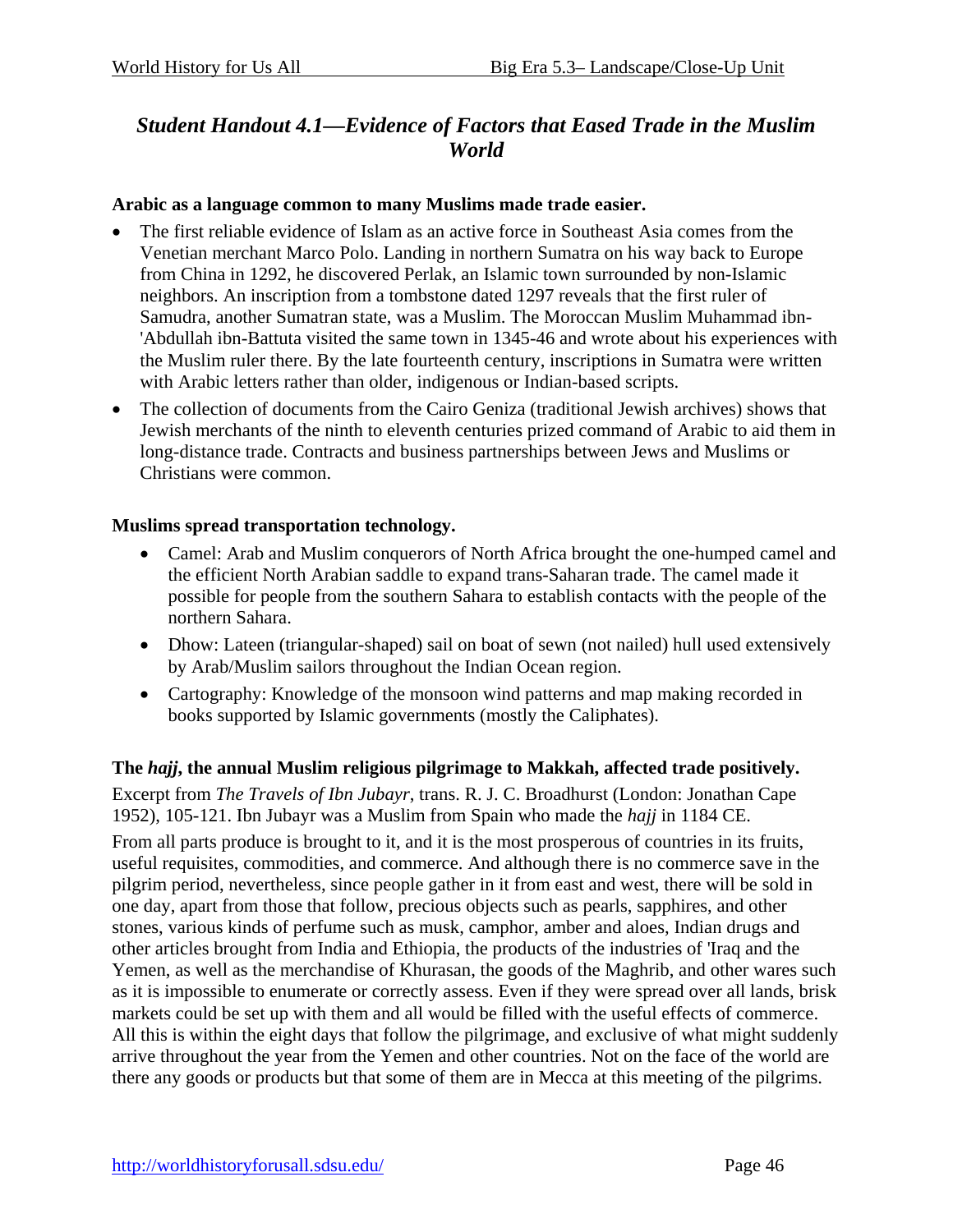This blessing is clear to all, and one of the miracles that God has worked in particular for this city.

#### **Muslims, Jews, Christians, Hindus, and adherents of other belief systems cooperated in trade together.**

• The *Geographical Encyclopedia* of Yaqut al-Hamawi (1179-1229) included a section about Baghdad under the Abbasids, c. 1000 CE :

"The long wide estrades [platforms] at the different gates of the city were used by the citizens for gossip and recreation or for watching the flow of travelers and country folk into the capital. The different nationalities in the capital had each a head officer to represent their interests with the government, and to whom the stranger could appeal for counsel or help. http://www.fordham.edu/halsall/source/1000baghdad.html

- An early fourteenth-century traveler described Cambay, the major port of Gujarat in the Indian subcontinent, as having beautiful houses and mosques. The majority of its inhabitants were foreign merchants.
- In 1442, a Persian Muslim diplomat, described Calicut (a port city on the west Indian coast) as a place where there were no restrictions on foreign merchants bringing goods from throughout the Indian Ocean trade network. Arab-speaking captains and merchants were treated the same as Hindu merchants by the Hindu ruler of Calicut.
- Al-Hassan ibn-Muhammad al-Wazzan al-Fasi, better known as Leo Africanus, was probably born in the 1460s in Granada, the last Muslim state in Spain, but he was raised in Fez in Morocco. Educated in Islamic law, he entered the service of the sultan of Fez, who sent him on commercial and diplomatic missions across sub-Saharan West Africa. During one such mission, he was captured by Christian pirates and brought to Rome in 1518, where Pope Leo X persuaded him to accept Christianity. In 1526, while in Rome, he completed in Italian his *History and Description of Africa*, probably based on an earlier version he had written in Arabic. About Mali, he wrote:

"Here are many craftsmen and merchants in all places: and yet the king honorably entertains all strangers. The inhabitants are rich and have plenty of merchandise. Here is a great number of temples, clergymen, and teachers, who read their lectures in the mosques because they have no colleges at all. The people of the region excel all other Negroes in wit, civility, and industry, and were the first that embraced the law of Muhammad. . . ." About Timbuktu, he wrote: "All its houses are . . . cottages, built of mud and covered with thatch. However, there is a most stately mosque to be seen, whose walls are made of stone and lime, and a princely palace also constructed by the highly skilled craftsmen of Granada. Here there are many shops of artisans and merchants, especially of those who weave linen and cotton, and here Barbary merchants bring European cloth. The inhabitants, and especially resident aliens, are exceedingly rich, since the present king married both of his daughters to rich merchants."

http://college.hmco.com/history/world/bulliet/earth\_peoples\_brief/1e/students/primary/af ricanus.htm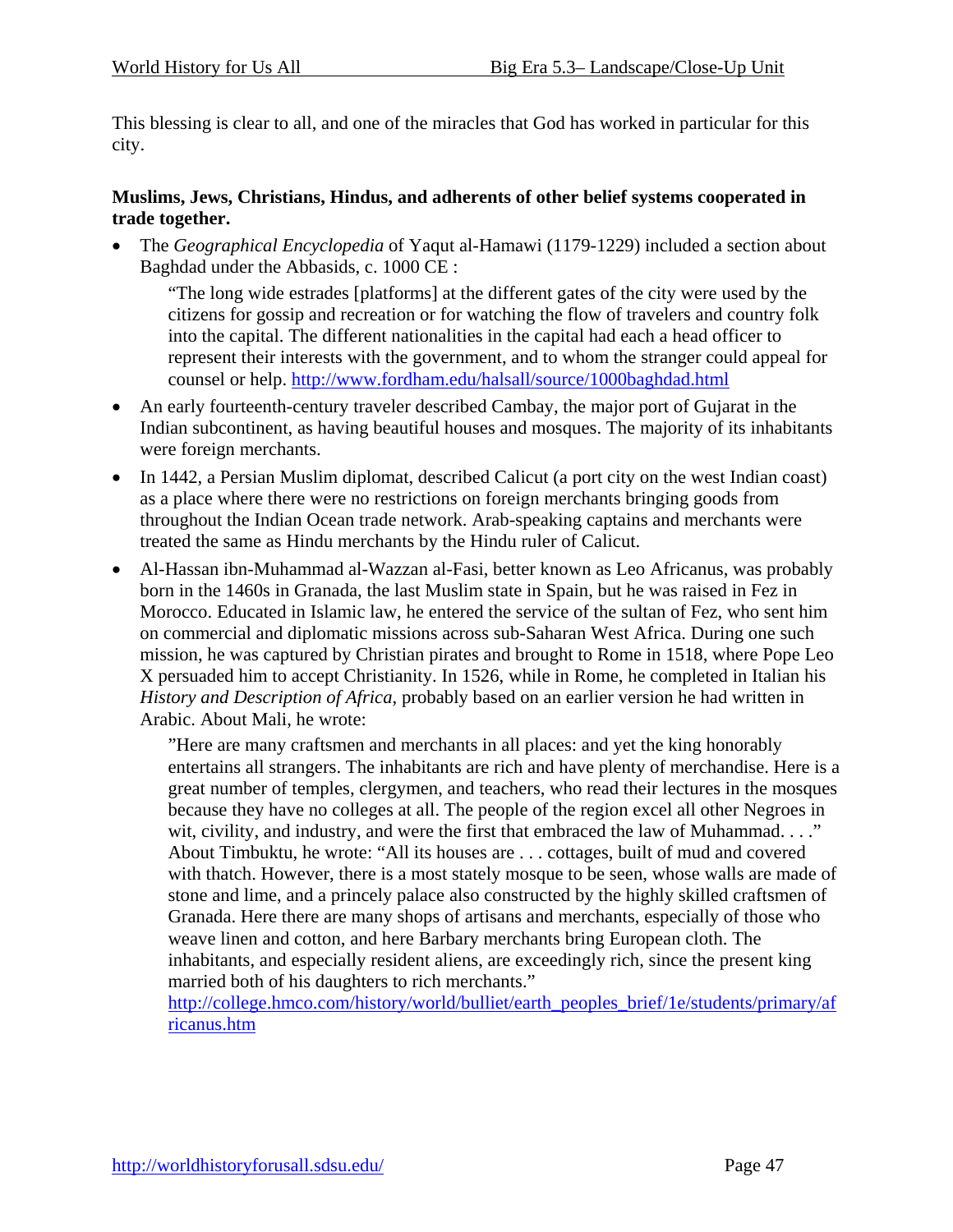#### **Coins produced by governments and having Arabic texts and standard shapes made trade easier.**

- In AD 698 the Caliph 'Abd al-Malik (685-705) radically changed the way coins looked. All pictorial designs were removed and replaced with inscriptions to meet the Muslim prohibition against graven images. His coins gave pride of place to a version of the *kalima*, or declaration of faith, ('There is no God but Allah, Muhammad is the messenger of Allah'), which was written across the obverse. The inscriptions also include the date, mint, and name of the ruler. This coin style became the standard for almost all coins produced by Muslim rulers throughout the Eastern Hemisphere.
- In the Red Sea port of Aqaba, archaeologists found at the eleventh century street levels a cloth sack full of gold coins, 32 dinars, possibly left by a *hajj* pilgrim trying to escape an attack on the city. Three of the coins appear to have been minted in North Africa. Others were gold coins probably minted at Sijilmasa, a Moroccan town on the northern edge of the Sahara.

#### **Five Pillars of Islam: hospitality to travelers and annual** *hajj* **created regular routes**

- A Muslim interpreter who went on several of the Ming voyages led by the Chinese Muslim admiral, Cheng He, noticed that the Muslim king of Malacca improved trade by building a bridge over a stream near the royal palace and constructing twenty booths for sale of all kinds of goods. Harry J. Benda and John A. Larkin, *The World of Southeast Asia: Selected Historical Readings* (New York: Harper & Row, 1967), 14-15.
- Between 1328 and 1330, Ibn Battuta, a Moroccan Muslim legal scholar and judge (*qadi*) traveled to Mogadishu, a very large East African port city dependent on trade. He wrote in his travel memoir a description of trade in Mogadishu:

"When a boat comes in the harbor, young men sail their small dhows out to the larger trade ships and offer fresh food on platters. The Mogadishu men invite the foreign merchants to their homes and arrange to sell their imported goods. They also take charge of buying local goods for the foreign merchants to take with them."

• In the 1330s, Ibn Battuta observed the sultan in Kilwa in on the East African coast. On the Sultan Abu al-Muzaffar Hasan:

"A man of great humility, he sits with poor brethren, and eats with them, and greatly respects men of religion and noble descent. He used to devote the fifth part of the booty made on his expeditions to pious and charitable purposes, as is prescribed in the Koran, and I have seen him give the clothes off his back to a poor religious homeless man who asked him for them.

• On the Sultan Abu Muhammad of Oman on the Arabian Peninsula, Ibn Battuta wrote:

"Its inhabitants make a habit of eating meals in the courts of the mosques, every person bringing what he has, and all sitting down to he meal together, and travelers join in with them."

• On the Muslim ruler of Mali in Sudanic West Africa, Ibn Battuta had this to say:

"I stood before the sultan and said to him, 'I have indeed traveled in the lands of the world. I have met their kings. I have been in your country four months and you have given me no hospitality and not given me anything. What shall I say about you before the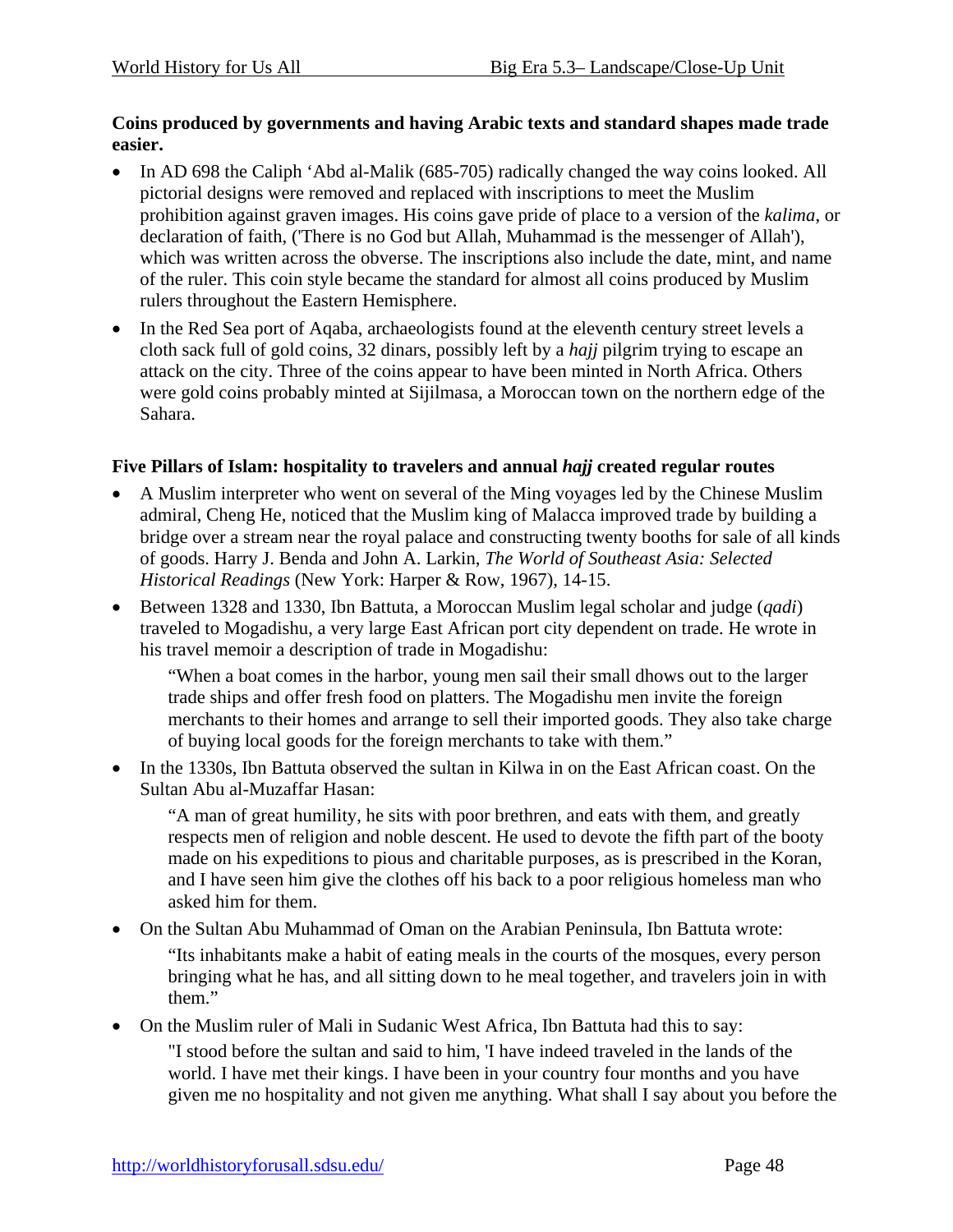Sultans?"

Then the Sultan ordered a house for me in which I stayed and he fixed an allowance for me…He was gracious to me at my departure, to the extent of giving me one hundred mitqals of gold."

http://www.bbc.co.uk/worldservice/africa/features/storyofafrica/4chapter3.shtml

#### **Muslim government protected trade and property for merchants.**

• In his eleventh-century work *A Guide to the Merits of Commerce* Abu al-Fadl Ja'far bin 'Ali ad-Dimashqi wrote about Damascus:

"There are three kinds of merchants: he who travels, he who stocks, he who exports. Their trade is carried out in three ways: cash sale with a time limit for delivery, purchase on credit with payments by installment, and *muqaradah* (in Islamic law a contract in which one individual entrusts capital to a merchant for investment in trade in order to receive a share of the profits). The investor bears all of the financial risks; the managing party risks his labor."

• *The Book of Routes and Kingdoms* by the eleventh-century Andalusian geographer Abu Ubayd al-Bakri writes on the West African kingdom of Ghana:

"The city of Ghana consists of two towns situated on a plain. One of these towns, which is inhabited by Muslims, is large and possesses twelve mosques in one of which they assemble for the Friday prayer. There are salaried imams and muezzins, as well as jurists and scholars. The king's town is six miles distant from this one. . . . The king has a palace and a number of domed dwellings all surrounded with an enclosure like a city wall. Around the king's town are domed buildings and groves and thickets where the sorcerers of these people, men in charge of the religious cult, live. In them too are their idols and the tombs of their kings."

http://www.bbc.co.uk/worldservice/africa/features/storyofafrica/4chapter1.shtml

• Malacca, 1400 - 1511 CE: "The sultans of Malacca appointed a multilingual harbor captain with a large staff who met every ship coming from China, India, Persia, the Arabian peninsula, East Africa, or other parts of Southeast Asia. As with all trade cities, Malacca provided "guarded storehouses where goods from the interior and abroad could be stored until traders arrived. The Malaccan Muslim rulers also made alliances with outlying tribes and ports and a regional 'navy' that policed the local waters and escorted friendly vessels." Malaysia Tourism Promotion Board, New York, http://www.interknowledge.com/malaysia/history03.htm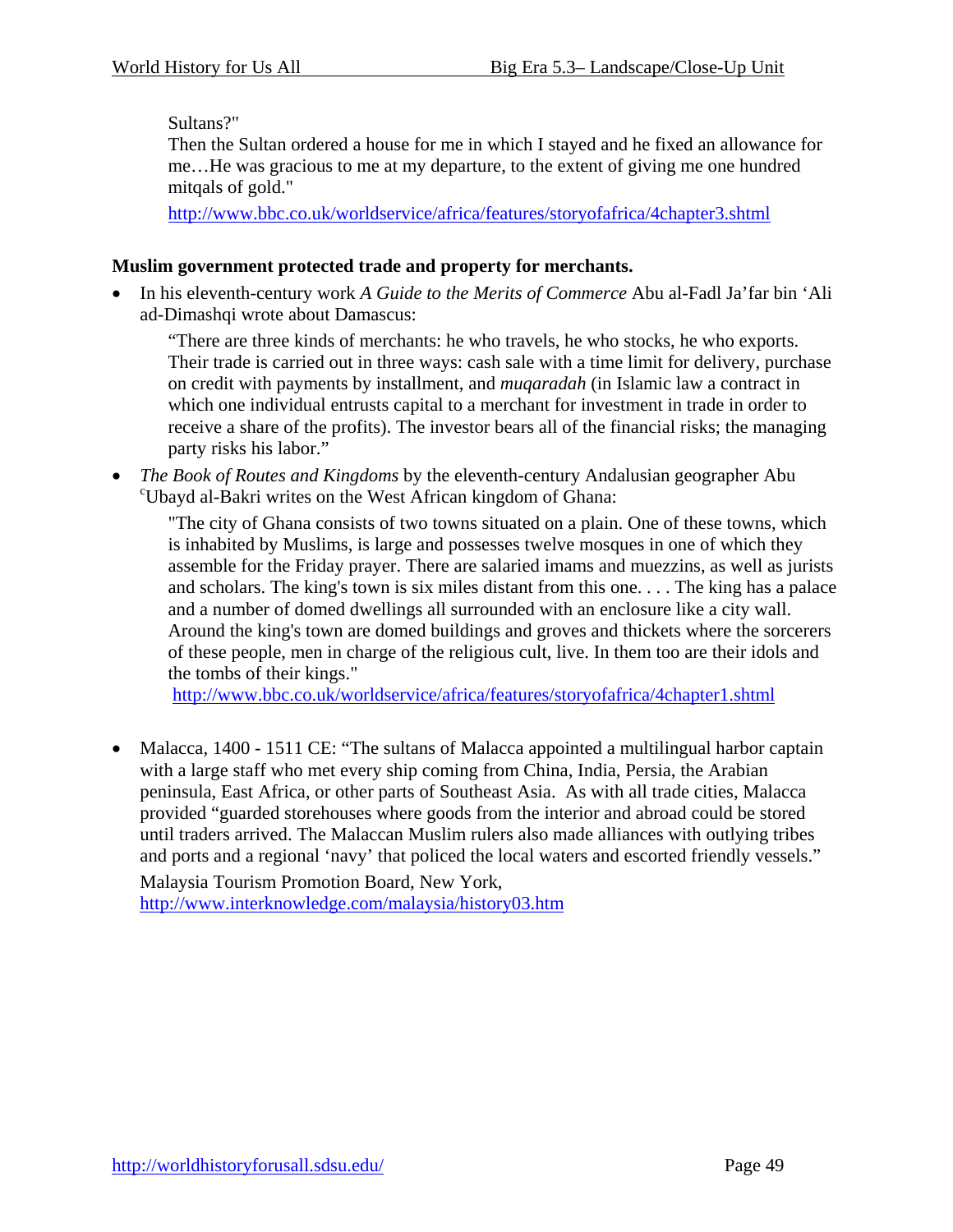## **This unit and the Three Essential Questions**

| <b>HUMANS &amp;</b>                 | How did humans overcome the difficulties of transporting goods and people<br>across long distances and over difficult terrain using only pack animals, carts,<br>and wagons?                                                                                                                            |
|-------------------------------------|---------------------------------------------------------------------------------------------------------------------------------------------------------------------------------------------------------------------------------------------------------------------------------------------------------|
| <b>HUMANS &amp;</b><br>other HUMANS | In what ways did the spread of Islam facilitate contacts and communication<br>among far-flung groups of people? Why might individuals who share a religion<br>prefer to do business with one another rather than with people of another<br>religion?                                                    |
| HUMANS &<br><b>IDEAS</b>            | How did the growth of Christianity, Buddhism, and Islam in the first<br>millennium CE affect the exchange of scientific knowledge, technology, and<br>the arts? How do religions today contribute to the development and spread of<br>new ideas in the arts, such as painting, architecture, and music? |

# **This unit and the Seven Key Themes**

This unit emphasizes:

Key Theme 2: Economic Networks and Exchange

Key Theme 6: Science, Technology, and the Environment

Key Theme 7: Spiritual Life and Moral Codes

## **This unit and the Standards in Historical Thinking**

Historical Thinking Standard 1: Chronological Thinking

The student is able to (e) interpret data presented in time lines.

Historical Thinking Standard 2: Historical Comprehension

The student is able to (b) identify the central questions a historical narrative addresses, (c) read historical narratives imaginatively, taking into account what the narrative reveals of the humanity of the individuals involved—their probable values, outlook, motives, hopes, fears, strengths and weaknesses, (e) draw upon data in historical maps in order to obtain or clarify information on the geographic setting in which the historical event occurred, its relative and absolute location, the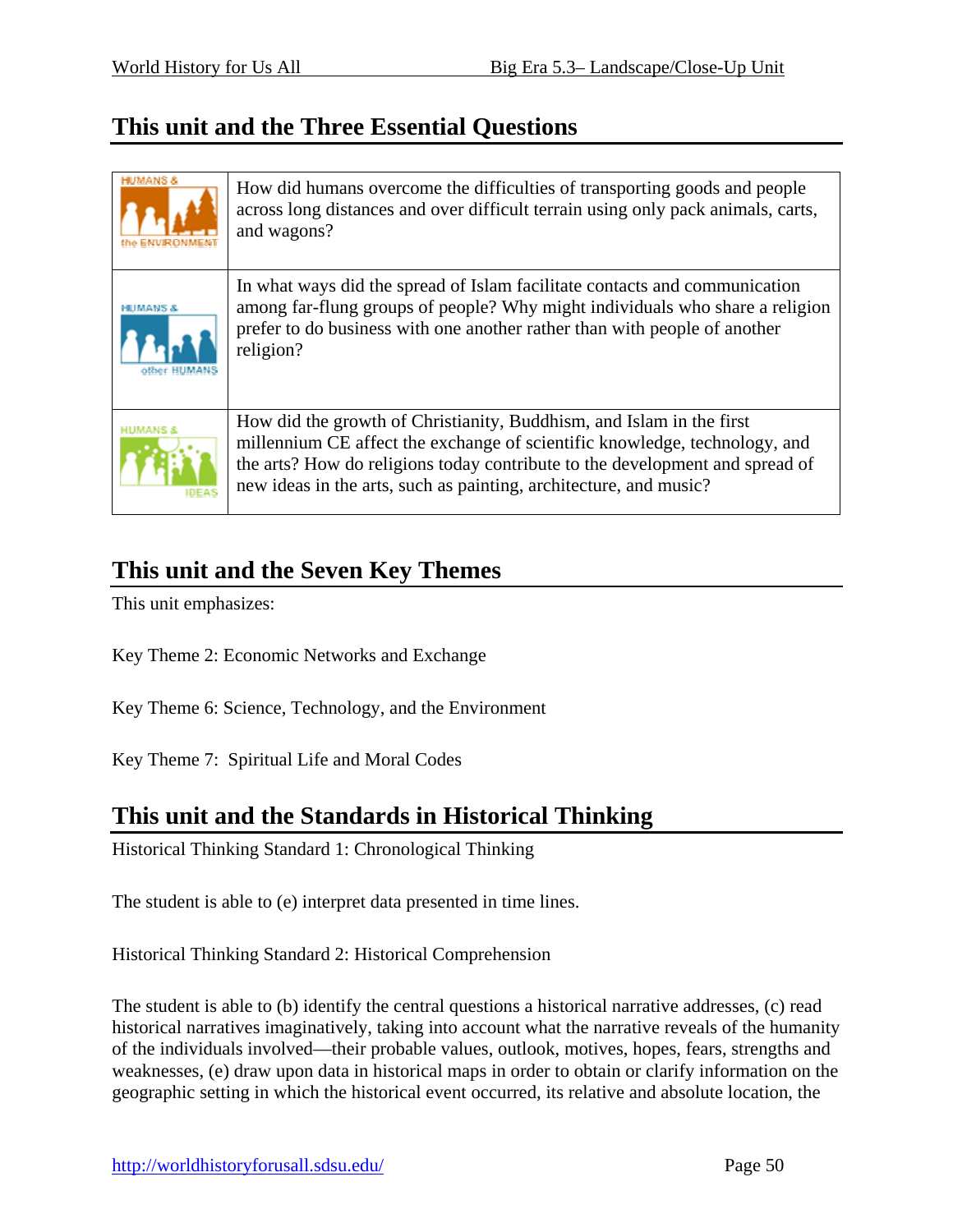distances and directions involved, the natural and man-made features of the place, and critical relationships in the spatial distributions of those features and historical event occurring there, (g) draw upon visual, literary, and musical sources.

Historical Thinking Standard 3: Historical Analysis and Interpretation

The student is able to (d) draw comparisons across eras and regions in order to define enduring issues as well as large-scale or long-term developments that transcend regional and temporal boundaries.

Historical Thinking Standard 4: Historical Research Capabilities

The student is able to (a) formulate historical questions from encounters with historical documents, eyewitness accounts, letters, diaries, artifacts, photos, historical sites, art, architecture, and other records from the past, (c) interrogate historical data.

## **Resources**

### *Instructional Resources for Teachers*

- Annenberg/CPB. *Bridging World History: A 26-Part Multi-Media Course in World History*. Produced by Oregon Public Broadcasting. (Burlington, VT: Annenberg Foundation, 2005). The Course Guide describes *Bridging World History* as a course designed "to help students construct a meaningful context that reveals the shared human past. This 26-part integrated media learning resource uses video, Web, and print to deliver content and activities sufficient to support a six-credit undergraduate-level course. Unit 7, titled "The Spread of Religions" addresses the early centuries of Muslim history.
- Bentley, Jerry H. *Old World Encounters: Cross-cultural Contacts and Exchanges in Pre-Modern Times*. New York: Oxford UP, 1993.
- Blankinship, Khalid. "The Spread of Islam." In S. L. Douglass, ed., *World Eras: Rise and Spread of Islam, 622-1500*. Farmington, MI: Gale, 2002), 230-232.
- Bloom, Jonathan. *Paper Before Print: The History and Impact of Paper in the Islamic Wo*rld. New Haven: Yale UP, 2001.
- Bulliet, Richard. *Conversion to Islam in the Medieval Period: An Essay in Quantitative History.* Cambridge, Mass: Harvard UP, 1979.

Bulliet, Richard. *Islam: the View from the Edge*. New York: Columbia UP, 1994.

Chaudhuri, K. N. *Trade and Civilization in the Indian Ocean*. Cambridge: Cambridge UP, 1985.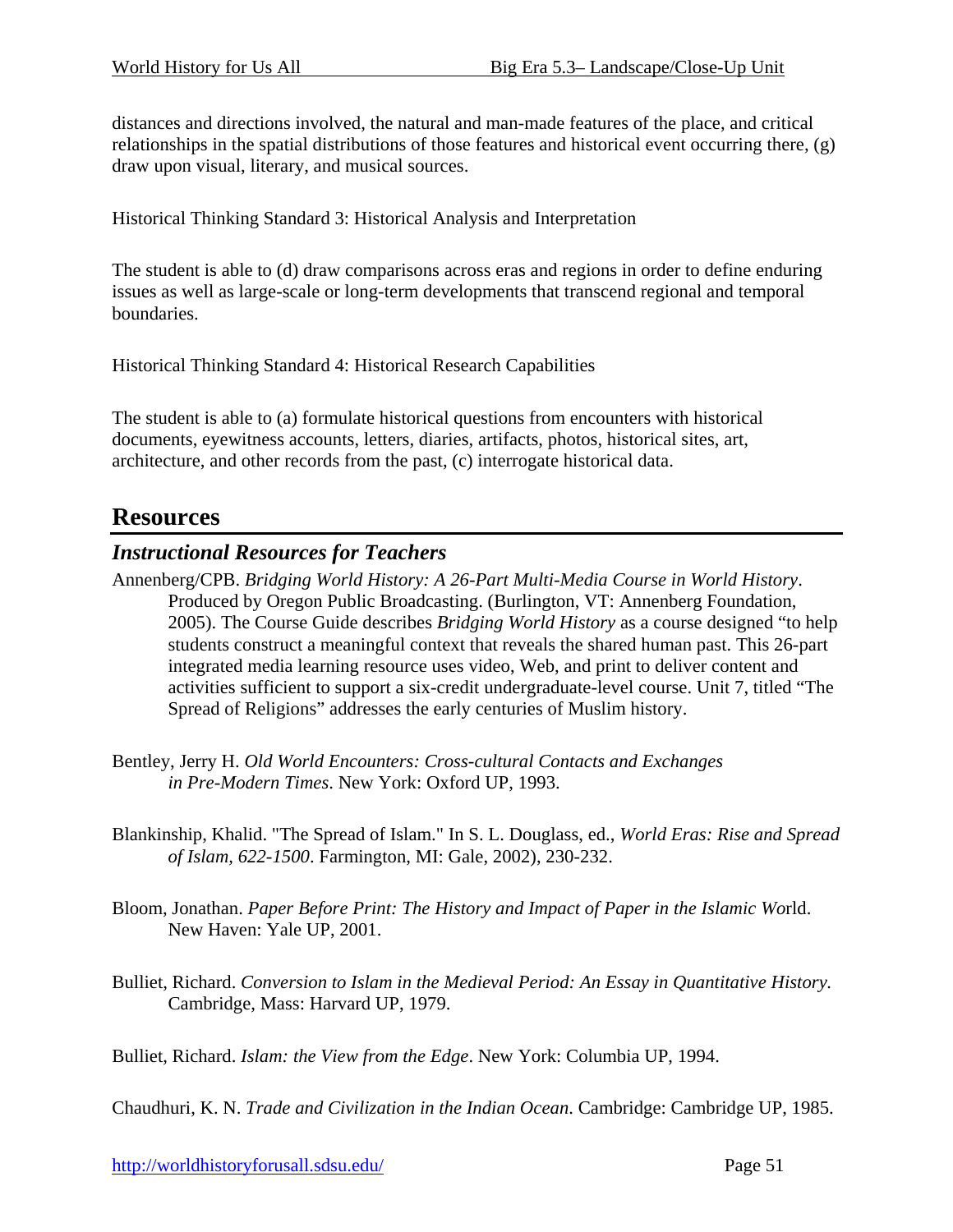Council on Islamic Education. *Teaching about Islam & Muslims in the Public School Classroom: A Handbook for Educators*. 3rd ed. Fountain Valley, CA: Council on Islamic Education, 1995.

Curtin, Philip D. *Cross-Cultural Trade in World History*. Cambridge: Cambridge UP, 1984.

Douglass, S. L. *Beyond A Thousand and One Nights: A Sampler of Literature from Muslim Civilization*. Fountain Valley, CA: Council on Islamic Education, 1999.

- Douglass S. L. and Karima Alavi. *Emergence of Renaissance: Cultural Interactions between Europeans and Muslims*. Fountain Valley, CA: Council on Islamic Education, 1999.
- Dunn, Ross E. *The Adventures of Ibn Battuta, a Muslim Traveler of the 14th Century.* Rev. ed. Berkeley: University of California Press, 2004.
- Gies, Frances and Joseph. C*athedral Forge and Waterwheel: Technology and Invention in the Middle Ages*. New York: Harper Collins Publishers, 1994.
- Goitein, S. D. *A Mediterranean Society: An Abridgment in One Volume*. Berkeley: University of California Press, 1999.
- Nasr, Sayyed Hossein. *Islamic Science, An Illustrated History*. Westerham, Kent: World of Islam Festival Publishing Company, 1976.
- Francis Robinson, ed. *The Cambridge Illustrated History of the Islamic World*. Cambridge: Cambridge UP, 1996.
- Watson, Andrew.*Agricultural Innovation in the Early Islamic World***.** Cambridge: Cambridge UP, 1983.

### *Instructional Resources for Students*

- Pouwels, Randall L. *The African and Middle Eastern World, 600-1500*. Oxford: Oxford UP, 2005. This book is part of the Oxford University Press series for young people titled "The Medieval & Early Modern World." The first seven of thirteen chapters are concerned with the early centuries of Islam.
- "The Qur'an." *Calliope: Exploring World History* 14, 4 (Dec. 2003). The history magazine for young people devotes this entire issue to the Qur'an.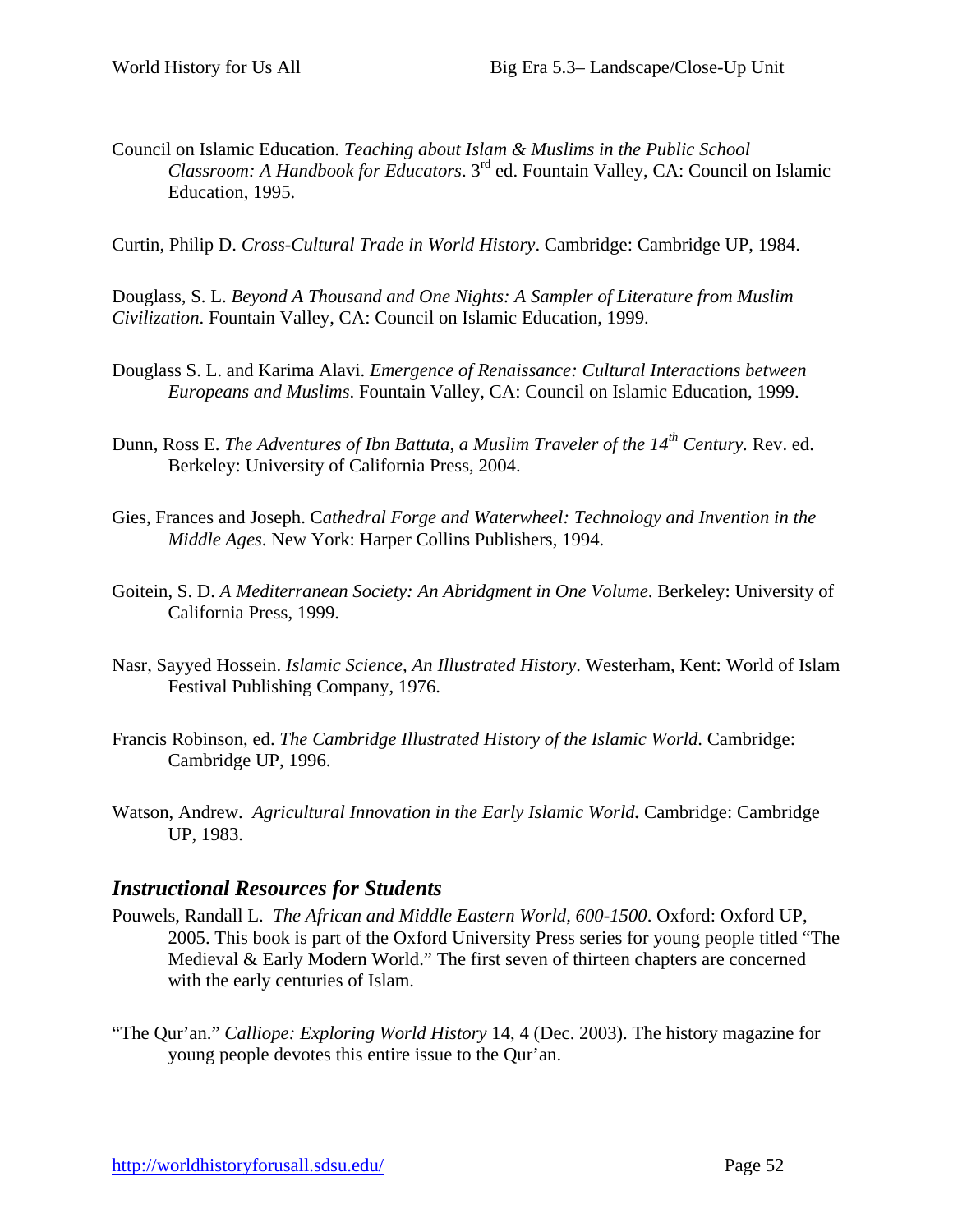## **Correlations to National and State Standards**

## *National Standards for History*

Era 4: Expanding Zones of Exchange and Encounter, 300-1000 CE. Standard 2: Causes and consequences of the rise of Islamic civilization in the seventh-10th centuries; Standard 3: Major developments in East Asia and Southeast Asia in the era of the Tang dynasty, 600-900 CE ; Standard 4: The search for political, social, and cultural redefinition in Europe, 500-1000 CE ; Standard 7: Major global trends from 300-1000 CE.

Era 5: Intensified Hemispheric Interactions, 1000-1500 CE. Standard 1: The maturing of an interregional system of communication, trade, and cultural exchange in an era of Chinese economic power and Islamic expansion

## *California: History-Social Science Content Standard*

7.2 Students analyze the geographic, political, economic, religious, and social structures of the civilizations of Islam in the Middle Ages. 5. Describe the growth of cities and the establishment of trade routes among Asia, Africa, and Europe, the products and inventions that traveled along these routes (e.g., spices, textiles, paper, steel, new crops), and the role of merchants in Arab society.

## *Illinois Learning Standards: Social Science*

State Goal 16 – History. E. Understand Illinois, United States and world environmental history. 16.B.3b (W) Identify causes and effects of the decline of the Roman empire and other major world political events (e.g., rise of the Islamic empire, rise and decline of the T'ang dynasty, establishment of the kingdom of Ghana) between 500 CE and 1500 CE. 16.C.3a (W) Describe major economic trends from 1000 to 1500 CE including long distance trade, banking, specialization of labor, commercialization, urbanization and technological and scientific progress.

## *New York State Learning Standards for Social Studies*

Standard 2: World History—students…demonstrate their understanding of major ideas, eras, themes, developments and turning points in world history… Global History and Geography Core Curriculum, Unit 2: Expanding Zones of Exchange and Encounter, 500-1200, Unit 3: Global Interactions, 1200-1650.

## *Texas Essential Knowledge and Skills for Social Studies*

The student understands: (17) Culture. The student understands relationships that exist among world cultures. The student is expected to: (A) explain aspects that link or separate cultures and societies; (B) explain the impact of political boundaries that cut across culture regions; (E) evaluate how cultural borrowing affects world cultures; and (F) evaluate the consequences of improved communication among cultures.

(23) Science, technology, and society. The student understands how major scientific and mathematical discoveries and technological innovations have affected societies throughout history. The student is expected to: (B) identify new ideas in mathematics, science, and